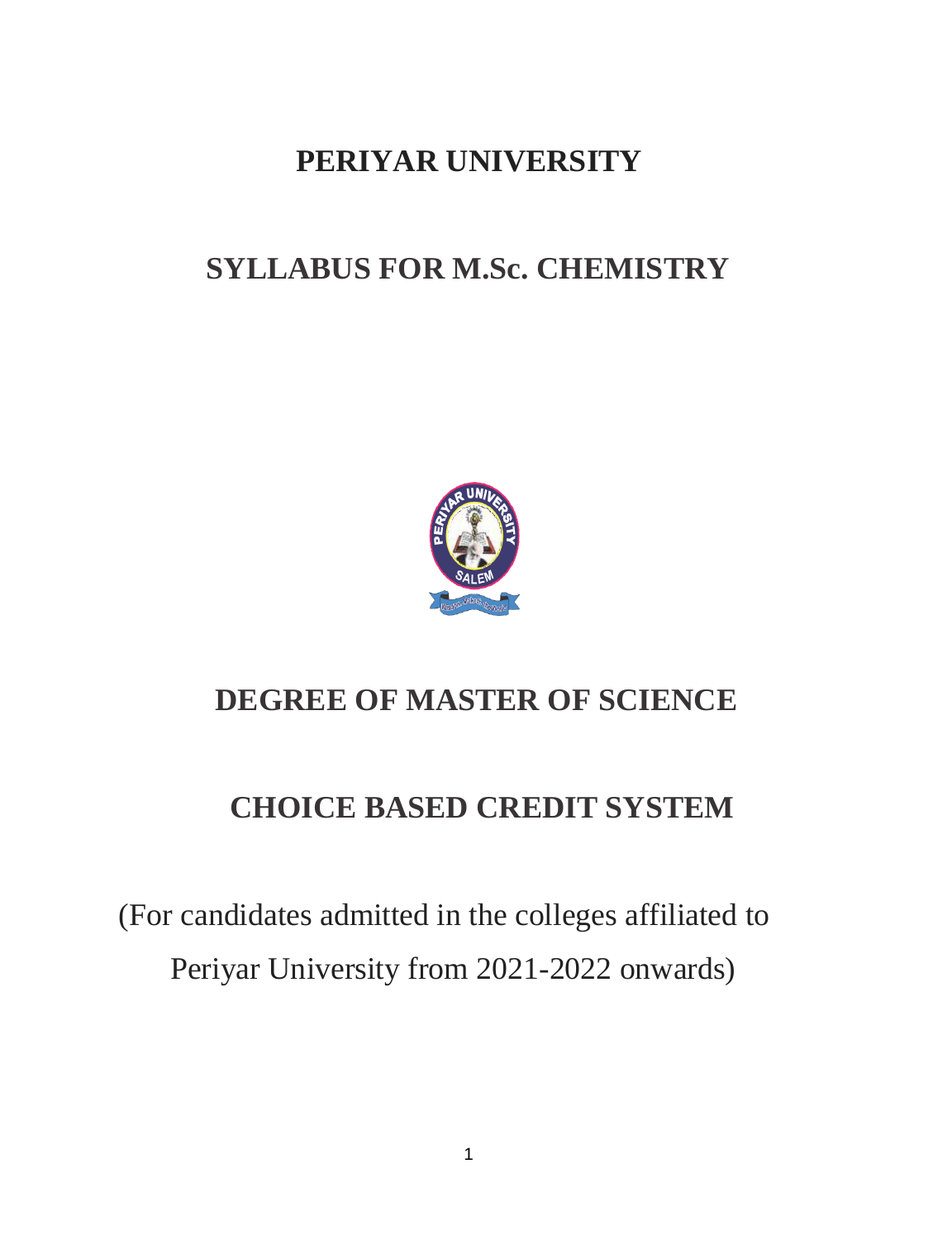## **REGULATIONS**

## **1. OBJECTIVES OF THECOURSE:**

The objectives of this course are the following:

- (a) To impart knowledge in advanced concepts and applications in various fields of Chemistry.
- (b) To provide wide choice of elective subjects with updated and new areas in various branches of Chemistry to meet the needs of all students.

## **2. COMMENCEMENT OF THISREGULATION:**

These regulations shall take effect from the academic year 2021-2022, that is, for students who are admitted to the first year of the course during the academic year 2021-2022 and thereafter.

## **3. ELIGIBILITY FORADMISSION:**

A candidate who has passed B.Sc., Chemistry degree of this University or any other University accepted by the Syndicate equivalent thereto, subject to such condition as may be prescribed therefore are eligible for admission to M.Sc., Degree Programme and shall be permitted to appear and qualify for the Master of Science (M.Sc.) Degree Examination in Chemistry of this University.

## **4. DURATION OF THECOURSE:**

The programme for the degree of Master of Science in Chemistry shall consist of two Academic years divided into four semesters.

## **5. EXAMINATIONS:**

The examination shall be of three hours duration for each course at the end of each semester. The candidate failing in any subject(s) will be permitted to appear in the subsequent examination.

The practical / project should be an individual work. The University examination for practical / project work will be conducted by the internal and external examiners jointly at the end of every year.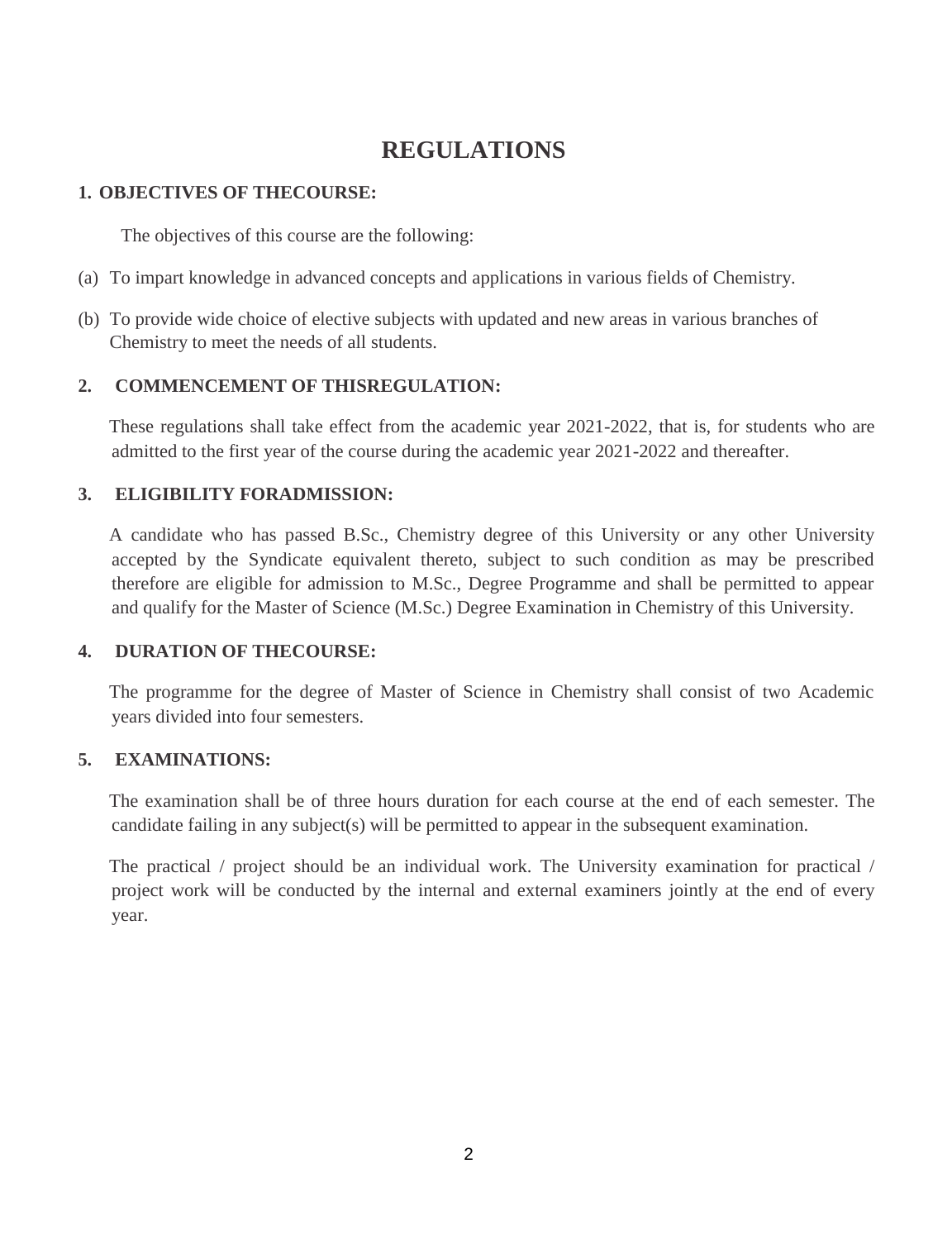# **COURSE OF STUDY AND SCHEME OF EXAMINATION**

| S.<br>${\bf N}$<br>0. | Course                 | Semester                                        |                    |                              | University<br><b>Examination</b> |                |                          | <b>Credits</b>           |                          |
|-----------------------|------------------------|-------------------------------------------------|--------------------|------------------------------|----------------------------------|----------------|--------------------------|--------------------------|--------------------------|
|                       | (Paper)                | <b>Subject Title</b>                            | / Week<br>Hours    | <b>Work Loadper</b><br>(Hrs) | <b>Exam Hours</b>                | Internal (25%) | External (75%)           | Total                    |                          |
|                       | <b>I SEMESTER</b>      |                                                 |                    |                              |                                  |                |                          |                          |                          |
| 1.                    | Core-I                 | Organic Chemistry - I                           | 5                  | 75                           | 3                                | 25             | 75                       | 100                      | 5                        |
| 2.                    | Core - II              | Inorganic Chemistry -I                          | 5                  | 75                           | 3                                | $25\,$         | 75                       | 100                      | 5                        |
| $\overline{3}$ .      | Core - III             | Physical Chemistry - I                          | 5                  | 75                           | 3                                | 25             | 75                       | 100                      | 5                        |
| 4.                    | Elective - I           | Polymer Chemistry / Nano<br>and Green Chemistry | 5                  | 75                           | 3                                | 25             | 75                       | 100                      | $\overline{4}$           |
| 5.                    | Core Practical - I     | Organic Chemistry Practical -I                  | $\overline{4}$     | 60                           | $\overline{\phantom{a}}$         |                | $\blacksquare$           | $\overline{\phantom{a}}$ | $\overline{\phantom{a}}$ |
| 6.                    | Core Practical - II    | <b>Inorganic Chemistry Practical -I</b>         | 3                  | 45                           |                                  | ÷,             | $\overline{\phantom{a}}$ | $\overline{\phantom{a}}$ | ÷.                       |
| 7.                    | Core Practical - III   | Physical Chemistry z Practical - I              | 3                  | 45                           |                                  |                |                          |                          |                          |
|                       |                        | <b>TOTAL</b>                                    | 30                 | 450                          |                                  |                |                          | 40<br>$\bf{0}$           | 19                       |
|                       |                        |                                                 | <b>II SEMESTER</b> |                              |                                  |                |                          |                          |                          |
| 1.                    | Core - IV              | Organic Chemistry - II                          | $\mathfrak s$      | 75                           | 3                                | 25             | 75                       | 100                      | $\mathfrak{S}$           |
| 2.                    | $Core - V$             | Physical Chemistry - II                         | 5                  | 75                           | 3                                | 25             | 75                       | 100                      | 5                        |
| 3.                    | Elective - II          | Spectroscopy                                    | 5                  | 75                           | 3                                | 25             | 75                       | 100                      | $\overline{4}$           |
| 4.                    | <b>EDC</b>             | Extra Disciplinary course                       | $\overline{4}$     | 60                           | 3                                | 25             | 75                       | 100                      | $\overline{4}$           |
| 5.                    | Core<br>Practical - I  | Organic Chemistry<br>Practical -I               | 3                  | 45                           | 6                                | 40             | 60                       | 100                      | $\mathfrak{Z}$           |
| 6.                    | Core<br>Practical - II | Inorganic Chemistry<br>Practical -I             | 3                  | 45                           | 6                                | 40             | 60                       | $100\,$                  | 3                        |
| 7.                    | Core Practical - III   | Physical Chemistry Practical - I                | $\overline{3}$     | 45                           | 6                                | 40             | 60                       | 100                      | $\mathfrak{Z}$           |
| 8.                    | Common Paper           | Human Rights                                    | $\sqrt{2}$         | 30                           | $\mathfrak{Z}$                   | 25             | 75                       | 100                      | $\overline{2}$           |
| 9.                    | Add-On Course          | Chemistry in Health Science                     | ۰                  |                              |                                  |                |                          |                          |                          |
|                       |                        | <b>TOTAL</b>                                    | 30                 | 450                          |                                  |                |                          | 800                      | 29                       |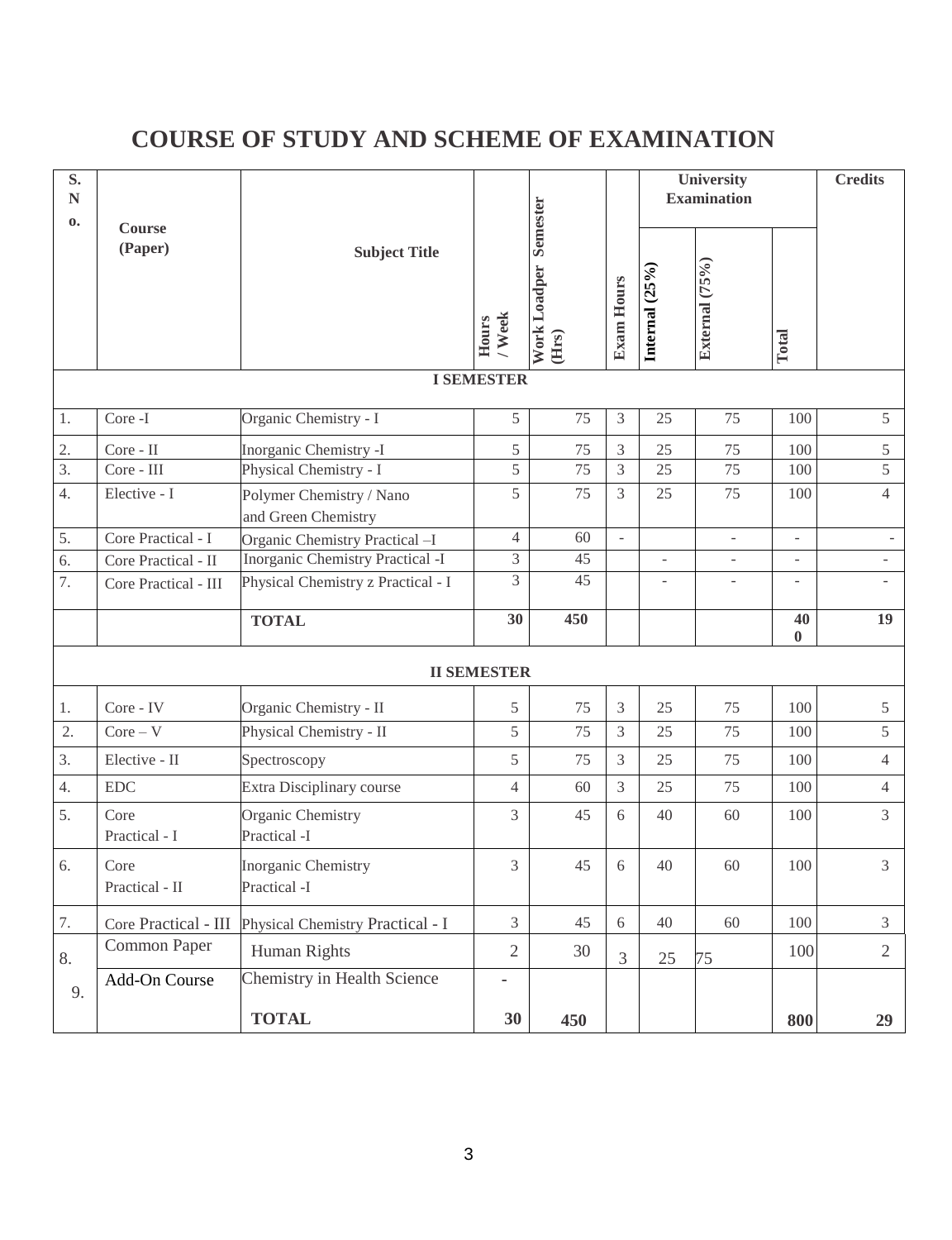| S.<br>N<br>$\mathbf{0}$ |                       |                                                                      |                 | <b>Work Loadper Semester</b><br>(Hrs) | <b>Exam Hours</b>        | <b>University</b><br><b>Examination</b> |                |                | <b>Credits</b> |
|-------------------------|-----------------------|----------------------------------------------------------------------|-----------------|---------------------------------------|--------------------------|-----------------------------------------|----------------|----------------|----------------|
|                         | Course<br>(Paper)     | <b>Subject Title</b>                                                 | / Week<br>Hours |                                       |                          | Internal (25%)                          | External (75%) | Total          |                |
|                         |                       | <b>III SEMESTER</b>                                                  |                 |                                       |                          |                                         |                |                |                |
| 1.                      | Core - VI             | Organic Chemistry - III                                              | 5               | 75                                    | 3                        | 25                                      | 75             | 100            | 5              |
| 2.                      | Core - VII            | Inorganic Chemistry - II                                             | 5               | 75                                    | 3                        | 25                                      | 75             | 100            | 5              |
| 3.                      | Core - VIII           | Physical Chemistry - III                                             | 5               | 75                                    | 3                        | 25                                      | 75             | 100            | 5              |
| $\overline{4}$ .        | Elective - III        | Experimental methods in<br>Chemistry/Electroanalytical<br>Techniques | 5               | 75                                    | 3                        | 25                                      | 75             | 100            | $\overline{4}$ |
| 5.                      | Core                  | Organic Chemistry                                                    | 3               | 45                                    | $\overline{\phantom{a}}$ | $\overline{a}$                          | $\overline{a}$ | $\overline{a}$ |                |
|                         | Practical-IV          | $Practical - II$                                                     |                 |                                       |                          |                                         |                |                |                |
| 6.                      | Core<br>Practical - V | <b>Inorganic Chemistry</b><br>$Practical - II$                       | $\overline{4}$  | 60                                    |                          |                                         |                |                |                |
| 7.                      | Core                  | Physical Chemistry                                                   | 3               | 45                                    |                          |                                         |                |                |                |
|                         | Practical-VI          | Practical - II<br><b>TOTAL</b>                                       | 30              | 450                                   |                          |                                         |                | 400            | 19             |
|                         |                       | <b>IV SEMESTER</b>                                                   |                 |                                       |                          |                                         |                |                |                |
| 1.                      | Core - IX             | Inorganic Chemistry - III                                            | 5               | 75                                    | 3                        | 25                                      | 75             | 100            | 5              |
| 2.                      | $Electric - IV$       | Medicinal Chemistry                                                  | 5               | 75                                    | 3                        | 25                                      | 75             | 100            | 5              |
| 3.                      | Core                  | Organic Chemistry                                                    |                 |                                       |                          |                                         |                |                |                |
|                         | Practical-IV          | Practical - II                                                       | 3               | 45                                    | 6                        | 40                                      | 60             | 100            | 3              |
| 4.                      | Core<br>Practical - V | <b>Inorganic Chemistry</b><br>Practical - II                         | 3               | 45                                    | 6                        | 40                                      | 60             | 100            | 3              |
| 5.                      | Core<br>Practical-VI  | Physical Chemistry<br>Practical - II                                 | $\overline{3}$  | 45                                    | 6                        | 40                                      | 60             | 100            | $\overline{3}$ |
| 6.                      | Project               | Dissertation/Project work                                            | 11              | 165                                   |                          | $\frac{1}{2}$                           | $\equiv$       | 200            | $\overline{7}$ |
|                         |                       | <b>TOTAL</b>                                                         | 30              | 450                                   |                          |                                         |                | 700            | 25             |
|                         |                       | <b>GRAND TOTAL</b>                                                   | 120             | 1800                                  |                          |                                         |                | 2300           | 93             |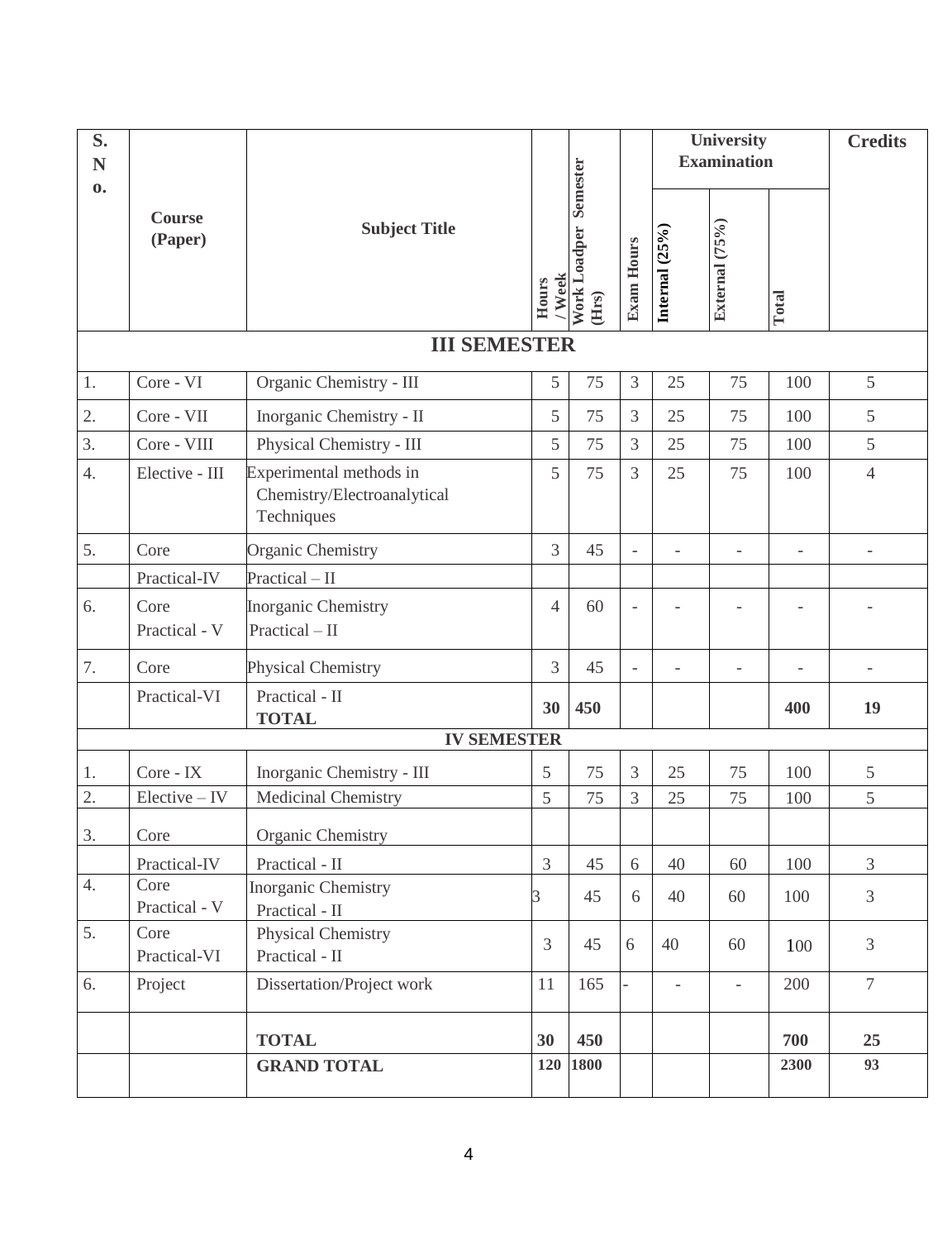## **The students can choose the Elective Paper from the choice given.**

## **Note: I**

| <b>Core Papers</b>     |  |
|------------------------|--|
| <b>Core Practicals</b> |  |
| Elective papers        |  |
| <b>EDC</b>             |  |
| Human Rights           |  |
| Project                |  |

### **Note : II**

## **Distribution of Marks Theory**

| University Examination (External) | 75 marks |
|-----------------------------------|----------|
| Internal Assessment               | 25 marks |

Distribution of Internal Assessment mark

| <b>Test</b> | : 10marks           |
|-------------|---------------------|
|             | Attendance: 5 marks |
|             | Assignment: 5 marks |
| Seminar     | : 5 marks           |
|             |                     |
| Total       | 25marks             |
|             |                     |

Passing Minimum: Internal Assessment: 50% - 12 marks Passing Minimum: External Assessment: 50% - 38 marks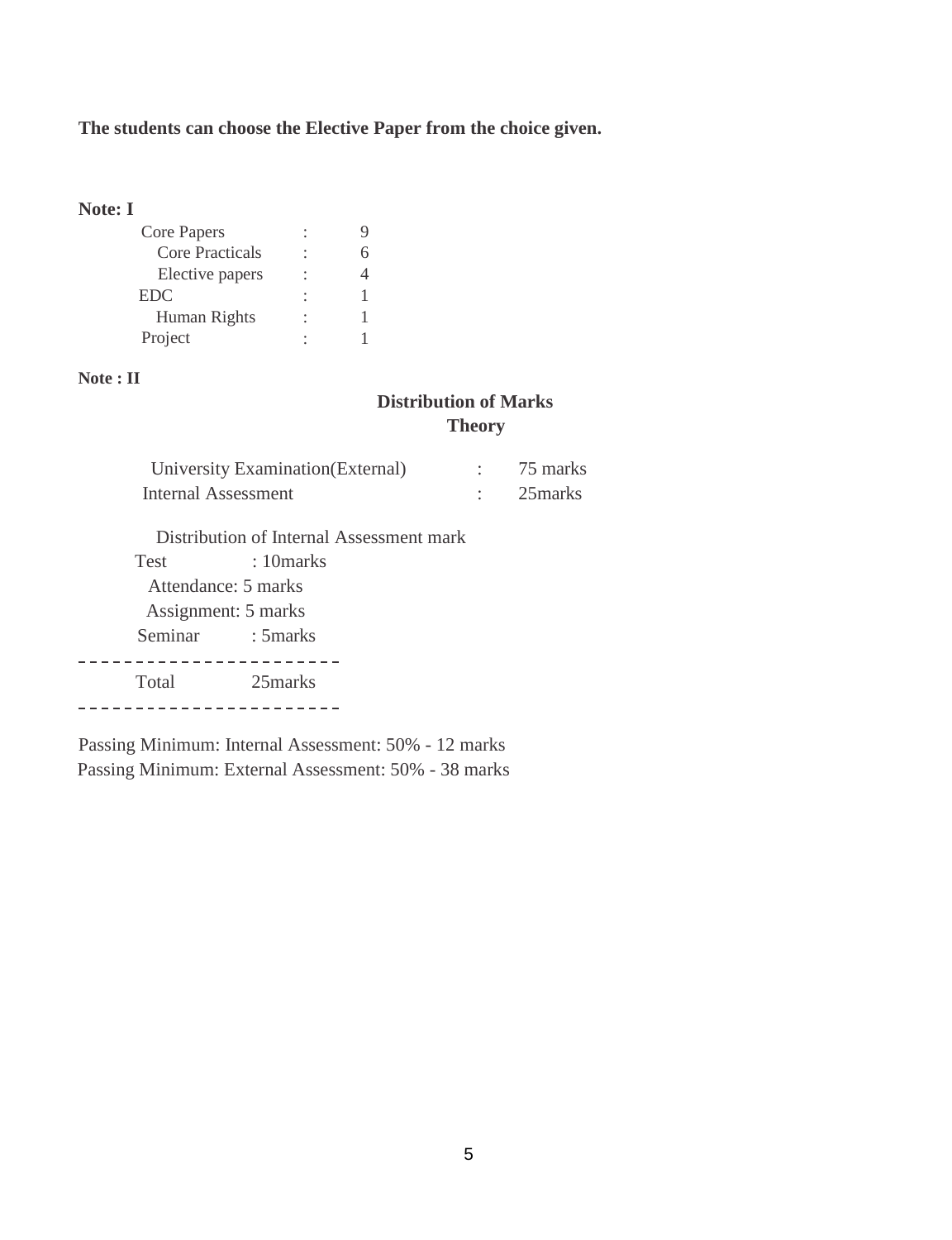Total Passing Minimum - 50marks

|                                              | <b>Practicals</b> |  |
|----------------------------------------------|-------------------|--|
| University Examination (External) : 60 marks |                   |  |
| <b>Internal Assessment</b>                   | $: 40$ marks      |  |
| Calculation of Internal Assessment mark      |                   |  |
| Number of Experiments                        | : 10 marks        |  |
| Experimental skill                           | : 10 marks        |  |
| <b>Test</b>                                  | : 20 marks        |  |
|                                              |                   |  |
| Total                                        | : 40 marks        |  |
|                                              |                   |  |

Passing Minimum: Internal Assessment: 50% - 20 marks Passing Minimum: External Assessment: 50% - 30 marks Total Passing Minimum - 50marks

Everything should be supported by proper record separate passing minimum is necessary for Internal and External

## **Question Paper Pattern**

## **Theory**

Time: 3Hours Max. marks : 75

**Part - A: 15 X 1 = 15**

(Answer all questions)

(Three multiple choice questions from each unit)

### **Part - B: 2 X 5 = 10**

(Answer any two questions) (

one question from each unit)

### **Part – C: 5X 10 = 50**

(Answer all questions)

( one question from each unit with internal choice)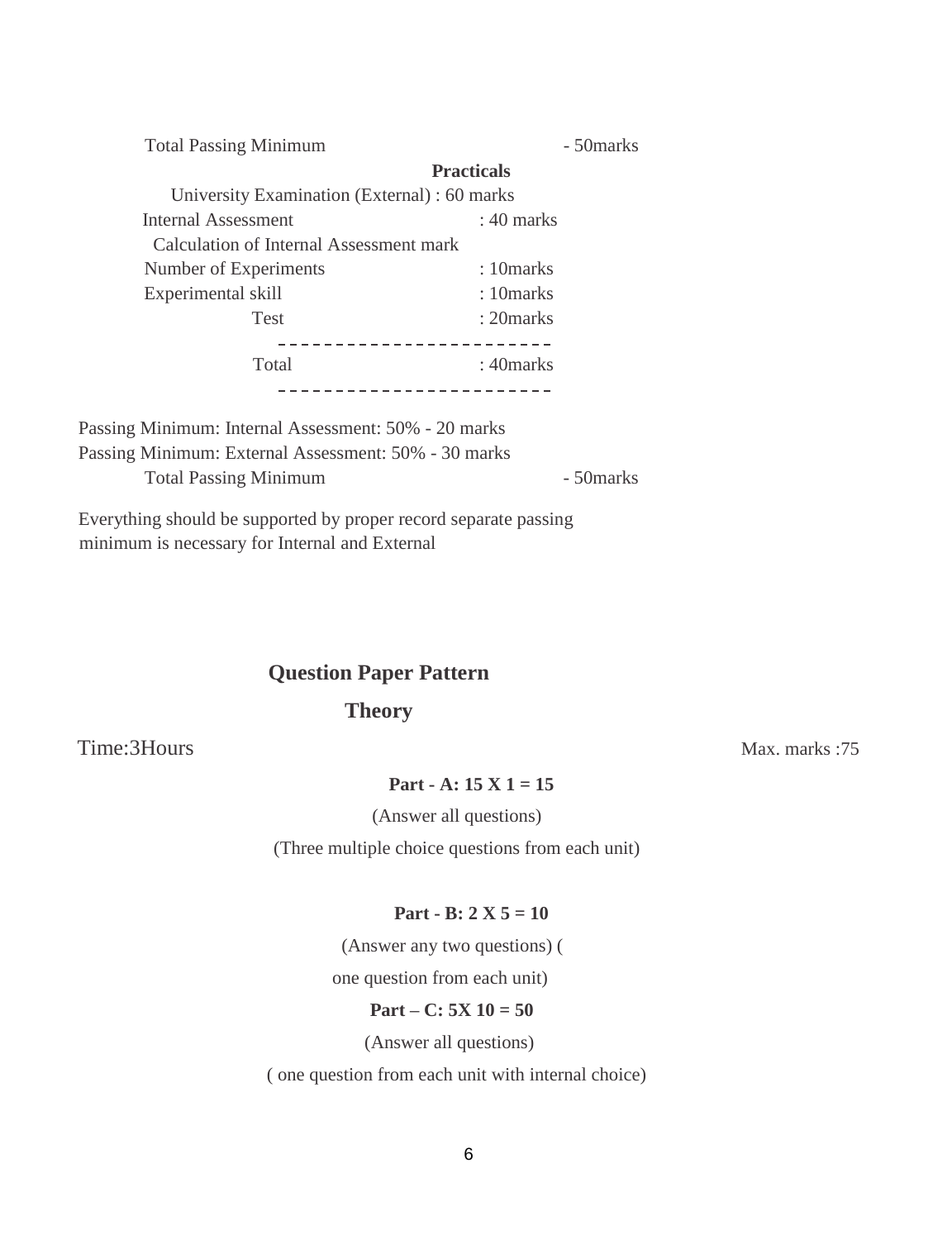## **Practical**

## Distribution of marks for practical

.

| Experiment             | $: 45$ marks |
|------------------------|--------------|
| Viva-voce in practical | $: 10$ marks |
| Record                 | $: 5$ marks  |
| Total                  | $: 60$ marks |
| Duration               | : 6 Hours    |
|                        | Project      |
| Dissertation / Project | : 150 marks  |
|                        |              |
| Viva - voce            | : 50 marks   |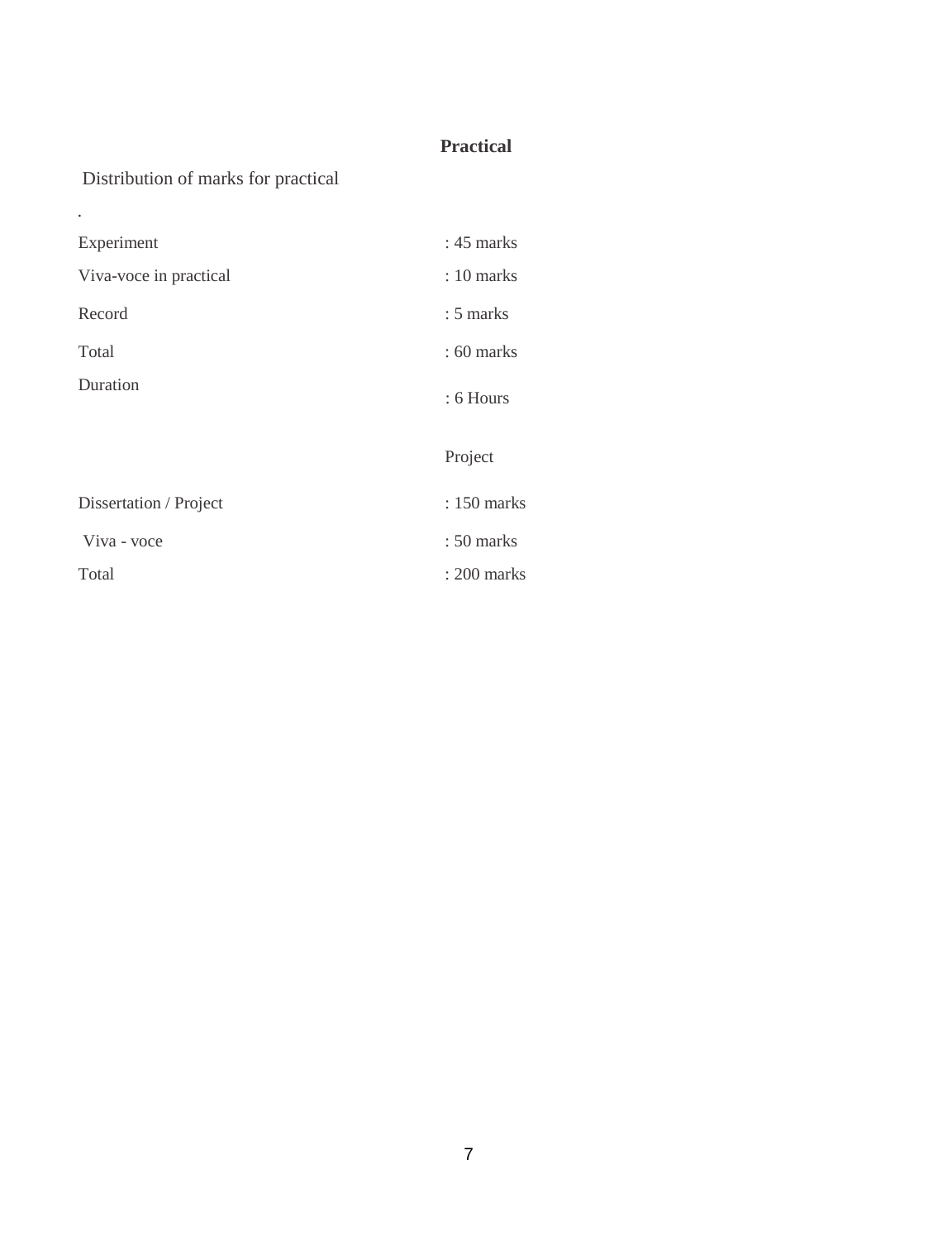# **M.Sc. CHEMISTRY SEMESTER - I CORE I - ORGANIC CHEMISTRY – I**

## **(75 Hours)**

## **OBJECTIVES**

- 1 To learn about the stereochemistry of organic compounds and ORD and CD.
- 2 To learn about the formation, stability and structure of intermediates and the mechanism of aliphatic electrophilic substitution.
- 3 To learn about the effect of structure on reactivity.
- 4 To learn about the mechanism of aliphatic nucleophilic substitution reactions.
- 5 To learn about the structural elucidation of alkaloids, flavones, isoflavones and anthocyanins.

## **UnitI Stereochemistry, ORD and CD (15Hours)**

Wedge, Fischer, Newmann and Saw-horse formulae and their inter conversion, R and S notation, axial chirality (biphenyls, allenes and spiranes), planar chirality (cyclophanes, ansa compounds and trans cyclooctene), chirality due to helical shape, stereo selective and stereo specific reactions, asymmetric synthesis- Cram's rule. Homotopic, enantiotopic and diastereotopic atoms,groups in organic molecules. ORD & CD curves, octant rule, cotton effect, axial halo ketone rule and its applications

## **UNIT II Reaction intermediates and aliphatic electrophilic substitution (15 Hours)**

Reaction intermediates - Formation, stability and structure of carbonium ions, carbanions, carbenes, nitrenes and free radicals

Aliphatic electrophilic substitution- SE1, SE2 and SEi mechanisms and electrophilic substitution by double bond shift, hydrogen electrophile-keto-enol tautamerism, halogen electrophile-halogenation of aldehydes and ketones, nitrogen electrophile- aliphatic diazonium coupling, sulphur electrophilesulphonation and carbon electrophile- Stork-enamine reaction

## **Unit III Effect of structure on reactivity (15 Hours)**

Resonance and field effects, resonance and steric effects, quantitative treatment- the Hammett equation- linear free energy relationship, substituent constant and reaction constant and limitations of Hammett equation, Taft equation, thermodynamically and kinetically controlled reactions, Hammond's postulate, Non- kinetic methods of determining mechanism- isolation, trapping and detection of intermediates, isotopic labeling, crossover experiments, product analysis, stereo chemical evidence, kinetic method -kinetic isotope effect

## **Unit IV Aliphatic nucleophilic substitution (15 Hours)**

The SN1, SN2, SNi and neighbouring group mechanisms, the neighbouring group participation by pi and sigma bonds, Non classical carbocations, nucleophilic substitution at an allylic, aliphatic trigonal and vinylic carbon. Reactivity- effect of substrates structure, attacking nucleophile, leaving group and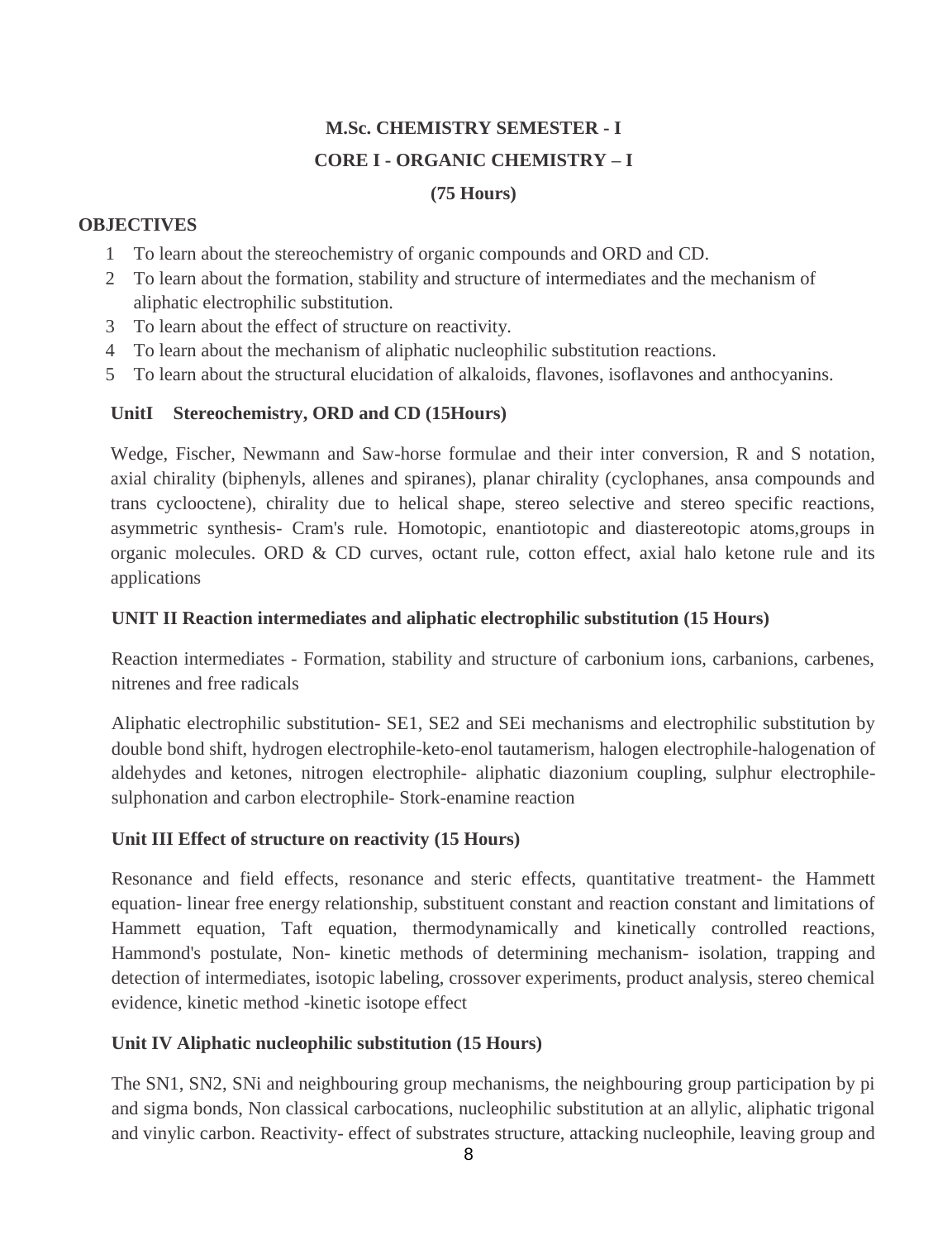reaction medium. Ambident nucleophile, Swain- Scott, Grunwald-Winstein relationship, phase transfer catalysis.

## **Unit V Alkaloids and Anthocyanins (15 Hours)**

Synthesis and structural elucidation of morphine,quinine, papaverine and reserpine. General nature of anthocyanins,structure of anthocyanidins, synthesis of pelargonidin chloride, cyanidin chloride, delphinidin chloride and peonidin chloride. Synthesis and structural elucidation of flavones andisoflavones.

### **TEXT BOOKS**

- 1. Jerry March, Advanced Organic Chemistry-Reactions, Mechanisms and Structure, Fourth Edition, John Wiley & Sons1992
- 2. Gould, Mechanism and structure in organic chemistry, Rinehart and Winston, INC,1960.
- 3. Jagdamba Singh and Yadav, Advanced Organic Chemistry, Pragati Prakashan Publications, 6th Edition,2010.
- 4. Francis A. Carey, Organic Chemistry, Third Edition,The McGraw-Hill Companies, Inc.,1996.
- 5. P.S. Kalsi, Organic Reactions and Mechanisms, Second Edition, New Age International Publishers,2002.
- 6. Ernest L. Eliel, Stereochemistry of Carbon Compounds, T.M.H Edition, Tata McGrawHill Publishing Company,1995.
- 7. P.S. Kalsi, Stereochemistry Conformation and Mechanism, 6th Edition, Wiley Eastern Limited,2005.
- 8. I.L. Finar, Organic Chemistry, Volume II, Fifth Edition, First Indian reprint, Pearson Education Asia Pvt. Ltd.,2000.
- 9. O.P. Agarwal,Chemistry of Organic Natural Products, Volume I and II, Goel Publishing House,1988

- 1. P.S. Kalsi, Stereochemistry and Mechanism through solved problems, Second Edition, New Age International Publishers,1994.
- 2. D. Nasipuri, Stereochemistry of Organic Compounds, 2nd Edition, New Age International Publishers,1994.
- 3. S.M. Mukherji and S. P. Singh, Reaction Mechanism in Organic Chemistry, 1st Edition, Macmillan,1976.
- 4. R.T. Morrison and R.N. Boyd, Organic Chemistry, 6th Edition, Prentice-Hall,1992.R.O.C.
- 5. Norman, Principles of Organic Synthesis, Second Edition, Chapman and Hall,1978.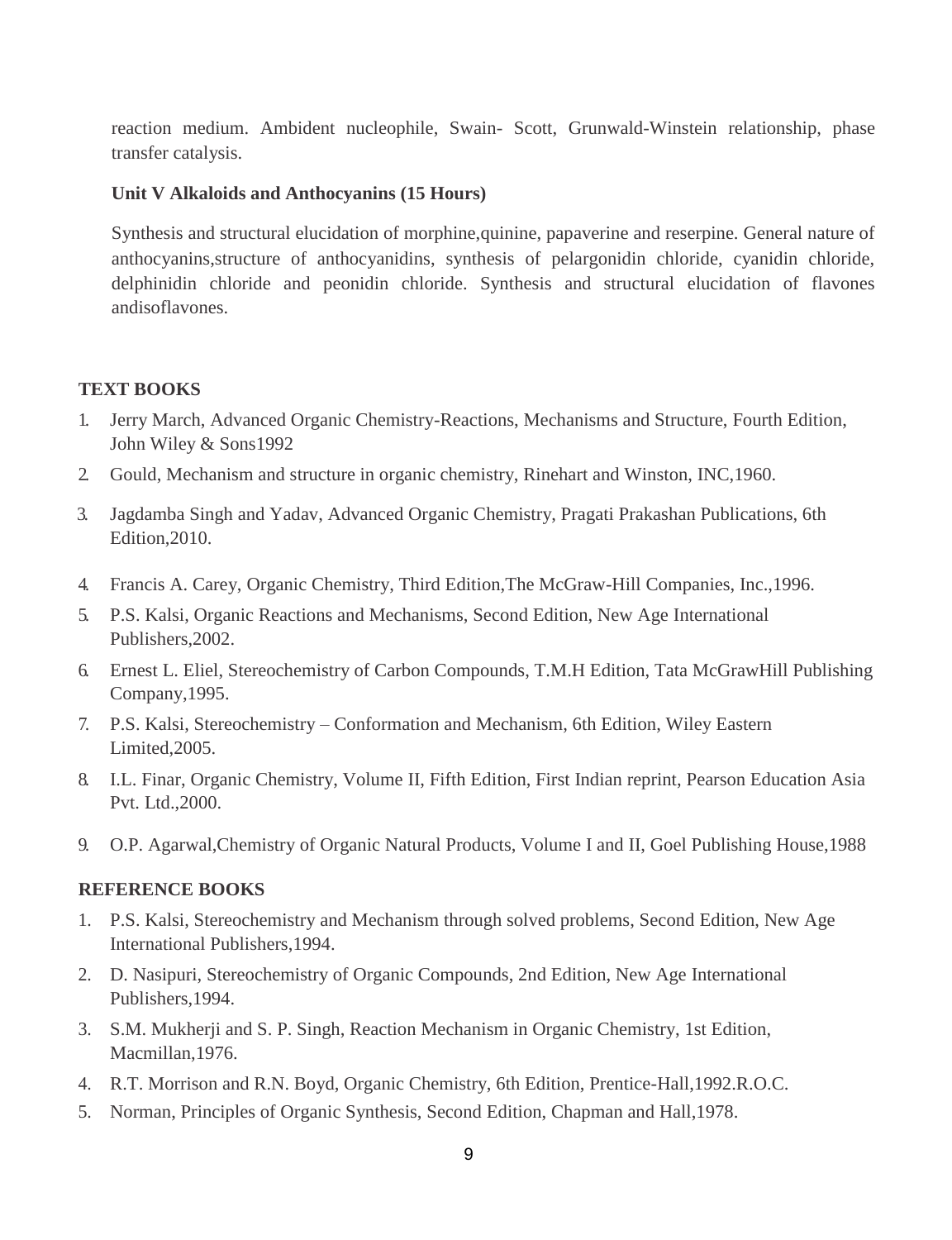## **M.Sc. CHEMISTRY SEMESTER – I CORE II - INORGANIC CHEMISTRY – I (75 Hours)**

## **OBJECTIVES**

- 1. To learn about the basic concepts of structure and bonding in Inorganic polymers and polyacids
- 2. To understand the different metals used in Bioinorganic Chemistry
- 3. To learn the basics of nuclear chemistry and different types of nuclear reactions

## **UNIT I Structure and Bonding (15 Hours)**

Hard and Soft acids and bases-classifications, Acid-Base strength, hardness,symbiosis, Theoretical basis of Hardness and Softness, applications of HSAB.

Rings-Phosphazenes- Structure, Craig and Peddock model, Dewar model, polyorgano phosphazenes, Polysulphur –nitrogen compounds.

Inorganic polymers-Silicates-structure,Pauling's rule, properties, correlation and application; Molecular sleves.

Polyacids- Isopolyacids of V, Cr, Mo and W; Heteropolyacids of Mo and W (only structural aspects)

## **UNIT II Bioinorganic chemistry (15 Hours)**

Bioinorganic chemistry- Biological significances of metals- alkali and alkaline earth metals, Na/K pump, Transition metal storage and transport of Fe, Cu, Zn, Biological oxygen transport systems, Structure and function of heme and non- heme proteins (Mb, Hb, Hc, Hr ), Non-redox metalloenzymescarboxy peptidase and carbonic anhydrase. Functions of Fe,Cu, Fe, sulphur proteins, cytochrome C and cytochrome P-450, Fundamental reactions of metals with nucleic acids and nitrogen fixation.

## **UNIT III Boron compounds and Clusters (15 Hours)**

Boron hydrides – polyhedral boranes, hydroborate ions – a general study of preparation, properties and structure, styx numbers, Wade's rules.

Carboranes-types such as closo and nido- preparation, properties and structure. Metallocarboranes – a generalstudy.

Metal clusters– Chemistry of low molecularity metal clusters only –structure of  $Re<sub>2</sub>Cl<sub>8</sub>$ ; multiple metal –metal bonds.

## **UNIT IV - Nuclear Chemistry – I (15 Hours)**

The nucleus-subatomic particles and their properties-mass defect - binding energy - n/ p ratio in stable and metastable nuclei-Different types of nuclear forces-Liquid drop model and shell model.

Modes of radioactive decay-Theory of alpha decay, beta decay and gamma radiation, Orbital electron capture, nuclear isomerism-internal conversion.

Detection and determination of activity-GM, Scintillation and Cherenkov counters. Particle Accelerators: Linear accelerator- cyclotron, synchrotron, betatron and bevatron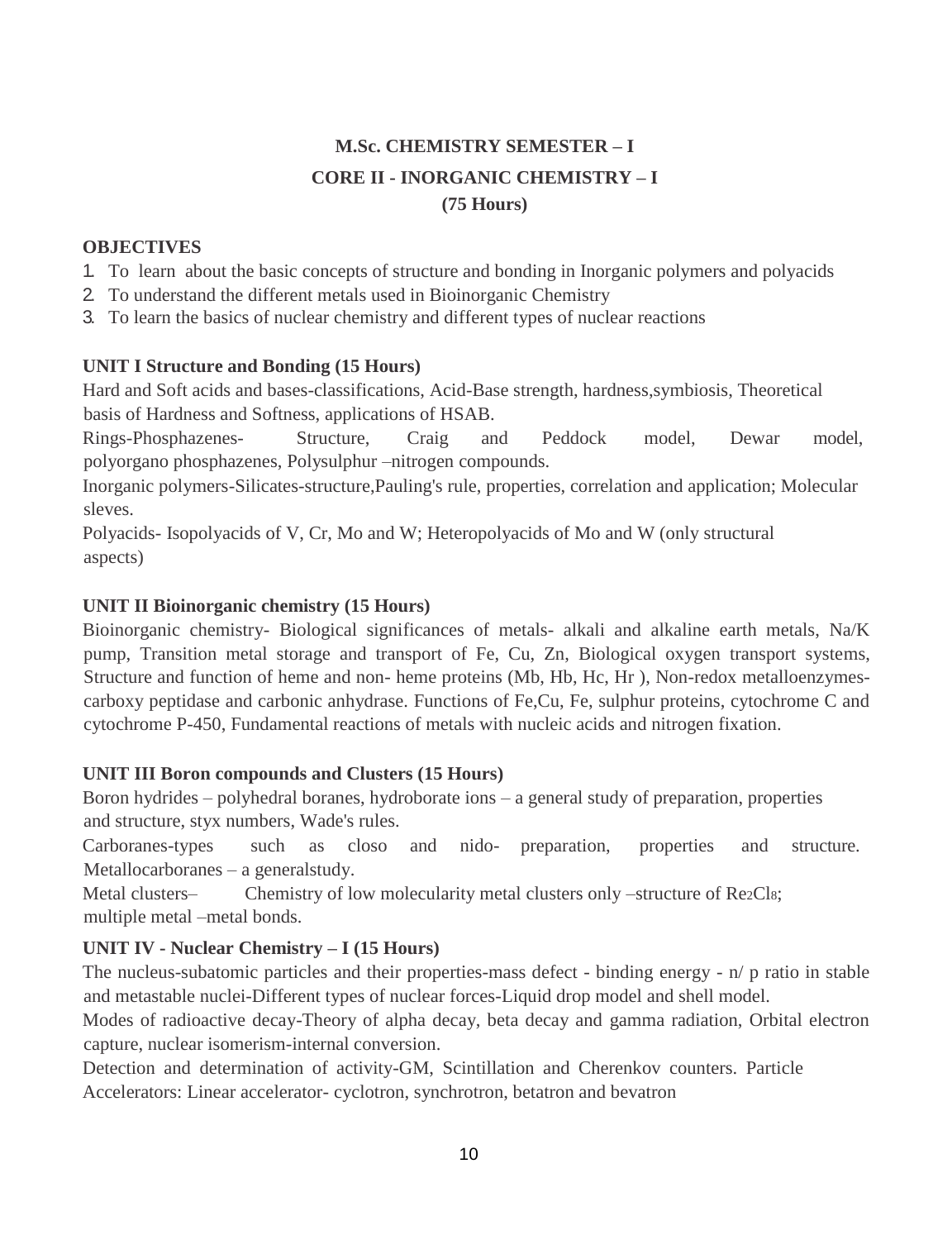## **UNIT V - Nuclear Chemistry – II (15 Hours)**

Nuclear Reactions: Q-value, columbic barrier- nuclear cross section-different types of nuclear reactionsprojectile capture-particle emission, spallation, fission and fusion-product distributions - Theories of fission, use of fission products, fissile and fertile isotopes - U-238, U- 235, PU-239, Th232 -stellar energy-synthesis of new elements.

Radio-Isotopes: Applications-isotopes as tracers - neutron activation analysis and isotopic dilution analysis - uses in structure and mechanistic studies - Carbon dating – Radio pharmacology, Radiation protection and safety precautions - Disposal of nuclear waste.

## **TEXT BOOKS**

- 1. F.A Cotton & Wilkinson, Advanced Chemistry
- 2. Emelius and Sharpe, Modern Aspects of Inorganic Chemistry.
- 3. J.D. Lee, Concise Inorganic Chemistry.
- 4. S.F.A. Kettle, Physical Inorganic Chemistry, Oxford University

5. J.E.Huheey, E.A.Keiter and R.L.Keiter, Inorganic chemistry-principles of structure and reactivity, 4th edition, Pearson-Education,2002

- 6. H.J. Arnikar, Essentials of nuclear Chemistry,2nd edition, Wiley easternCo.,1987.
- 7. S. Glasstone, Source Book on Atomic Energy.

## **REFERENCE BOOKS**

- 1. H.A.O. Hill and P.Day, Physical methods in advanced Inorganic chemistry, JohnWiley.
- 2. G.S. Manku, Inorganic Chemistry, T.M.H. Co.,1984.
- 3. K.F. Purcell and J.C. Kotz, Inorganic Chemistry, WB Saunders Co., USA1977.
- 4. G. Friedlander, J.W.Kennedy and J.M. Miller, Nuclear and Radio Chemistry, Wiley.,1964.

5. Aayjay kumarbhagi and G.R.Chatwal,Bioinorganic and Supramolecular Chemistry,Himalaya PublishingHouse.,2003.

- 6. Gurdeep Raj, Advanced Inorganic Chemistry-II Goel PublishingHouse,1996-97.
- 7. M.N.Hughes,The Inorganic Chemistry and Biological Processes,Wiley London,IIEdition.198
- 8. A.K. Srivatsava and P.C. Jain, Elements of Nuclear Chemistry, S.Chand and Co.,1989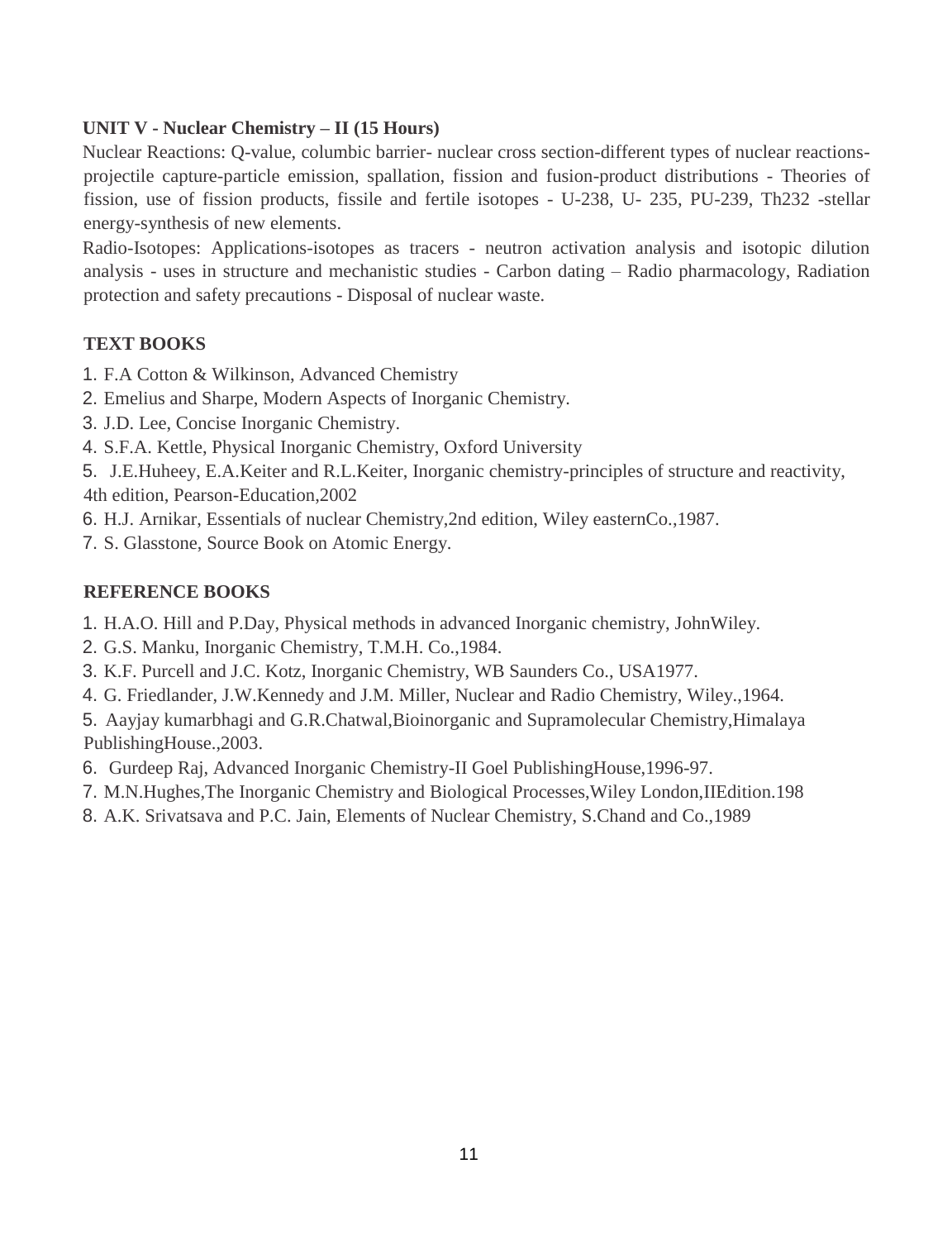## **M.Sc. CHEMISTRY SEMESTER – I CORE III - PHYSICAL CHEMISTRY – I (75 Hours)**

### **OBJECTIVES**

i) To study in detail the basic concepts of classical thermodynamics and statistical thermodynamics

ii) To learn about theories of reaction rates and kinetics of reactions in solution phase

ii) To understand the principles of quantum chemistry and group theory

### **UNIT I Classical Thermodynamics – I (15 Hours)**

Concept of chemical potential-Determination of chemical potential -Direct Method and Method of Intercepts – variation of chemical potential with temperature and pressure-Fugacity –Methods of determination of fugacity – Variation of fugacity with temperature and pressure. Standard states for gases, liquids, solids and components of solutions. Solution of electrolytes – Concept of ionic strength -.mean ionic activity and mean ionic activity coefficient – determination of activity coefficient from freezing point, EMF and solubilitymeasurements.

### **UNIT II –Statistical Thermodynamics – I (15 Hours)**

Concept of Mathematical probability and thermodynamic probability - States of maximum thermodynamic probability of systems involving energy levels. Distinguishable and indistinguishable particles-microstates and macrostates. Ensembles– definition- microcanonical, canonical and grand canonical ensembles. Maxwell's distribution law of molecular velocities - Evaluation of average velocity, root mean square velocity and most probable velocity from distribution law of molecular velocities molecular velocities and energies of an ideal gas.

### **UNIT III Chemical Kinetics – I (15 Hours)**

Theories of reaction rates-Hard sphere collision theory and transition state theory of reaction rates– Comparison of collision theory and activated complex theory – Lindemann and Hinshelwood theories of unimolecular reaction rates-Potential energy surface -Reactions in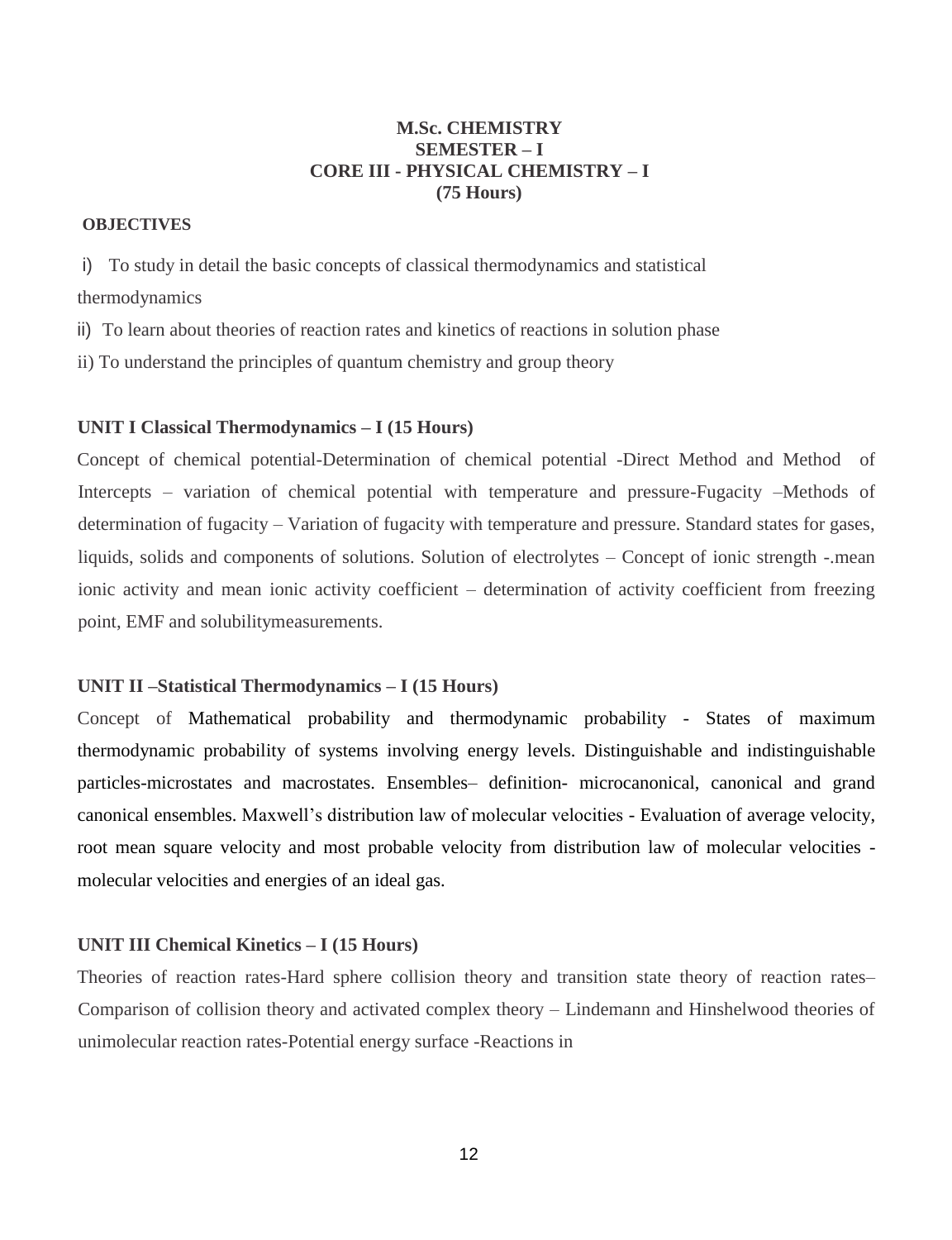solutions – comparison between gas phase and solution reactions – cage effect-influence of solvent, ionic strength, and pressure on reactions in solution – Kinetic isotope effects.

### **UNIT IV Quantum Chemistry – I (15 Hours)**

Planck's theory of black body radiation – Photoelectric effect; de – Broglie equation – Heisenberg uncertainty principle – Compton effect; operators and commutation relations – quantum mechanical postulates – Schrodinger equation and its solution to the problem of a particle in one and three dimensional boxes – the harmonic oscillator.

### **UNIT V Group Theory – I (15 Hours)**

Symmetry elements and symmetry operations – Point groups – identification and representation of groups – comparison of molecular and crystallographic symmetry – Reducible and irreducible representation – Direct product representation – Great orthogonality theorem and its consequences – Character table and its uses.

### **TEXTBOOKS**

1. S.Glasstone, Thermodynamics for chemists, Affiliated East West press, New Delhi,1960.

2. J. Rajaram and J.C. Kuriacose, Thermodynamics for students of chemistry, Lal Nagin Chand, New Delhi,1986.

3. J. Rajaram and J.C. Kuriacose, Kinetics and mechanism of chemical transformation, Macmillan India Ltd.,1993.

- 4. K.J.Laidler, Chemical Kinetics, Harper and Row, Newyork,1987.
- 5. R.K. Prasad, Quantum Chemistry, Wiley Eastern, New Delhi,1992.
- 6. V.Ramakrishnan and M.S.Gopinathan, Group theory in chemistry, Vishal Publications,1988.
- 7. K.V.Raman, Group theory and its application to chemistry, Tata McGraw Hill Publishing Co., 1990.
- 8. Gurudeep Raj, Advanced Physical Chemistry, Goel Publishing House,Meerut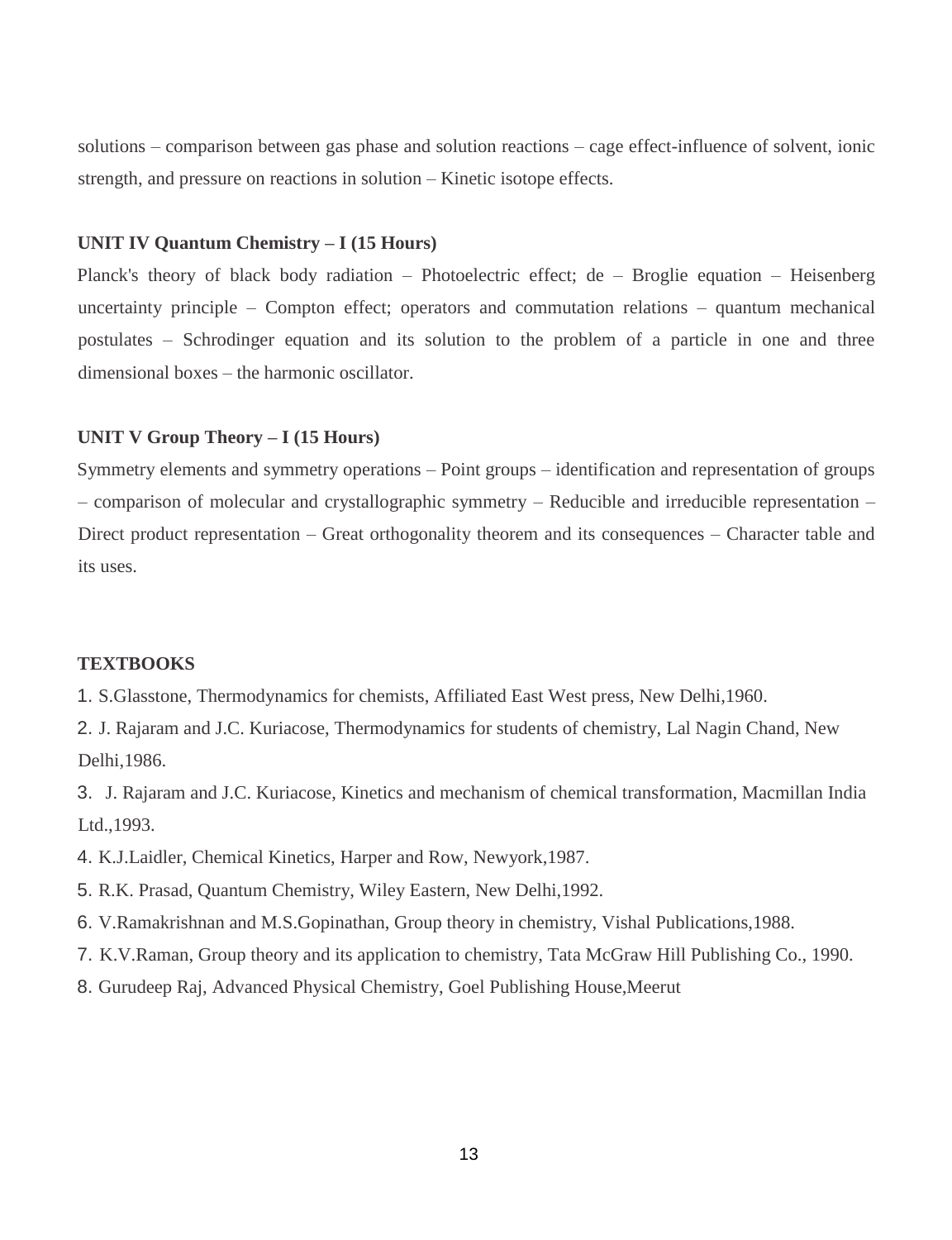- 1. W.J. Moore, Physical Chemistry, Orient Longman, London,1972.
- 2. J.W. Moore and R.G. Pearson, Kinetics and Mechanism,1981.
- 3. A.K. Chandra, Introductory Quantum Chemistry, Tata Mc GrawHill.
- 4. P.W.Atkins, Molecular Quantum Mechanics, Oxford University Press, Oxford.,1983
- 5. I.N.Levine, Quantum chemistry, Allyn and Bacon, Boston,1983.
- 6. F.A. Cotton, Chemical Application of Group Theory, John Wiley and Sons Inc., Newyork, 1971.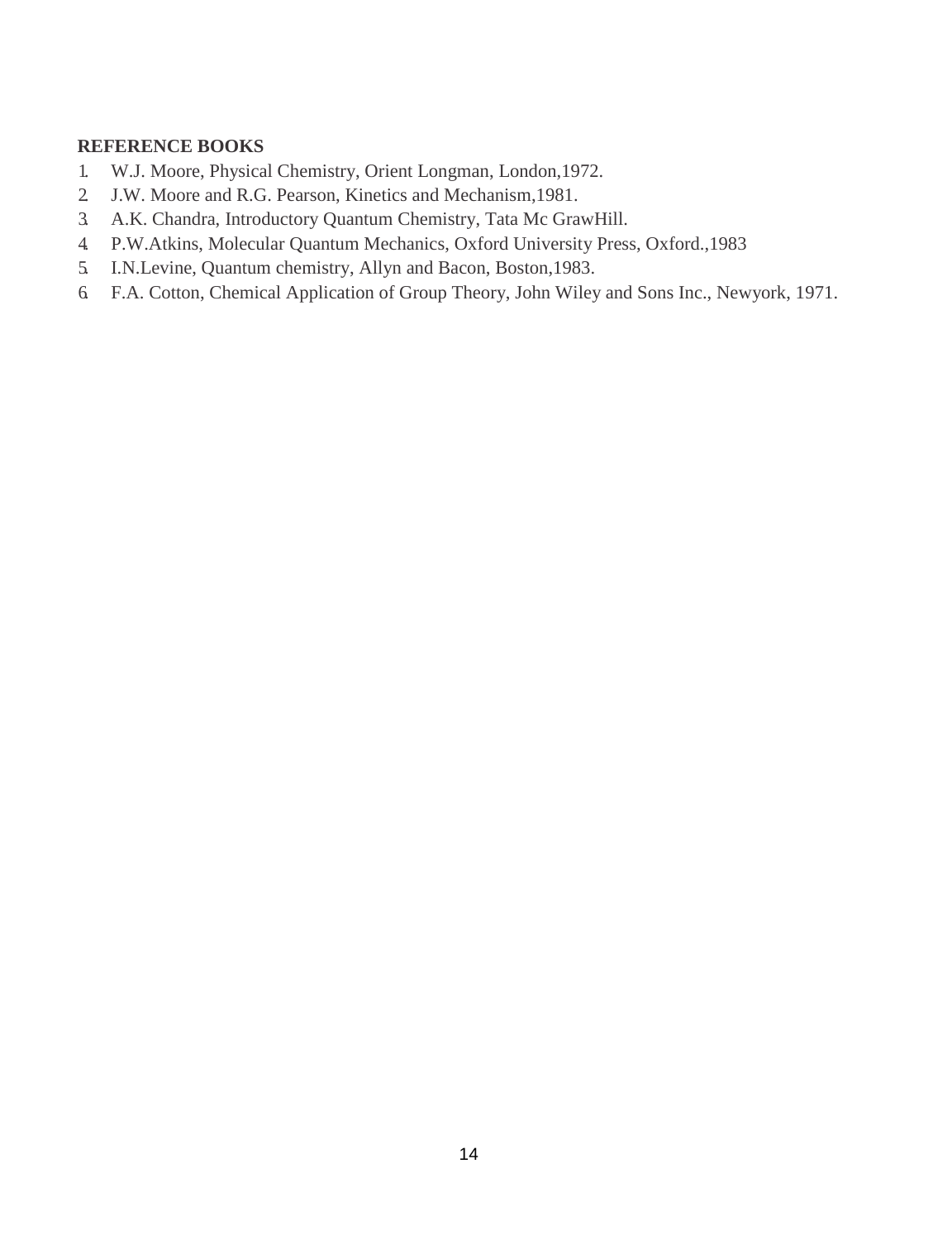## **M.Sc. CHEMISTRY ELECTIVEI Paper I – POLYMERCHEMISTRY (75 Hours)**

## **OBJECTIVES**

- 1. To study the basic concepts in Polymer chemistry.
- 2. To study the determination of molecular weight and properties of polymers.
- 3. To know about the polymer processing and polymerization techniques.
- 4.To learn about the synthesis and applications of commercial polymers and conducting polymers.

## **UNIT I Basic Concepts (15 Hours)**

Monomers, repeat units, degree of polymerization, Linear, branched and network polymers, Addition polymerization, Condensation polymerization, Mechanism of free radical, cationic and anionic polymerization and co-ordination polymerization. Ziegler-Natta catalyst. Kinetics of free radical, cationic, anionic and co-polymerisation. Determination of Reactivity ratio, Reactivity ratio and co-polymerisation behavior.

## **UNIT II Molecular Weight and Physical Properties (15 Hours)**

Concept of Average molecular weight, number- average, weight- average molecular weight and viscosityaverage molecular weights. Determination of molecular weight - viscosity, light scattering, osmotic and ultracentrifugation methods. Physical properties- crystalline melting point, glass transition temperature, relationship between Tm and Tg and Determination of Tg.

## **UNIT III Polymer Processing and Polymerization Techniques (15 Hours)**

Polymers processing- Plastics, elastomers and fibres. Compounding, Processing techniques- calendaring, die casting, injection molding, thermofoaming and fibre spinning. Polymerization techniques- Bulk polymerization, solution polymerization, suspension polymerization, emulsion polymerization and melt polycondesation.

## **UNIT IV Commercial Polymers (15 Hours)**

Synthesis and applications of polyethylene, polyvinyl chloride, polyamide, polyester, phenol resins, epoxy resins, silicone polymers, polybenoxazoles, polyimidazole, polyurethane, polymethylmethacrylate, poly (tetrafluoro ethylene) and polyacrylonitrile.

## **UNIT V Conducting Polymers (15 Hours)**

Conducting polymers- Introduction, Electrochemical doping, Electrochemical synthesis and applications of polypyrrole, polythiophene, polyindole, polyaniline, polyacetylene and poly(p-phenylene).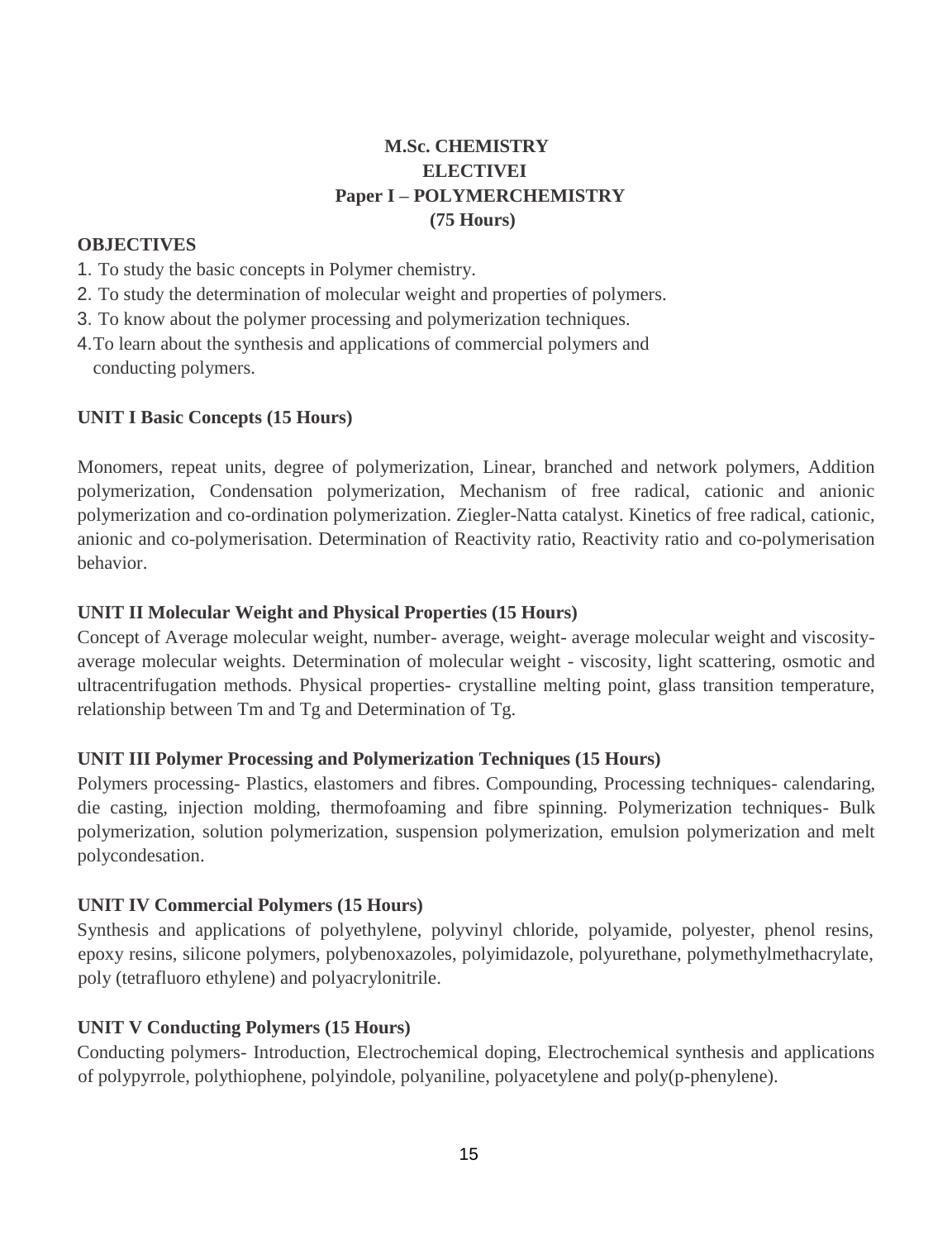## **REFERENCE BOOKS**

- 1. F.W. Billmeyer, Textbook of Polymer Science, Wiley Student Edition, 3rdEdition.
- 2. L. Gupta, Pragathi PrakashanPolymer Science, Publication.

3. V.R. Gowariker, N.V. Viswanathan, J. Sreedhar, Polymer Science, NewAge International Private Limited,1986.

- 4. P.J. Flory, Principles of Polymer Chemistry, Asian Books, 1<sup>st</sup>Edition, 2006.
- 5. George Odian, Principles of Polymerization, John Wiley, 4th Edition,2007.
- 6. V.K.Ahluwalia & Anuradha Mishra, Polymer Science: A Text Book, Ane Books, 1st Edition,2008.

7. A. Skotheim, L. Elsenbaumer, R.Reynolds, Handbook of Conducting Polymers, Second Edition,1997.

8. Hari SinghNalwa, Textbook of Organic Conductive Molecules and Polymers.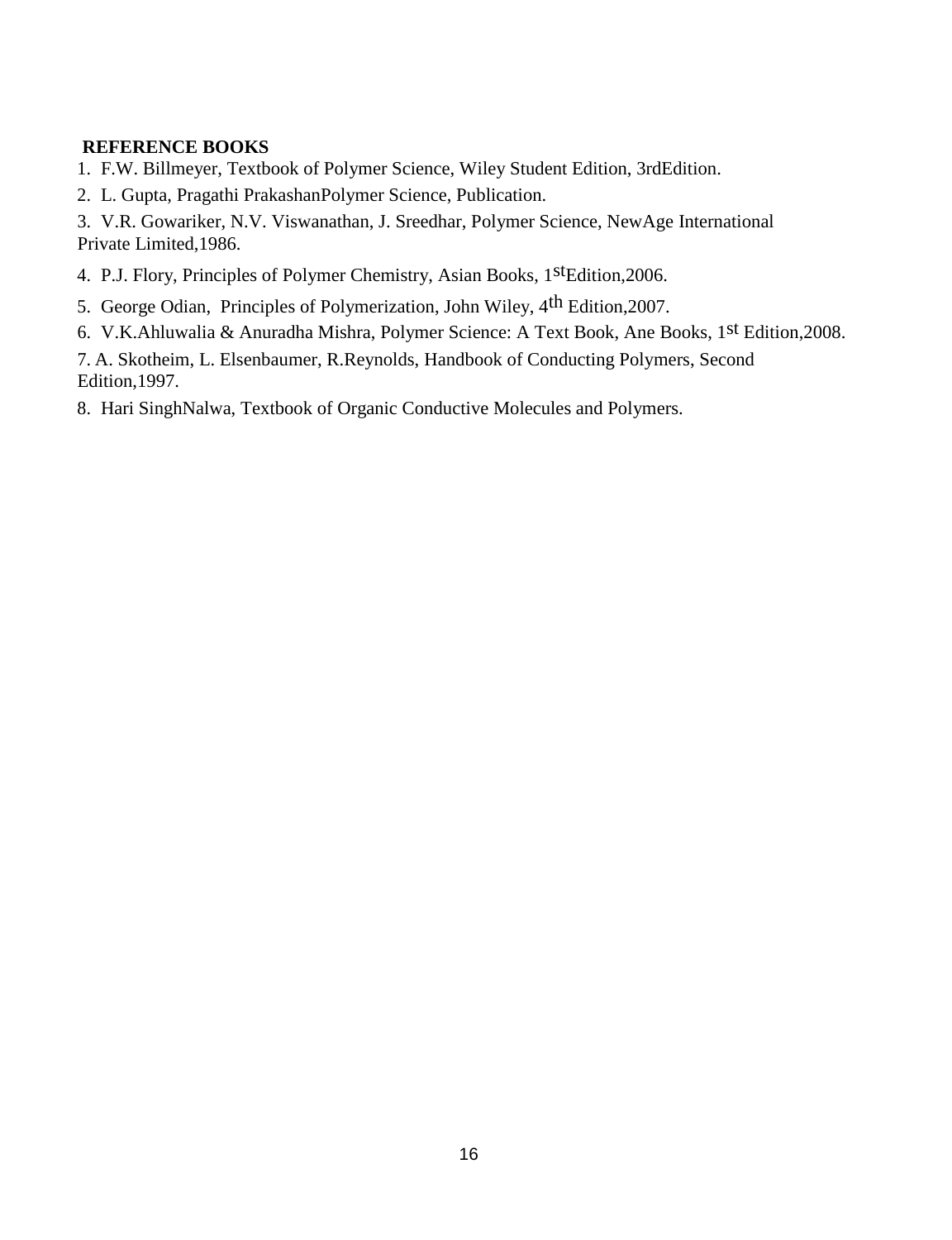## **M.Sc. CHEMISTRY SEMESTER - I ELECTIVE I Paper II - NANO AND GREEN CHEMISTRY (75 Hours)**

## **OBJECTIVES**

- 1. To learn about the synthesis, properties and applications of Nanomaterials.
- 2. To learn the tools for Characterisation of Nanomaterials.
- 3. To understand the green concept of organic reactions.

## **UNIT I Introduction and Synthesis of Nano materials (15 Hours)**

Definition - Classification –Historical perspective -synthetic approaches –physical methods – electric arc method –laser ablation – physical vapour deposition – sputtering - chemical methods – reduction of metal ions - solvo thermal synthesis – photo chemical synthesis – electro chemical methods (anodic and cathodic process) –thermolysis – sono chemical routes – synthesis of semiconductor nano materials –sol – gel methods and biological methods of synthesis.

## **Unit II Properties and applications of Nanomaterials (15 Hours)**

Nanoclusters- Catalytic, electrical and optical and magnetic properties of nanomaterials. Applications-Nano catalyst-Nano sensors-Nano medicines- Bioimaging with quantum dots, Cancer Therapy-nano particles in environmental remedy-Removal of toxins- water treatment.

## **UNIT III Tools for Characterisation of Nano Materials (15 Hours)**

Electron microscope – SEM –TEM –STM –AFM – X-ray Diffraction.

Spectroscopy: UV-visible spectroscopy- FTIR –Raman spectroscopy-x-ray photo electron spectroscopy-Luminescence-Photoluminescence

Tools for nano structures: Nanolithography-Electron beam-Ion beam- Nano sphere-self- assembled monolayers – Coreshell–Nanoshells

## **Unit IV Introduction to Green chemistry (15 Hours)**

Choice of starting materials, Choice of reagents, Choice of catalysts- biocatalyst, polymer supported catalysts, Choice of solvents. Synthesis involving basic principles of green chemistry,examples-SynthesisofAdipicacid,Methylmethacrylate,Paracetamol.Ultrasoundassisted reactions- Esterification, Reductions, Coupling reactions, Strecker synthesis and Reformatsky reactions.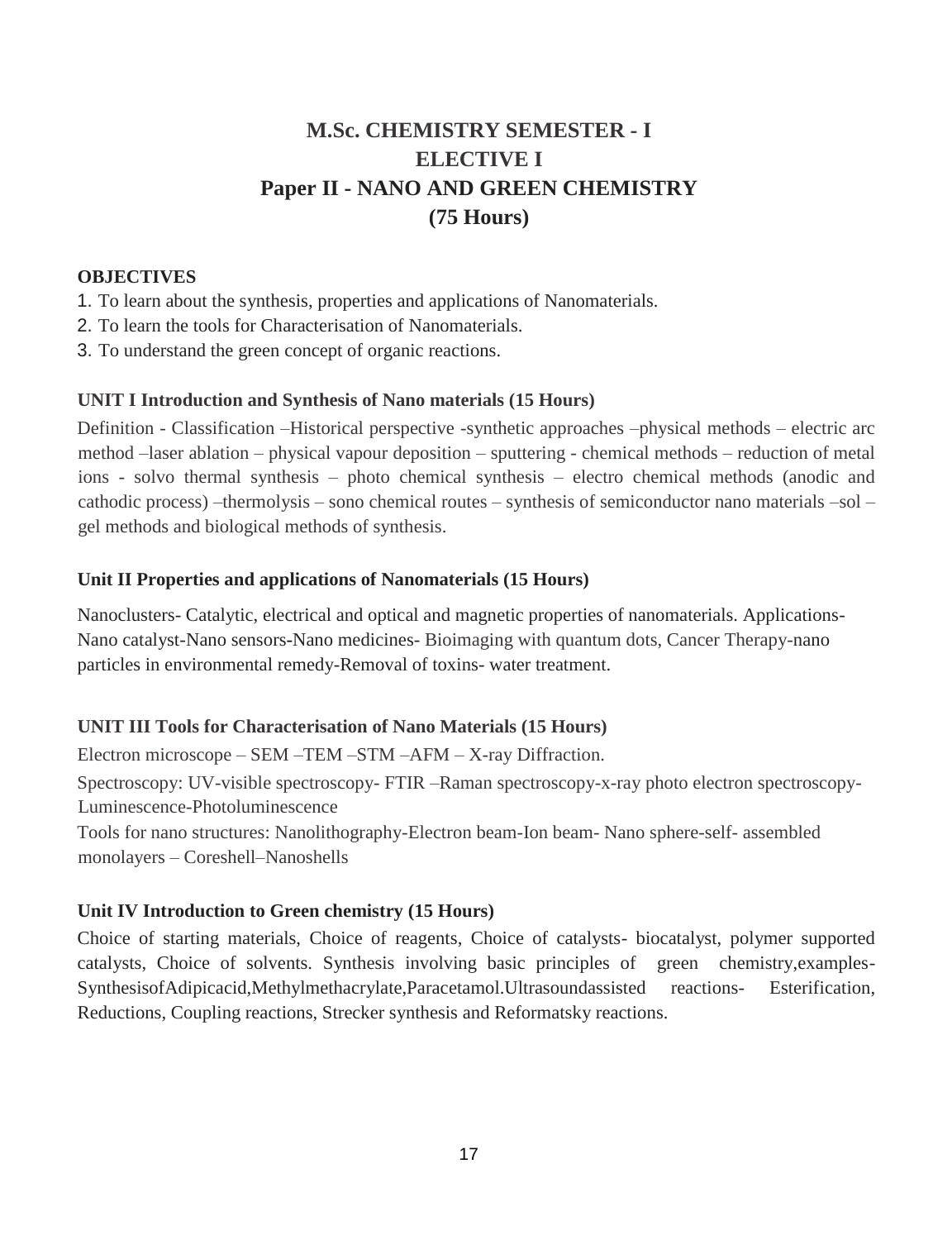## **Unit V Solvent free organic synthesis (15 Hours)**

Reactions on solid supports, Phase transfer catalysis, Solvent free esters saponifcation, Reactions without support or catalyst- examples, Microwave assisted reactions in water- Oxidation of toluene to benzoic acid, Microwave assisted reactions in organic solvent- Diel's - Alder reaction, Coupling reactions ( Stille, Suzuki, Heck, Sonogashira), Solvent free microwave assisted organic synthesis, Microwave activation and heating, Advantages of microwave exposure and specific effects of microwaves, Organic synthesis under microwaves- benefits and limitations.

- 1. T. Pradeep, NANO: The Essentials, Tata McGraw Hill Education Private Limited,2012
- 2. B. S. Murty, P. Shankar et al, Textbook of Nanoscience and Nanotechnology, Universities Press (INDIA) Private Limited ,2012
- 3. Sulabha K. Kulkarni, Nanotechnolgy: Principles and Practices, Springer,2015
- 4. RashmiSanghi, M.M.Srivastava, Green chemistry, Environment friendly Alternatives, Narosa Publishing house,2007.
- 5. V.Kumar,AnIntroductiontoGreenchemistry,VishalPublishingCo.Jalandhar,2007.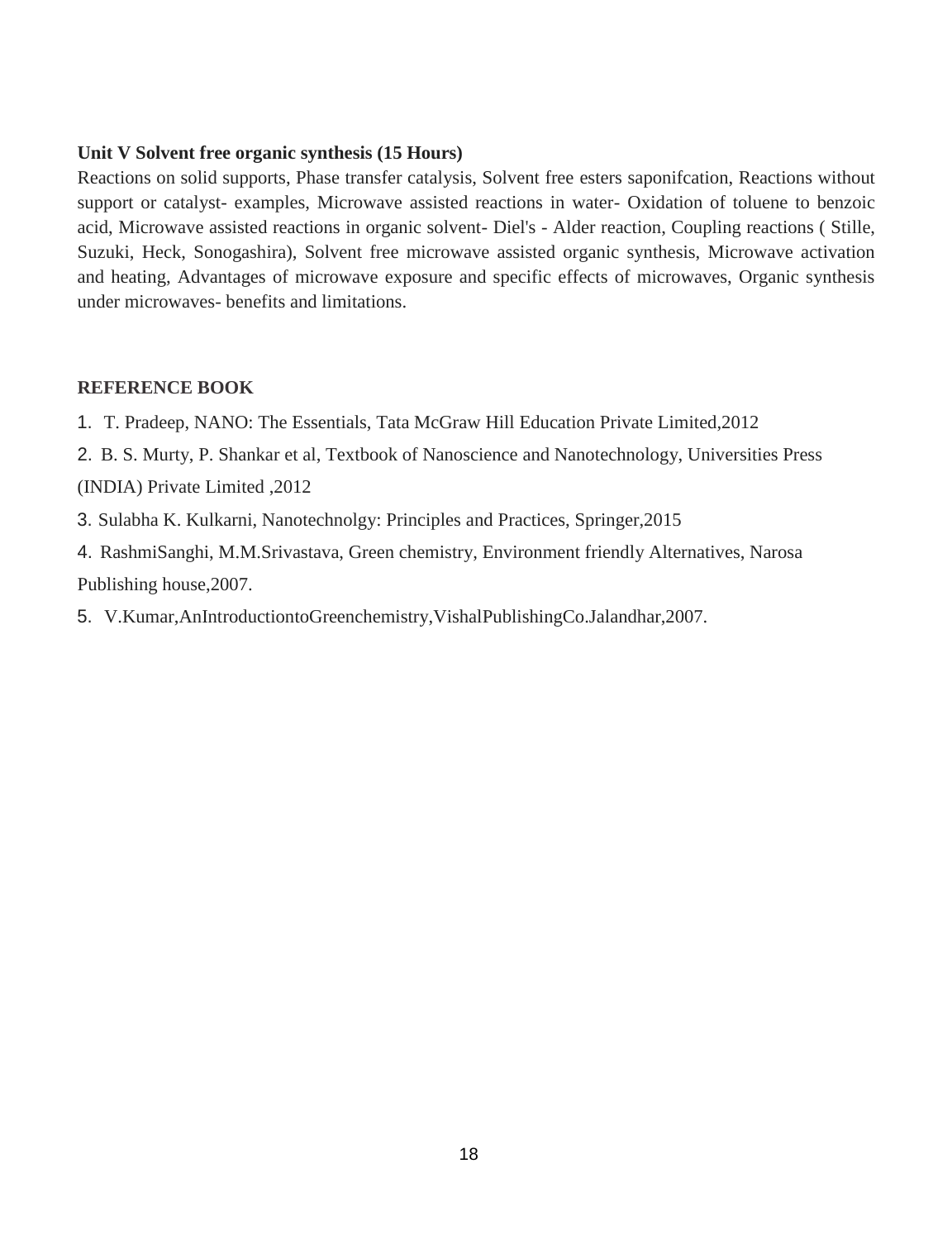## **M.Sc. CHEMISTRY SEMESTER - II CORE IV - ORGANIC CHEMISTRY – II (75 Hours)**

## **OBJECTIVES**

- 1 To understand the basic concepts of aromaticity
- 2 To learn the mechanism of Elimination reaction and free radical reactions.
- 3 To study the mechanism of Aromatic electrophilic and Nucleophilic substitution reactions
- 4 To know the effects of light in organic reactions.
- 5 To study the basic concepts of the pericyclic reactions

## Unit I Aromaticity (15 Hours)

Aromaticity- Aromaticity in benzenoid, non-benzoid, (2, 6, 10 & 18 electrons systems) and hetero cyclic compounds. NMR concept of Aromaticity and non-aromaticity, systems of 10 electrons and more than 10 electrons (14, 18) annulunes, concept of antiaromaticity and homoaromaticity, antiaromaticity in  $(12, 14)$  annulunes, non- aromaticity, alternate and nonalternant hydrocarbons, Aromaticity in fullerenes, Mobius Aromaticity.

## **Unit II Elimination and Free radicals (15 Hours)**

The E1, E2,E1CB mechanisms, orientation of the double bond- Hofmann, Zaitsev's and Bredt rules, competition between Elimination and substitution, mechanism of pyrolytic elimination, Chugaev and Cope Elimination reactions.

Reactions of free radicals- polymerization, addition, halogenation, aromatic substitution and rearrangement. Reactivity - reactivity on aliphatic, aromatic substrate, reactivity in the attacking radical and effect of solvents.

## **Unit III Aromatic electrophilic and nucleophilic substitution (15 Hours)**

The arenium ion mechanism, orientation and reactivity in monosubstituted benzene ring-o, m, pdirecting groups, ortho, para ratio, ipso attack, Vilsmeier- Haack, Jacobson and Scholl's reactions. The SNAr,SN1 and benzene mechanisms, Reactivity - effect of substrate structure, leaving group and attacking nucleophiles.

## **UNIT IV Organic Photo chemistry (15 Hours)**

The fate of excited molecules, Jablonski diagram, Norrish type I and type II reactions, photo reduction of ketones, Paterno-Buchi reactions, photo chemistry of arenes, photo oxidation ( formation of peroxy compounds), photo isomerisation ( cis- trans), photo addition of olefin and amines to aromatic compounds. Fries, di-pi methane rearrangements, rearrangement of 4,4 diphenyl cyclohexadienone.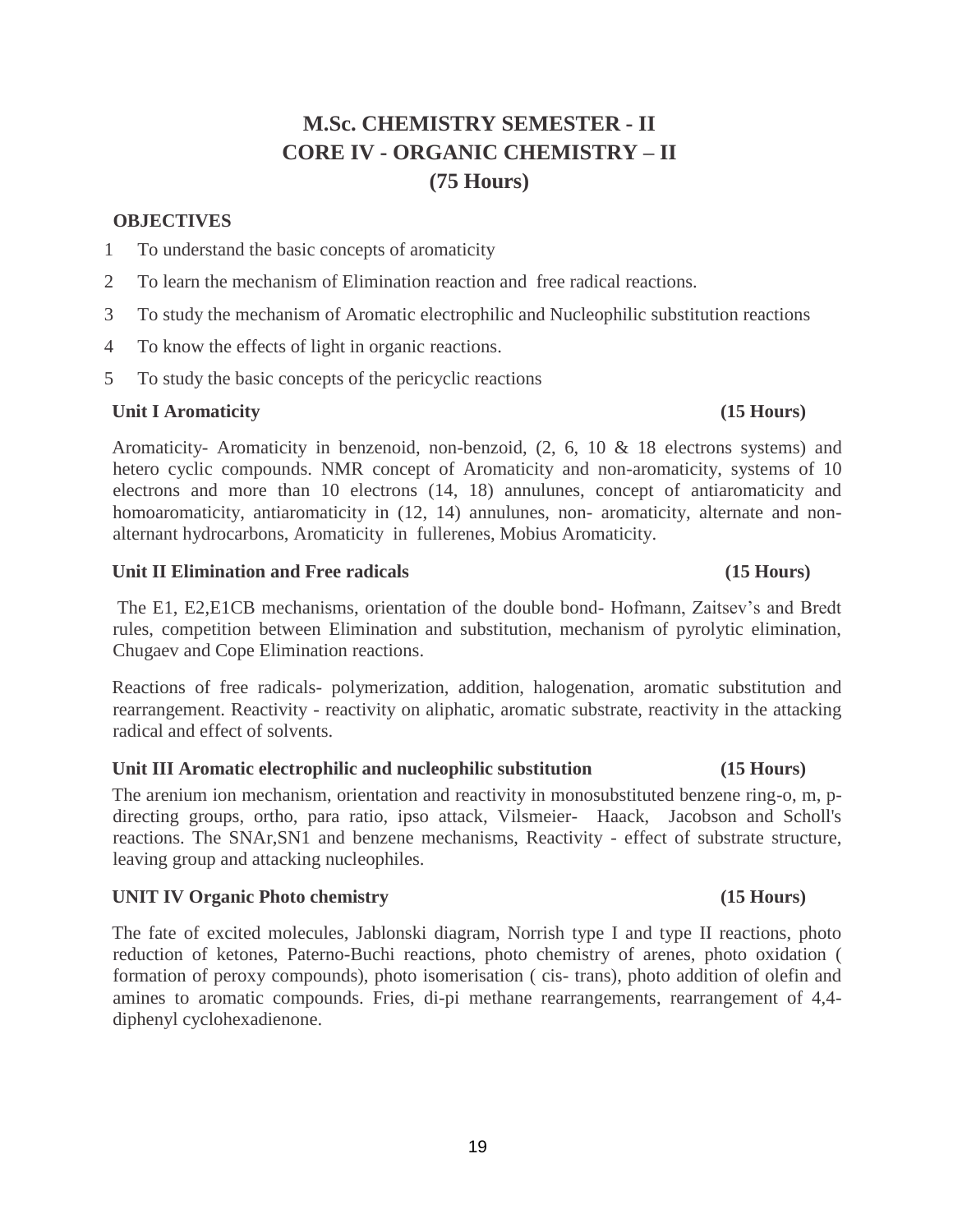## **Unit V Pericyclic reactions (15 Hours)**

Classification, basic concept of orbital symmetry, Woodward- Hofmann rules. Electrocyclic reactions- concept of con and disrotation, cyclisation of butadiene and 1,3,5 hexatriene- correlation diagram and FMO approach. Cycloaddition reactions- superafacial and antarafacial addition, theory of  $(2+2)$  and  $(4+2)$  cycloaddition reactions- correlation diagram and FMO approach. Sigmatropic migration of hydrogen and carbon, Sommelet- Hauser, Cope and Claisen rearrangements.

## **TEXT BOOKS**

- 1. Jerry March, Advanced Organic Chemistry-Reactions, Mechanisms and Structure, Fourth Edition, John Wiley & Sons(1992)
- 2. Francis A. Carey, Organic Chemistry, Third Edition, The McGraw-Hill Companies, Inc.,1996.
- 3. P.S. Kalsi, Organic Reactions and Mechanisms, Second Edition, New Age International Publishers,2002.
- 4. Charles H.Depuy, molecular reactions and photochemistry, Orville L.Chapman.Prentice Hall of India Pvt Ltd. New Delhi1988.
- 5. S.M. Mukherji and S.P. Singh, Reaction Mechanism in Organic Chemistry, IIIEdn. MacMillan,1984.
- 6. V.K. Ahluwalia, Organic Reaction Mechanism, Narosa Publishing House, 4 thEdition,2013.

- 1. S. H. Pine, J.B. Hendrickson, D.J. Cram and G.S. Hammond, Organic Chemistry, IV Edn., McGraw Hill Company,1980.
- 2. R.T. Morrison and R.N. Boyd, Organic Chemistry, Prentice-Hall,1992.
- 3. R.O.C. Norman, Principles of Organic Synthesis, Second Edition, Chapman and Hall,1978.
- 4. L.F.FieserandM.Fieser,OrganicChemistry,AsiaPublishingHouse, Bombay, 2000.
- 5. R.K. Bansal, Organic Reaction Mechanism, Tata McGraw Hill Publications, 3rd Edition,2006.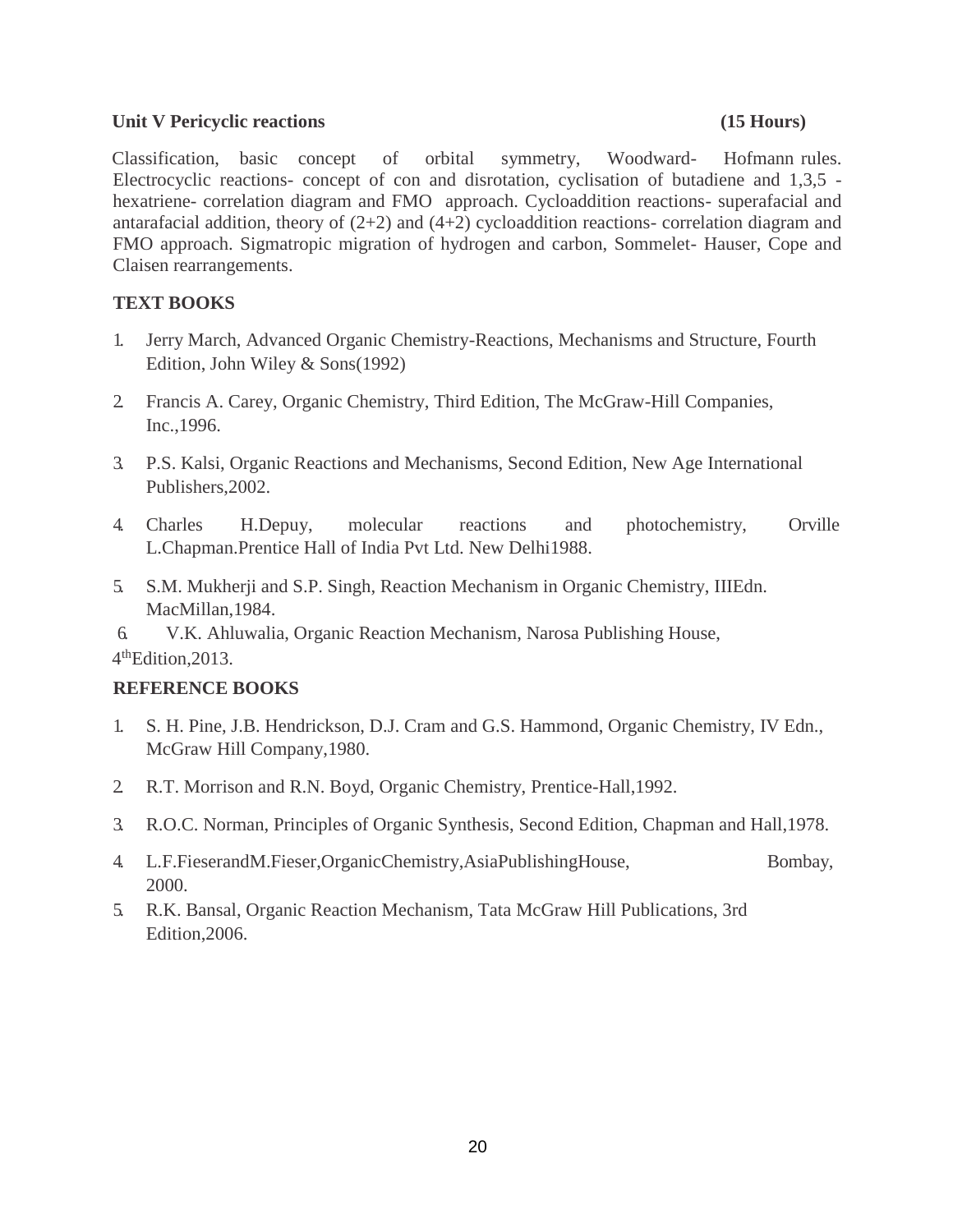## **M.Sc. CHEMISTRY SEMESTER - II CORE PAPER V - PHYSICAL CHEMISTRY – II (75 Hours)**

### **OBJECTIVES**

- 1. To gain knowledge about the distribution laws in statistical thermodynamics and partition function
- 2. To study about the kinetics of complex and fast reactions
- 3. To understand the principles of quantum chemistry and group theory

### **UNIT I Statistical Thermodynamics-II (15Hours)**

Classical statistics-Stirling's approximation formula, Maxwell Boltzmann distribution lawassumptions, derivation for the system having non- degenerate and degenerate energy levels. Quantum statistics: Bose-Einstein and Fermi-Dirac statistics - comparison of Maxwell Boltzmann, Bose Einstein and Fermi – Dirac statistics - entropy of boson - Application. Entropy of fermions, Applications - electron gas, fermi energy of free electrons at absolute zero.

### **UNIT II Partition functions (15 Hours)**

Definition explanation- molecular partition function- molar partition function- Relationship between partition function and thermodynamic properties- internal energy, entropy, enthalpy, equilibrium constant, molar heat capacities of ideal gas molecules – translational, rotational, vibrational, and electronic partition functions- Sackur- Tetrode equation

Equipartition of Principle of Energy: Calculation of heat capacities of ideal gases, Einstein and Debye theory of heat capacities of solids.

### **UNIT III Chemical Kinetics – II (15 Hours)**

Kinetics of complex reactions – reversible reactions, consecutive reactions – Parallel reactions and Chain reactions – Rice–Herzfeld mechanism for hydrogen-bromine, gas phase pyrolysis of methane and formation of phosgene reactions- explosion limits. Study of fast reactions: Relaxation methods-temperature and pressure jump methods - Stopped flow technique, flash photolysis and Crossed molecular beam method.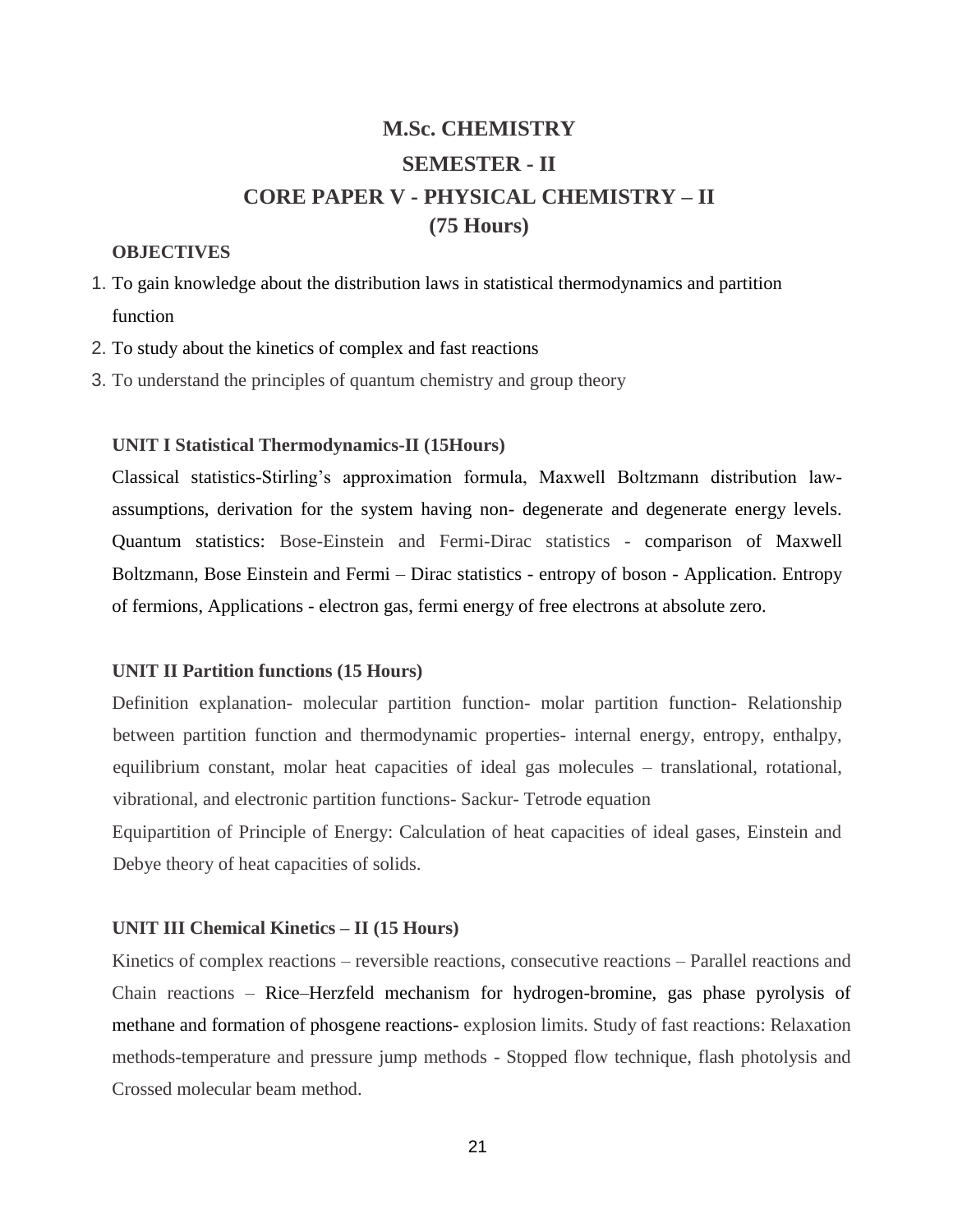## **UNIT IV Quantum Chemistry –II (15 Hours)**

Application of Schrödinger equation to rigid rotator and hydrogen atom –origin of quantum numbers – probability distribution of electrons. Approximation methods – Perturbation and Variation methods – Slater determinant -application to hydrogen and helium atom  $-$  Spin - orbit interaction – LS coupling and JJ coupling – ground state term symbols for simple atoms.

## **UNIT V Group Theory – II (15 Hours)**

Symmetry selection rules for vibrational, Electronic and Raman Spectra – determination of vibrational modes in non-linear molecules such as  $H_2O$ ,  $NH_3$ ,  $CH_4$  and  $XeF_4$ , – symmetry of hybrid orbitals in non-linear molecules (H<sub>2</sub>O, NH<sub>3</sub>, CH<sub>4</sub>, XeF<sub>4</sub> and PCl<sub>5</sub>) 2 Electronic spectra of formaldehyde.

## **TEXT BOOKS :**

- 1. Gurdeep raj, Advanced Physical Chemistry, Goel PublishingHouse,Meerut.
- 2. M.C. Gupta, Statistical Thermodynamics, Wiley Eastern Publications, 1<sup>st</sup> edition, 1990.
- 3. Ashley, Classical and Statistical Thermodynamics Pearson Education2012
- 4. J. Rajaram and J.C. Kuriacose, Kinetics and mechanism of chemicaltransformation, Macmillan India Ltd.,1993.
- 5. K.J.Laidlar, Chemical Kinetics, Harper and Row, Newyork,1987.
- 6. R.K. Prasad, Quantum Chemistry, Wiley Eastern, New Delhi,1992.
- 7. V.Ramakrishnan and M.S.Gopinathan, Group theory in chemistry,Vishal Publications,1988.
- 8. K.V.Raman, Group theory and its application to chemistry, Tata McGrawHill Publishing Co.,1990.

## **REFERENCE BOOKS**

- 1. W.J. Moore, Physical Chemistry, Orient Longman, London,1972.
- 2. J.W. Moore and R.G. Pearson, Kinetics and Mechanism,1981.
- 3. A.K. Chandra, Introductory Quantum Chemistry, Tata Mc GrawHill.
- 4. P.W.Atkins, Molecular Quantum Mechanics, Oxford University Press, Oxford.,1983
- 5. I.N.Levine, Quantum chemistry, Allyn and Bacon, Boston,1983.
- 6. F.A. Cotton, Chemical Application of Group Theory, John wiley and SonsInc.,

Newyork,1971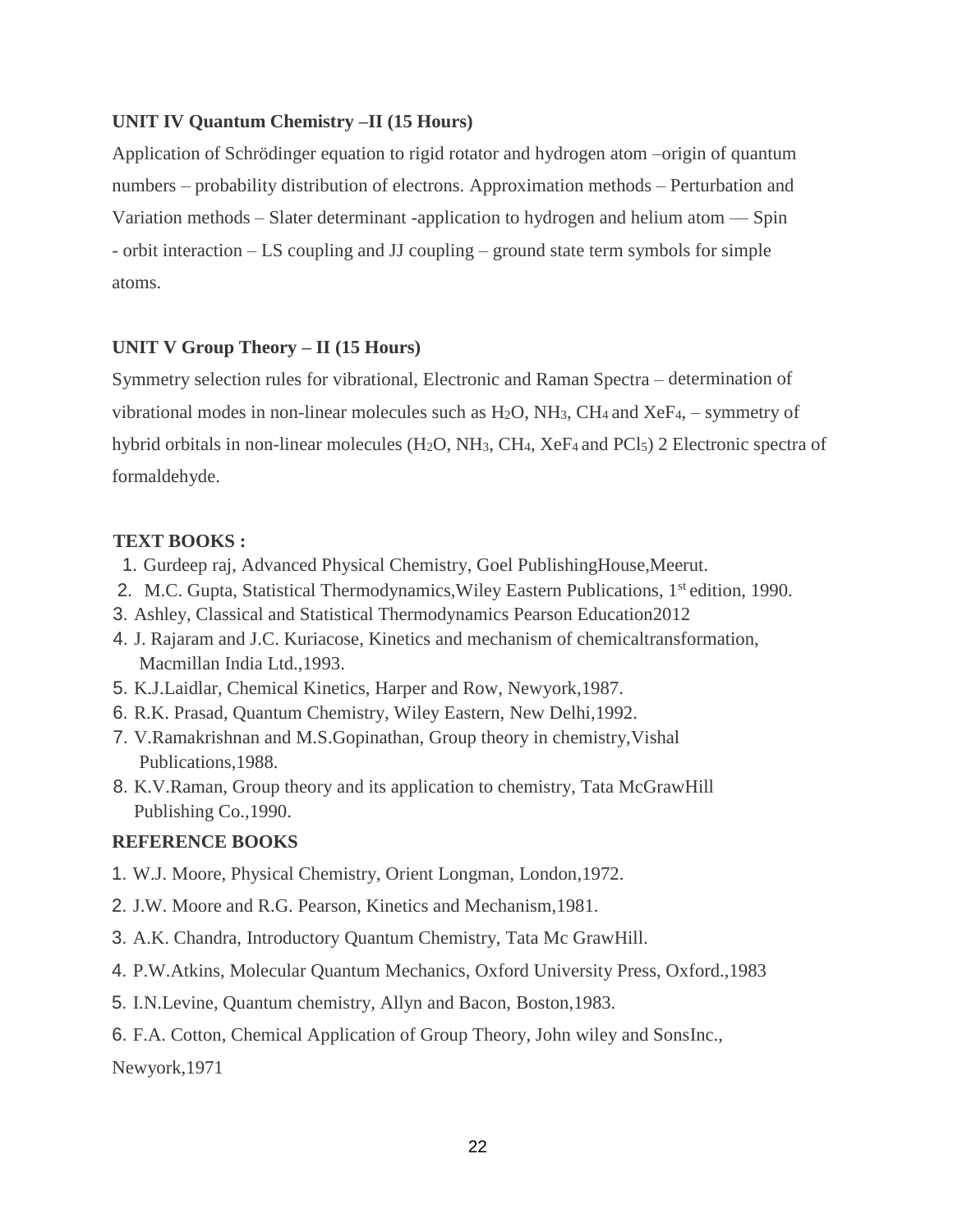## **M.Sc. CHEMISTRY SEMESTER - II ELECTIVE II SPECTROSCOPY (75 Hours)**

## **OBJECTIVES**

- 1 To study in detail about UV-VIS, IR, NMR, 13C NMR, EPR, Mossbauer spectroscopic and Mass spectrometry techniques
- 2 To develop problem solving skills from various types of spectra

### **UNIT I UV-VIS ANDIRSPECTROSCOPY (15Hours)**

UV-VIS- The nature of the electronic excitations, origin of UV band structure and the principle of absorption, chromophores and auxochromes, factors affecting intensity- solvent effects and position of absorption bands- dienes, polyenes and enones Woodward- Fisher rules for dienes, enones and aromatics-calculation of λmax for organic molecules- applications of UV spectroscopy.

IR : IR absorption process, modes of stretching and bending vibrations, bond properties and their relations to absorption frequencies, Characteristic group frequencies of aliphatic and aromatic organic molecules, carbonyl, carboxylic acid, ester, alcohol, phenol and amides. Factors influencing vibrational frequencies, interpretation of IR spectra of organic moleculesapplications of IR spectroscopy.

## **UNIT II NMR SPECTRSCOPY – I (15 Hours)**

1H NMR- principle - Shielding and deshielding - chemical shift, factors influencing chemical shift – magnetic anisotropy- Spin – spin splitting- (n+1rule), Coupling constant

–Pascal's triangle, calculation of coupling constants, mechanism of coupling (one bond, germinal, vicinal and long range coupling), First order & non first order spectra - Chemical & magnetic equivalence, shift reagents, NMR instrumentation –Applications

### **UNIT III NMR SPECTROSCOPY – II (15 Hours)**

13C NMR - The C 13 nucleus – Chemical shifts –Modes of couplings and multiplicity- proton coupled 13C spectra, Homonuclear & heteronuclear decoupling  $-$  NOE- Broad band decoupling – Off resonance decoupling –intensity of signals, Chemical shift equivalence, equivalent carbons, chemical shifts of 13C nuclei, DEPT technique, comparison of 1H and 13C NMR, 2D NMR-COSY and HETCOR techniques-simple molecules and applications of 13C NMR.

## **UNIT IV EPR AND MOSSBAUER SPECTROSCOPY (15 Hours)**

EPR – introduction, factors affecting the g-value, limitations, instrumentation, electron nucleus interaction, hyperfine interactions-isotropic and anisotropic coupling constants

– spin Hamiltonian -applications

Mossbauer spectroscopy –Principle, Instrumentation, Doppler shift, Isomer shift, Quadrupole splitting, Magnetic interaction, Magnetic hyperfine splitting and selection rules. Applications-Mossbouer spectra of high and low spin Fe and Sn compounds.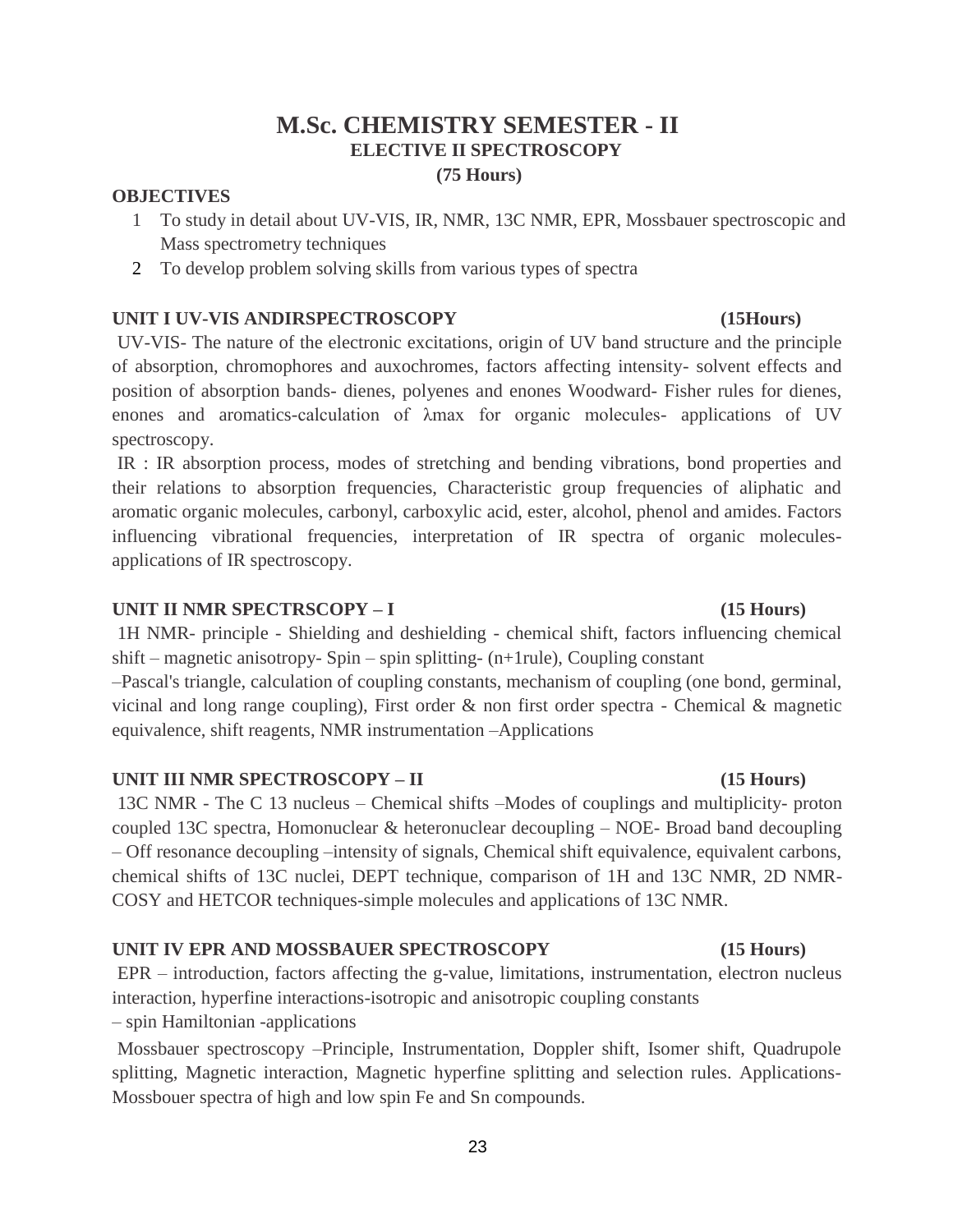## **UNIT V MASS SPECTROMETRY AND SPECTROSCOPIC APPLICATIONS (15 Hours)**

Mass spectra- Basic principle, molecular ion peak, base peak, meta stable ion peak, isotopic peaks, Nitrogen rule, ring rule, Mc-Lafferty rearrangement, rules for fragmentation pattern, Examples of mass spectral fragmentation of organic compounds (alkanes, aromatic hydrocarbons, alkyl halides, aldehydes, ketones, alcohols, acids and esters).

Spectroscopic applications: Structural elucidation of simple organic molecules using UV-VIS, IR, 1H NMR spectroscopy and Mass spectrometry.

## **REFERENCE BOOKS**

1. William Kemp,Organic Spectroscopy, 3rd edition, ELBS Publications,1975.

- 2. Jag Mohan, Organic Spectroscopy, Narosa Publishing House, 2nd Edition,2009.
- 3. B.K.Sharma, Spectroscopy, Goel Publishing House,2011
- 4. G.W.Ewing, Instrumental methods of chemical analysis, Mcgraw Hillpub,1975
- 5. P.S. Kalsi, Spectroscopy, New Age International (P) Ltd, reprint2009

6. D. L. Pavia, G.M. Lampman & G.S.Kriz Introduction to Spectroscopy, 3rd Edition, Brooks/Cole Publications,2008,

7. R.S. Drago,Physical Methods in Inorganic Chemistry, Reinhold SaundersCollege Publishing,1977

8. R.M. Silverstein, F.X. Webster, Spectrometric Identification of Organic Compounds, 6th Edition, John Wiley Publications,2009.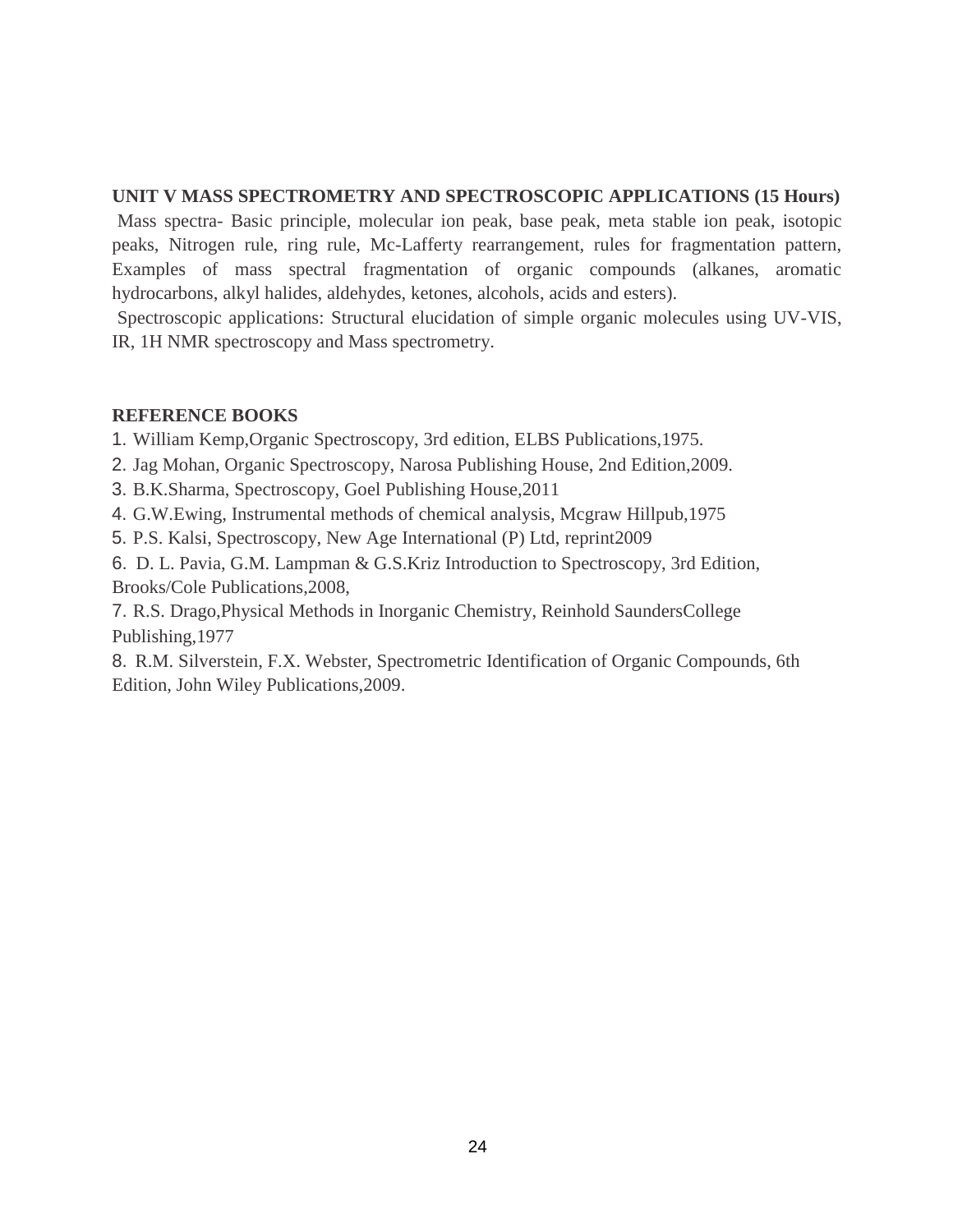## **M.Sc. CHEMISTRY SEMESTER - II CORE PRACTICAL I - ORGANICCHEMISTRYPRACTICAL-I**

## **OBJECTIVES**

To develop analytical skill in

- 1. Separation of organic mixture
- 2. Organic qualitative analysis
- 3. Preparation of organic compound involving in single stage.
- I. Identification of components in a two component mixture and preparation of their derivatives. Determination of boiling point/melting point for components and melting point for their derivatives.
- II. Preparation.
- 1. Beta naphthyl methyl ether from beta-naphthol
- 2. s-Benzyl isothiuronium chloride from benzylchloride
- 3. Beta glucose penta acetate from glucose
- 4. ortho-Benzoyl benzoic acid from phthalicanhydride
- 5. Resacetophenone from resorcinol
- 6. Para nitrobenzoic acid from para nitrotoluene
- 7. Meta nitroaniline from meta dinitrobenzene
- 8. Methyl orange from sulphanilic acid
- 9. Anthraquinone from anthracene
- 10. Benzhydrol from benzophenone.

- 1. B.S.Furniss, A.J.Hannaford, P.W.G.Smith and A.R.Tatchell, Vogel's Practical Organic Chemistry.5th Edn., ELBS,1989.
- 2. Raj K.Bansal, Laboratory manual of Organic Chemistry, III Edn., New Age International (P)Ltd.1996.
- 3. [Gnanapragasam,](https://www.amazon.in/s/ref=dp_byline_sr_book_1?ie=UTF8&field-author=Dr.+N.S.+Gnanpragasam&search-alias=stripbooks) Ramamurthy, Organic lab Manual, Viswanathan, S., Printers & Publishers Pvt Ltd, 2009.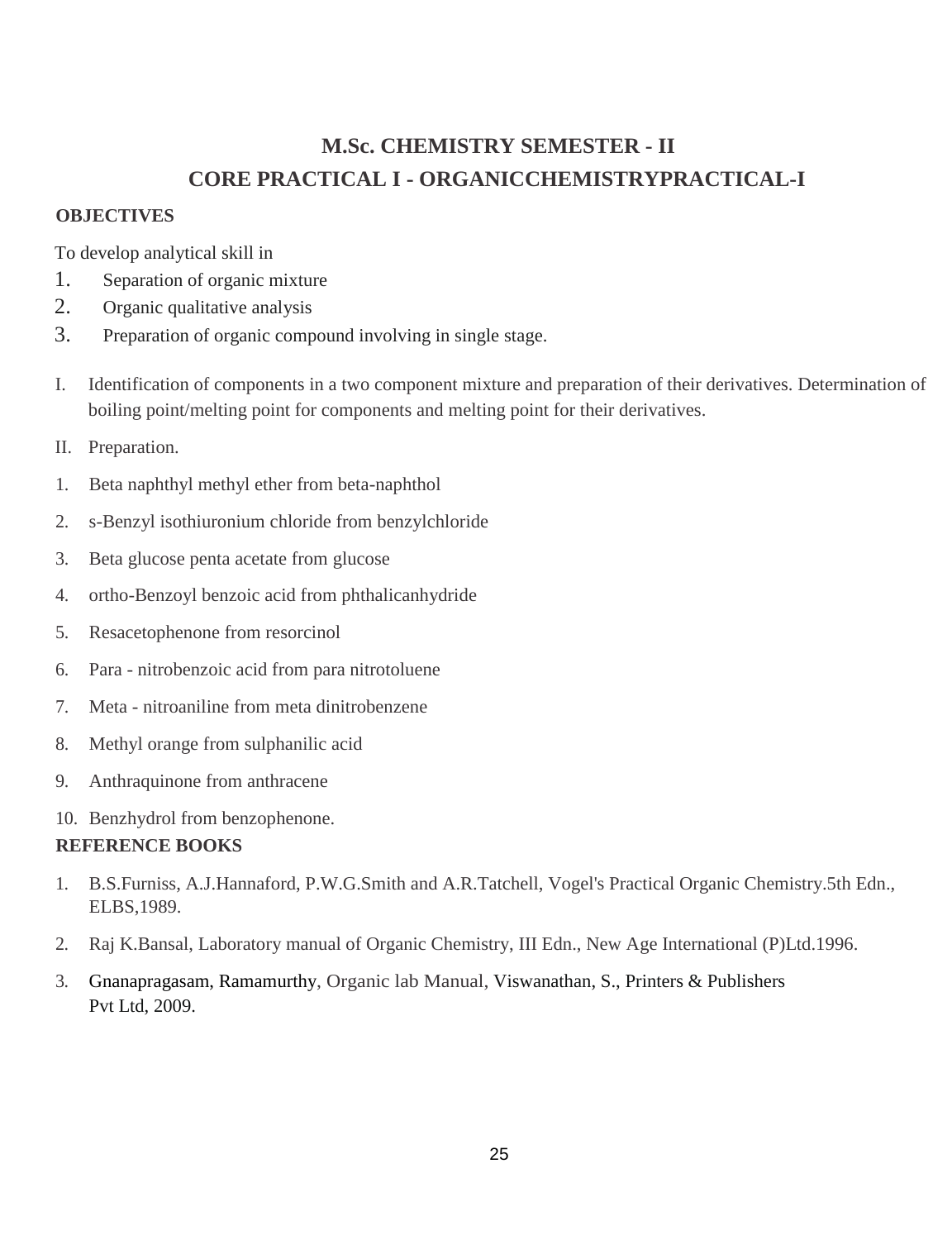## **M.Sc. CHEMISTRY SEMESTER - II CORE PRACTICAL II-INORGANIC CHEMISTRY PRACTICAL I**

## **OBJECTIVES**

- 1. To improve the skill in the qualitative analysis of mixture of four cations containing two common and two rare.
- 2. To impart the skill in estimation of metal ions by colorimetric method.

## **Part I**

Semimicro qualitative analysis of mixtures containing the following cations to be tested W, Tl,

Pb, Se, Te, Mo, Cu, Bi, Cd, Tl, Ce, Th, Zr, V, Cr, Fe, Ti, Zn, Ni, Co, Mn,

Ca, Ba, Sr, Li and Mg.

## **Part II**

## **Colorimetric analysis**

Visual and Photometric determination of Iron, Nickel, Manganese and Copper

- 1. G.Svehla, Vogel's qualitative Inorganic analysis, VI Edition, Orient Longman,1987.
- 2. V.V.Ramanujam, Inorganic Semimicro Qualitative analysis, National PublishingCo., 1971.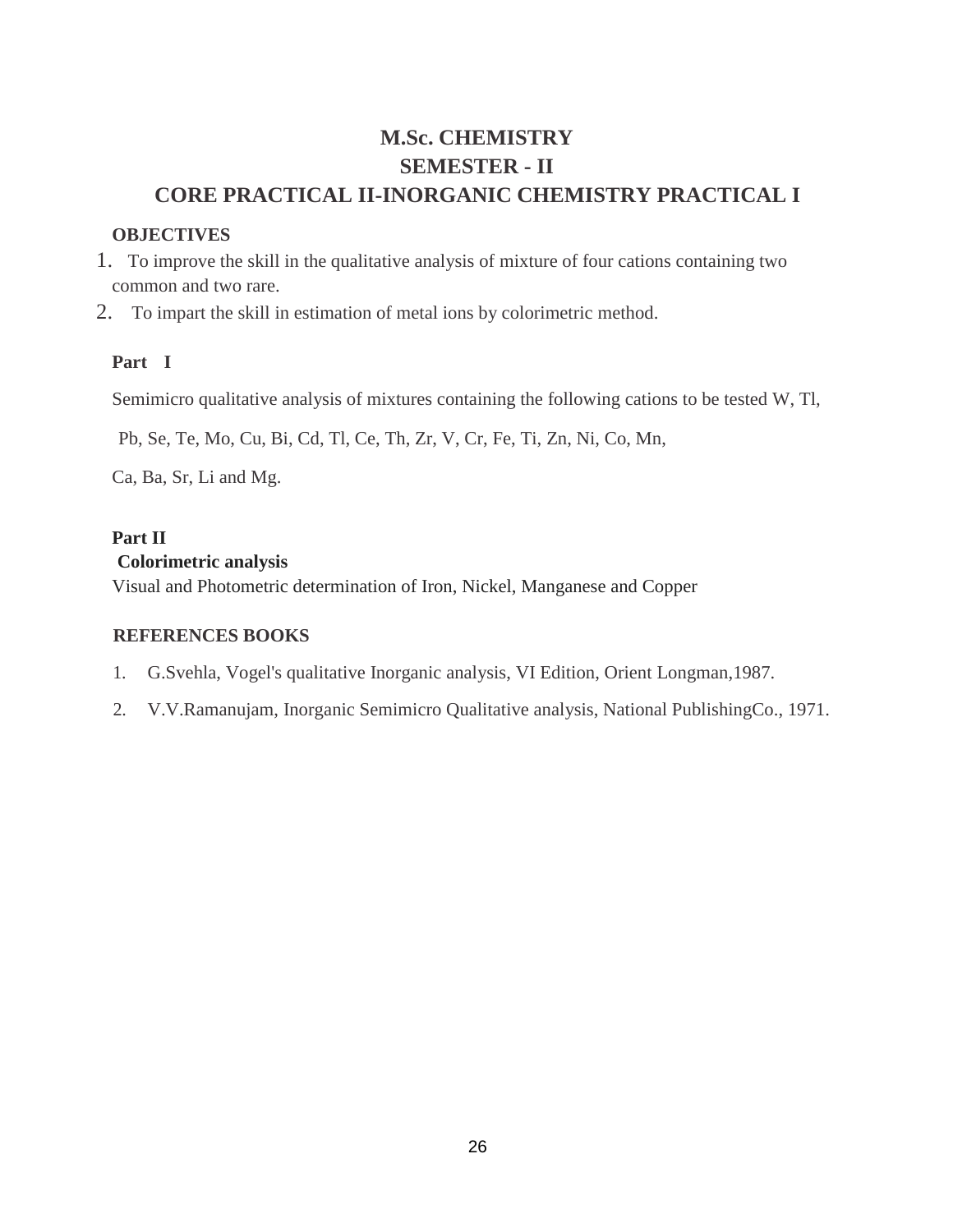## **M.Sc. CHEMISTRY SEMESTER-II CORE PRACTICAL –III Physical chemistry Practical-I**

## **OBJECTIVES**

Enable the students to

- 1) Understand the principle of conductivity experiments and carry out conductometric titrations.
- 2) Determine the rate constant for acid and base hydrolysis of esters.
- 3) Learn the kinetics of adsorption of oxalic acid on charcoal.

## **List of experiments**

## **Conductivity Experiments**

1. Determination of equivalent conductance of a strong electrolyte & the verification of DHO equation.

- 2. Verification of Ostwald's Dilution Law & Determination of pKa of a weak acid
- 3. Verification of Kohlrausch's Law for weak electrolytes.
- 4. Determination of solubility of a sparingly soluble salt.
- 5. Acid-base titration (strong acid and weak acid vs NaOH)
- 6. Precipitation titrations (mixture of halidesonly)
- 7. Determination of hydrolysis constant of aniline hydrochloride.
- 8. Saponification value of ethylacetate by conductivity measurements.
- 9. Comparison of the relative strength of chloroacetic acid and acetic acid by

conductance method

## **Kinetics**

1. Study the kinetics of acid hydrolysis of an ester, determine the temperature coefficient and also the activation energy of the reaction

2. Study the kinetics of the reaction between acetone and iodine in acidic medium by half life method and determine the order with respect to iodine and acetone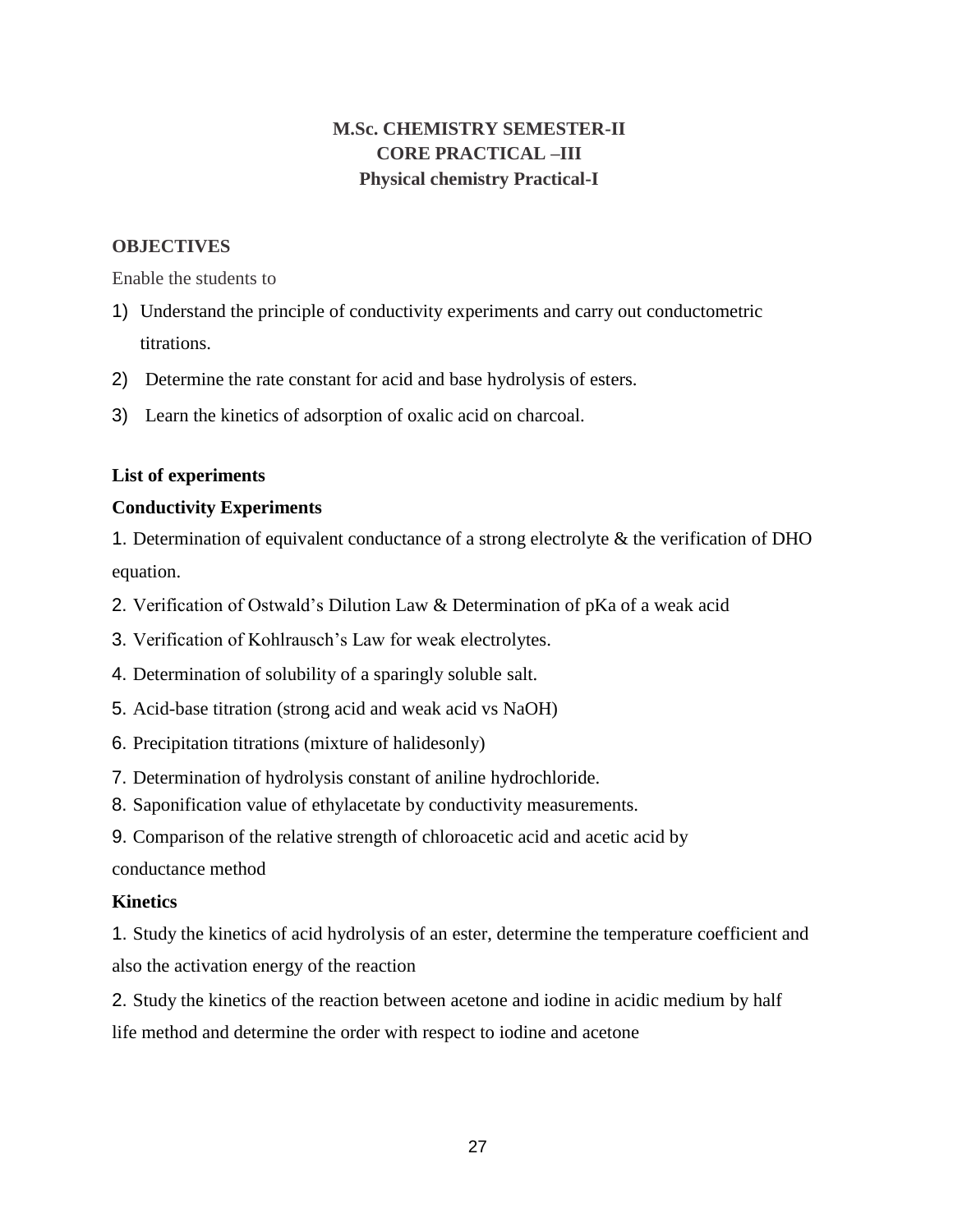## **Phase diagram**

Construction of phase diagram for a simple binary system (naphthalene-pheanthrene or benzophenone- diphenyl amine)

## **Adsorption**

Adsorption of oxalic acid on charcoal & determination of surface area (Freundlich isotherm only.

- 1. Practical Physical Chemistry, A.J. Findlay, Kitchener, 9thEdition.
- 2. Practical Physical Chemistry, B. Viswanathan, P.S. Raghavan, 3rdEdition.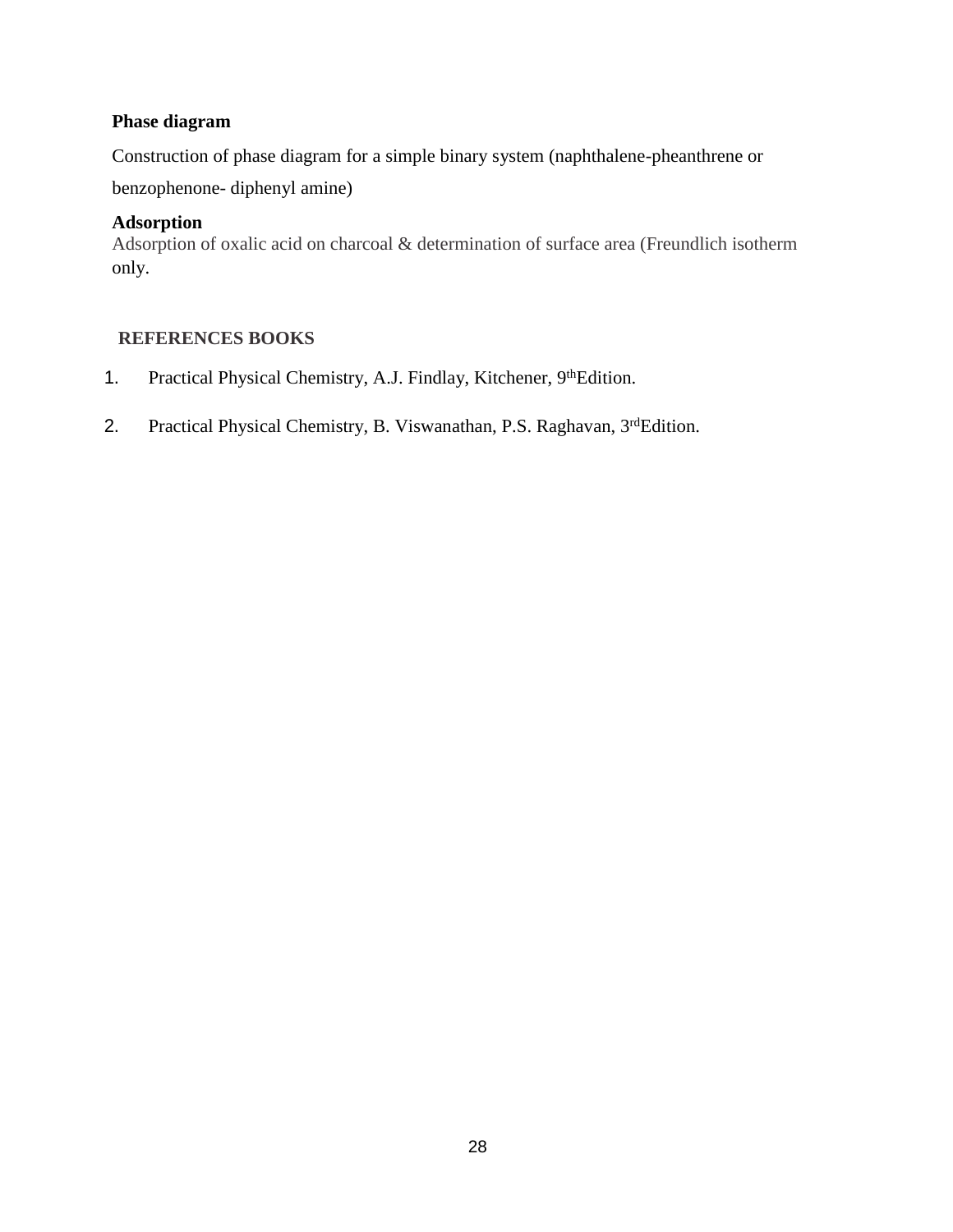# **M.Sc. CHEMISTRY SEMESTER II EXTRA DISCIPLINARY COURSES**

## LIST OF EXTRA DISCIPLINARY COURSE PAPERS

- I. Industrial Chemistry
- II. Agricultural Chemistry
- III. Food and Medicinal Chemistry
- IV. Water Chemistry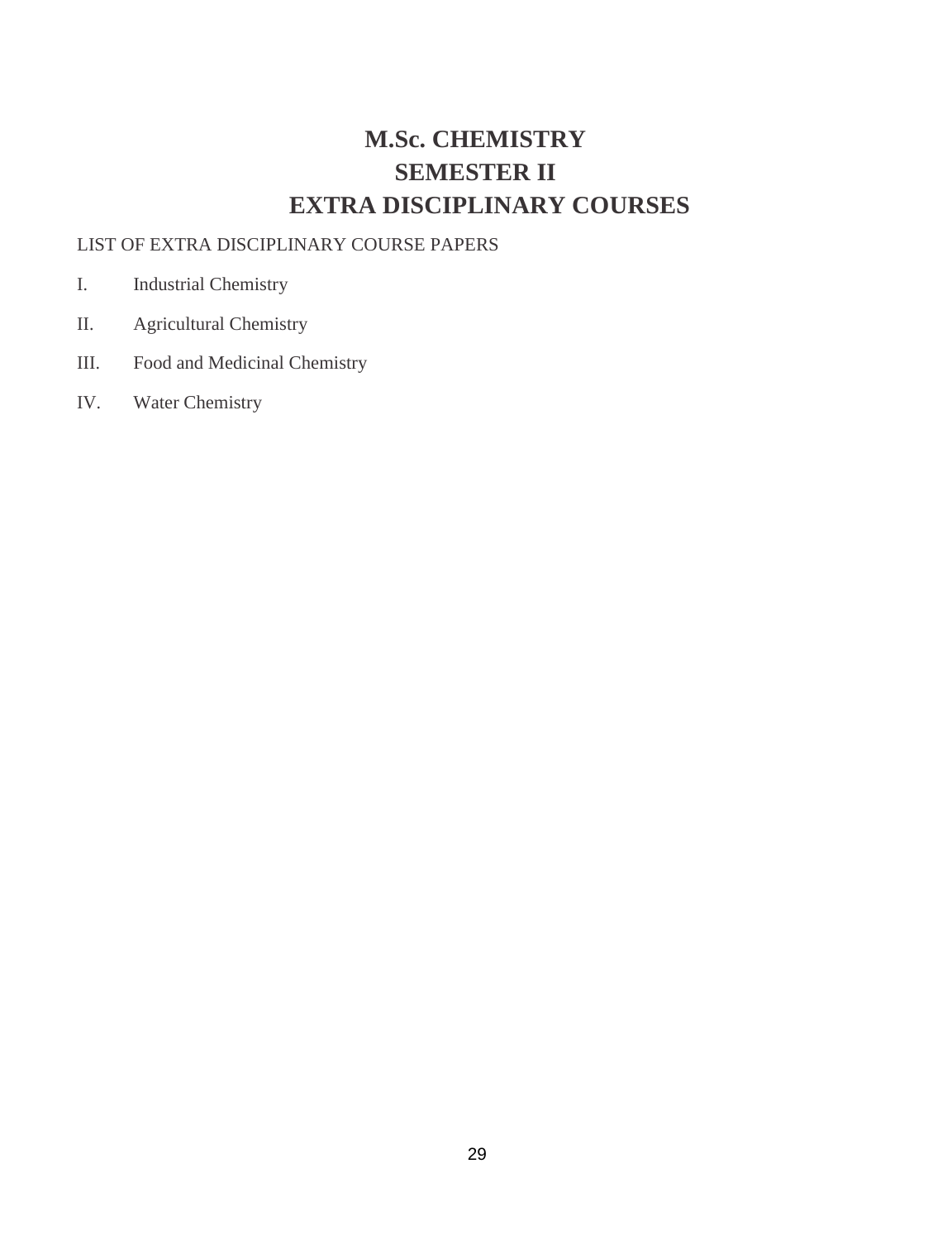## **M.Sc. CHEMISTRY SEMESTER II EXTRA DISCIPLINARY COURSE PAPER I - INDUSTRIAL CHEMISTRY**

(60 Hours)

## **OBJECTIVES**

- 1.To learn the basic concepts of Glass, Ceramics and Cement and its manufacture.
- 2.To gain the knowledge of Dyes, Paints, Synthetic fibers, Plastics, Oils, Fats and Waxes and their applications.

## **UNIT I Glass and Ceramics** (12Hours)

Glass: Introduction- Raw materials, manufacture and applications. Some special glasses-fused silica glass, optical glass, glass wool, photosensitive glass-composition and uses.

Ceramics: Definition, Manufacture and applications.

## **UNIT II Cement** (12Hours)

Cement: Introduction, Types of cement- High alumina cement, Slag cement, Acid resisting cement, White cement, Types of Portland cement, Raw materials, Manufacture of cement, Setting of cement, factors affecting quality of cement, Cement industries in Tamilnadu.

## **UNIT III Dyes and Paints** (12Hours)

Dyes: Classifications of dyes, application of dyes in other areas-medicine, chemical analysis, cosmetics, colouring agents, Food and beverages.

Paints: Constituents of paints, Manufacture of paints, Setting of paints, requirement of a good paint, paint failure.

## **UNIT IV Synthetic fibres and Plastics** (12Hours)

Synthetic fibres: Difference between natural and synthetic fibres, Synthesis and applications of Rayon, Terylene, Nylon and Taflon.

Plastics: Classification, properties and applications of plastics.

## **UNTIV Oils, Fats and Waxes** (12Hours)

Classification of oils, fats and waxes, distinction between oils, fats and waxes, Uses of essential oils and fats. Soap and its manufacture -toilet and transparent soaps, cleansing action of soap. Detergent – classification and uses.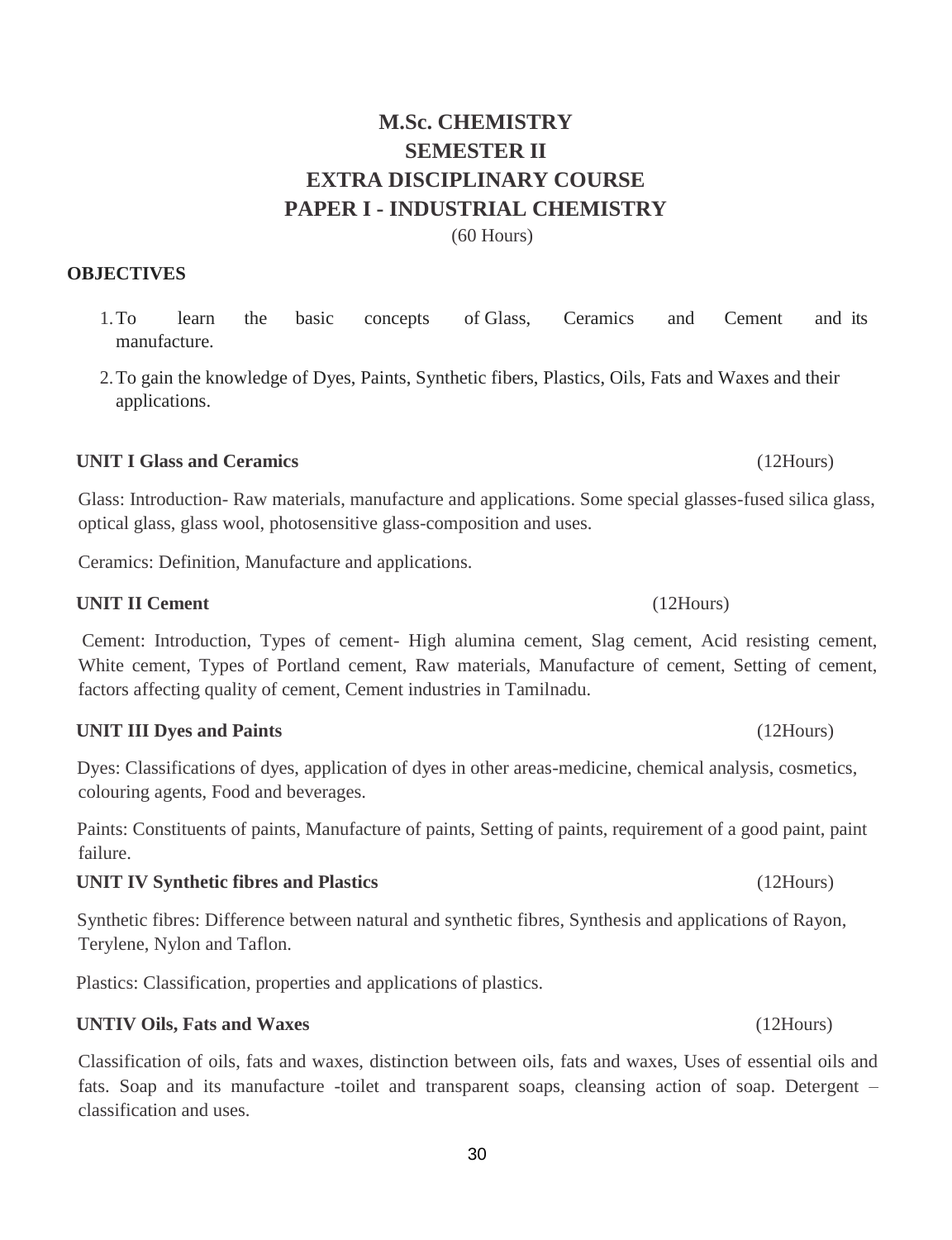## **TEXT BOOKS**

- 1. B.K. Sharma, Industrial Chemistry, Goel Publishing House Pvt Ltd.1999.
- 2. M.G. Arora and M. Sing, Industrial Chemistry. Anmol Publications, 1<sup>st</sup>edition,1994.
- 3. G.N.Pandey, A Textbook of Chemical Technology. Vol. I and II, Vikas Publishing House Pvt Ltd.1997.

- 1. B.K. Chakrabarty, Industrial Chemistry, Oxford *&*IBM Publishing CO. Pvt Ltd.1991.
- 2. V.Subrahmaniyan, S.Renganathan. K.Ganesan, S.Ganesh. Applied Chemistry. Scitcch Publications,1998.
- 3. J.E. KuriaCose and J.Rajaram, Chemistry in Engineering & Technology. Vol.1 *&*II , Tata Mc Craw Hill.1984.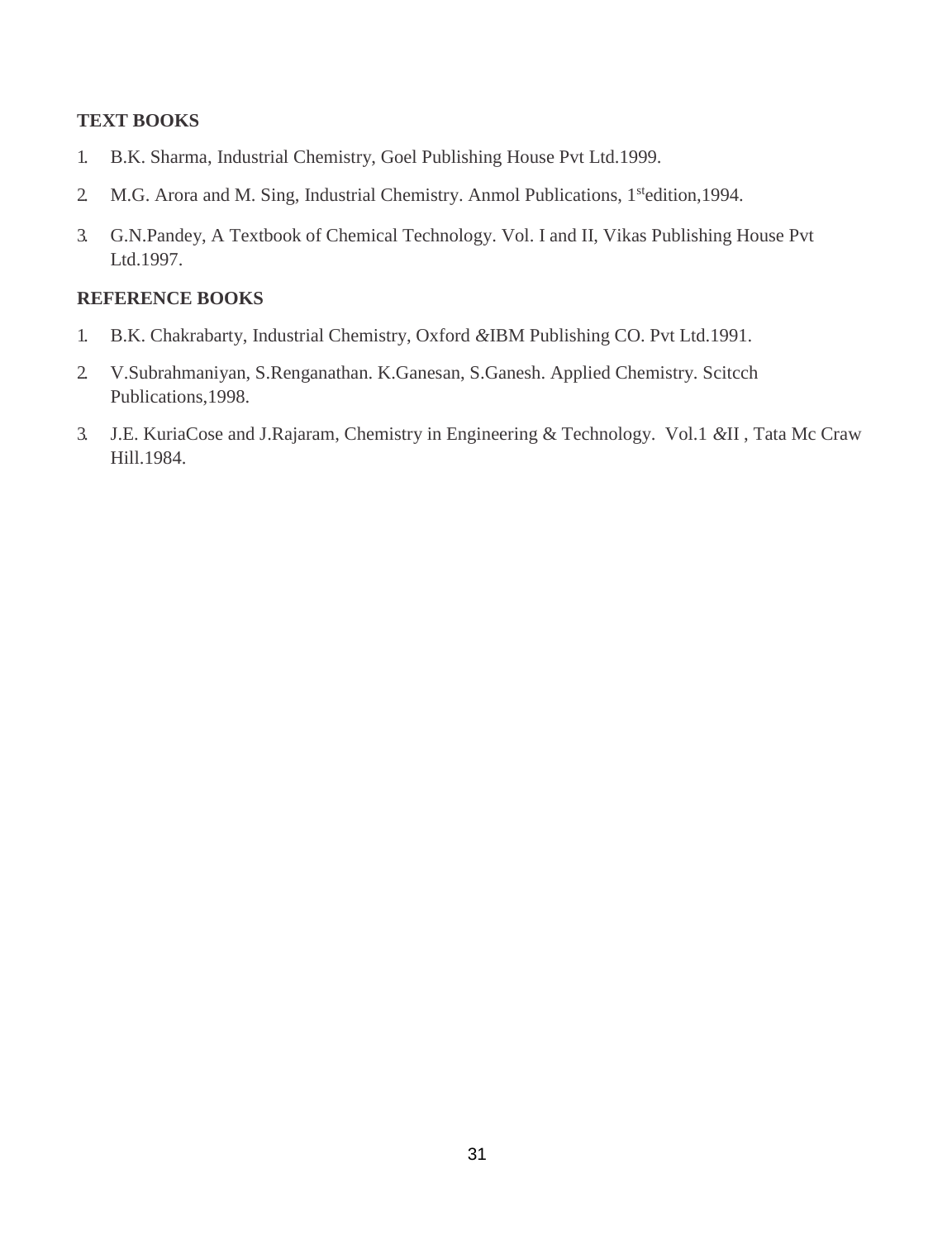## **M.Sc. CHEMISTRY SEMESTER II EXTRA DISCIPLINARY COURSE PAPER- II- AGRICULTURAL CHEMISTRY**

(60 Hours)

## **OBJECTIVES**

1. To learn the Analysis of Water and Soil.

2. To gain the knowledge of Soil treatment, Irrigation Fertilizer, Pesticides and Insecticides.

## **UNIT I Water source for Agriculture** (12 hours)

Water treatment and water analysis-acidity, alkalinity, pH, Biological oxygen demand (BOD). Chemical oxygen demand (COD) and their determinations, Recycling of water, water management.

## **UNIT II Chemistry of soil** (12 Hours)

Definition, classification and properties of soil, Soil fertility, Soil organic matter and their influence on soil properties, Soil reactions- soil pH, acidity, alkalinity, buffering of soils and its effect on the availability of N, P, K, Ca and Mg.

## **UNIT III Soil treatment and Irrigation** (12Hours)

Soil treatment-Soil erosion- causes and prevention,soil reclamation, alkali soil, saline soils, methods for soil reclamation, Environmental degradation-causes and prevention, Methods of irrigation and Irrigation projects.

## **UNIT IV Fertilizers** (12Hours)

Fertilizers- Effect of Nitrogen, potassium and phosphorous on plant growth. Secondary nutrients– micronutrients- their functions in plants classification of fertilizers, natural fertilizers, artificial fertilizers, phosphate fertilizers; Manufacture of urea and triple superphosphate

Manures: Bulky organic manures- Farm yard manure- handling and storage, oil cakes. Blood meal, fish manures.

## **UNITV Pesticides and Insecticides** (12Hours)

Pesticides-Classification of Insecticides, fungicides, herbicides as organic and inorganic, general methods of application and toxicity, safety measures when using pesticides.

Insecticides: Plant products-Nicotine, pyrethrin, Inorganic pesticides-borates organic pesticides - D.D.T and BHC.

Fungicide: Sulphur compounds, copper compounds, Bordeaux mixture, Herbicides: Acaricides- Rodenticides- Attractants- Repellants-Preservation of seeds.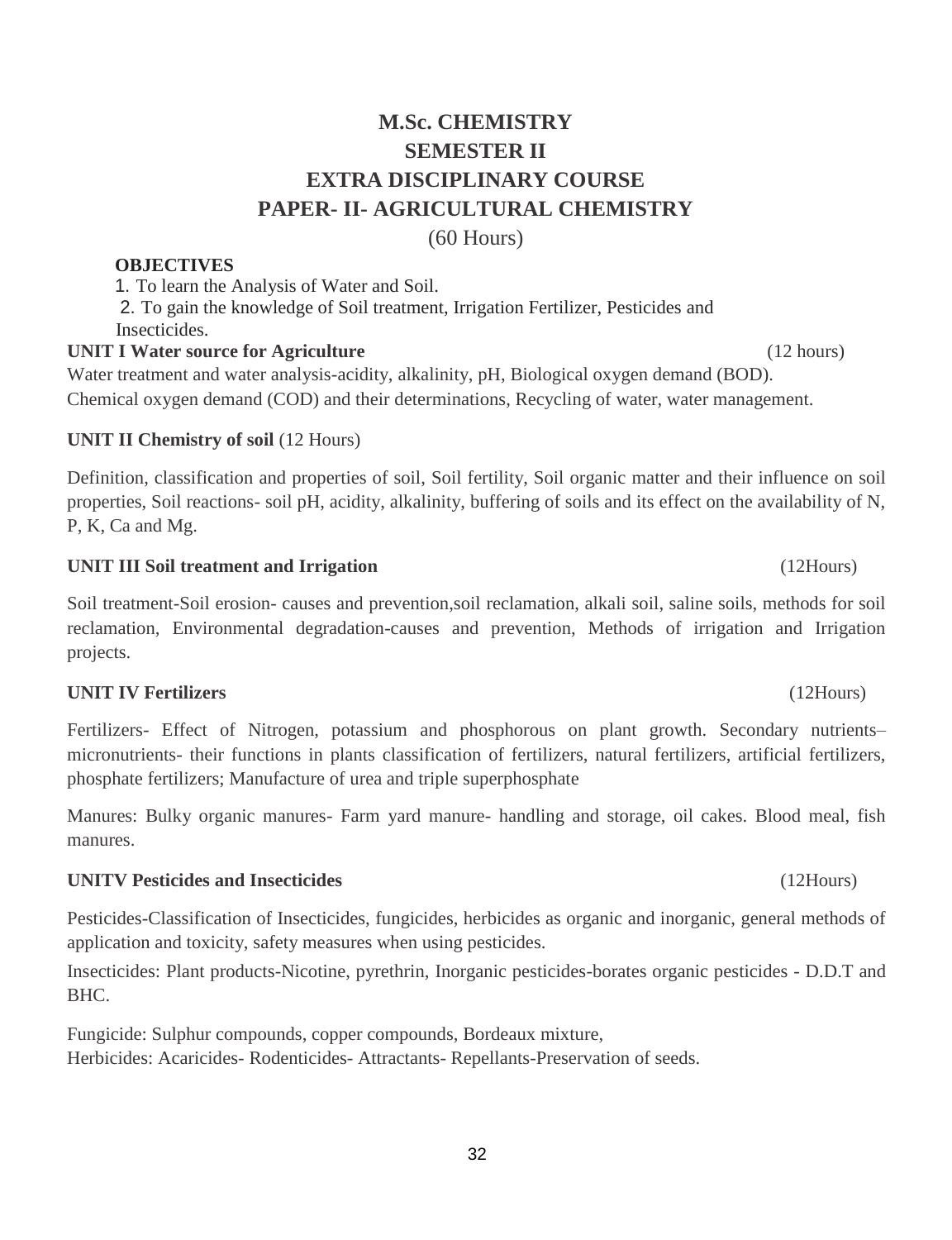## **TEXT BOOKS**

- 1. B.K. Sharma, Industrial Chemistry, Goel Publishing House, 14th Edition,2008.
- 2.N.C. Brady, The nature and properties of soils, Eurasia publishing House, New Delhi, 1977.
- 3.V.S, Jones. Fertilizers and soil fertility, Prentice Hall of India, New Delhi, 1993.
- 4.D.E.H. Freer, Chemistry of pesticides, D. Van Nostrand Co, Reinhold, 1969.
- 5. A.K. De. Environmental Chemistry, Wiley Eastern, 1989.

## **REFERENCE BOOKS**

Sankara. SoilsScience.

2. R.C. Palful. K. Goel. R.K. Gupta, Insecticides, Pesticides and Agro basedIndustries.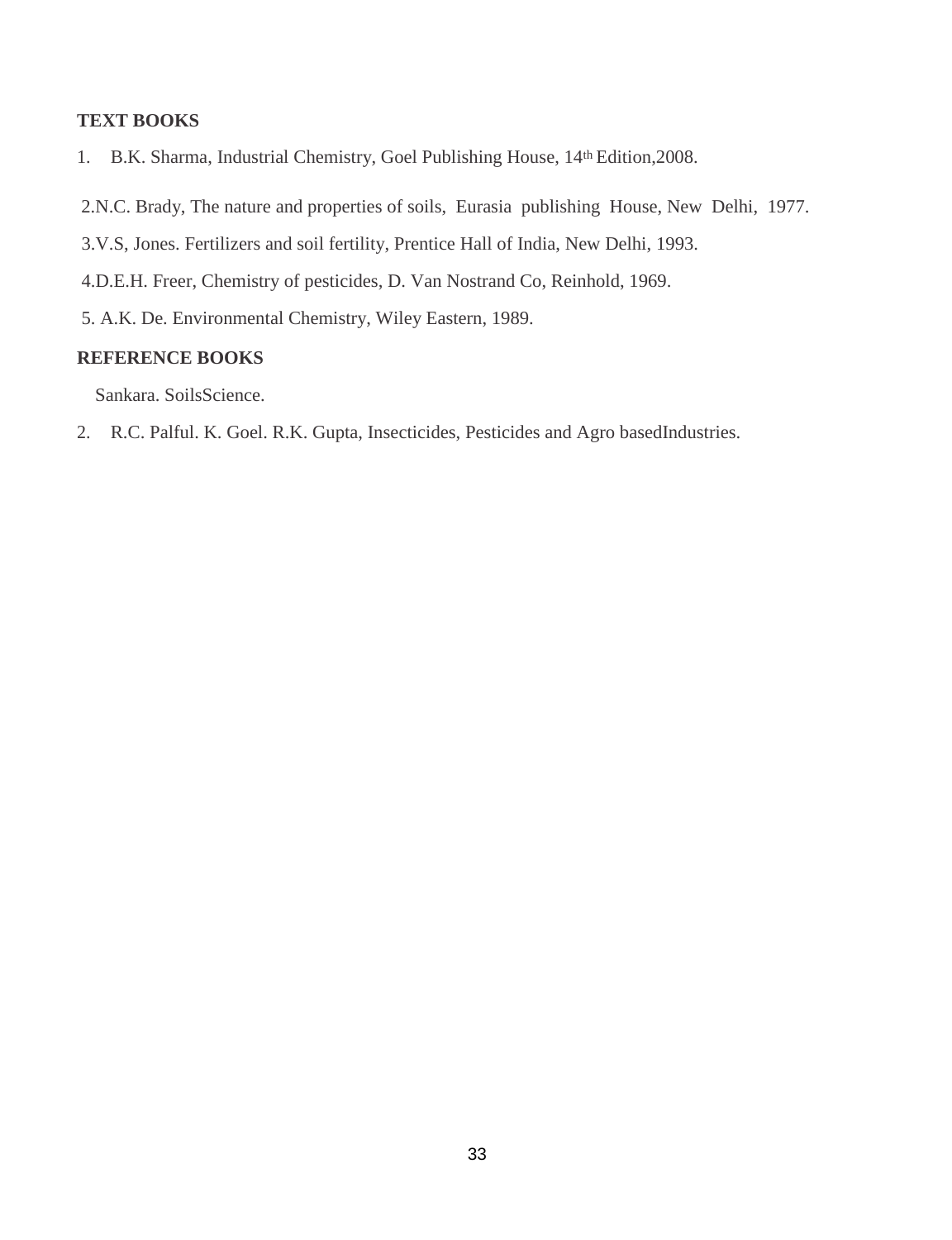# **M.Sc. CHEMISTRY SEMESTER II EXTRA DISCIPLINARY COURSE PAPER- III- FOOD AND MEDICINAL CHEMISTRY** (60 Hours)

## **OBJECTIVES**

- 1. To understand the importance of Food, its constituents, Food poisoning, Food preservatives, Vitamins and Minerals.
- 2. To gain the knowledge of various types of Drugs, AIDS and Medicinal plants.

**UNIT I Food and its constituents (12 Hours)**

Sources of food, types, advantages and disadvantages, constituents of foods, carbohydrates, proteins, fats and oils, colours, flavours, natural toxicants. Food poisoning- Sources, causes and remedy. Causes and remedies for acidity, gastritis, indigestion and constipation and food adulterations. Food spoilage- causes of food spoilage, types of food spoilage, food preservation.

## **UNIT II Vitamins and minerals** (12Hours)

Vitamins: Sources, requirement, deficiency diseases of A, B,C, H and K. Minerals: Mineral elements in food-principal mineral elements - Source- Function - Deficiency and daily requirements- Na, K, Mg, Fe, S, P and I.

## **UNITIIIAntibiotics, sulphonamides and analgesics** (12 Hours)

Antibiotics: Definition, Classification as broad and narrow spectrum, mode of action and uses of penicillin, Chloramphenicol, tetracyclines, ciphalosporin, ampicillin and erythromycin. Sulphonamides: Mechanism and action of sulpha drugs, preparation and uses of sulphadiazine, sulphathiazole, sulphapyridine and sulphafurazole. Analgesics- definition- narcotic and non- narcotic- morphine and its derivatives- pethidine and methodone - pharmacological action- uses and abuses. Heroin and codinine. Antipyretic analgesics-Preparation and uses of aspirin and paraacetamol.

## **UNIT IV Antiseptics, Disinfectants and anaesthetics** ( 12 Hours)

Antiseptics and disinfectants- definition and distinction- phenol coefficient, phenol as disinfectant, chlorhexidine, formaldehyde and nitrofurazone-uses.

Anaesthetics- definition- classification- local and general- volatile, nitrous oxide,ether, chloroform, cyclopropane- uses and disadvantages- nonvolatile- intravenous thiopental sodium, methohexitone, propanidid, local anaesthetics- cocaine and benzocaine- uses and disadvantages.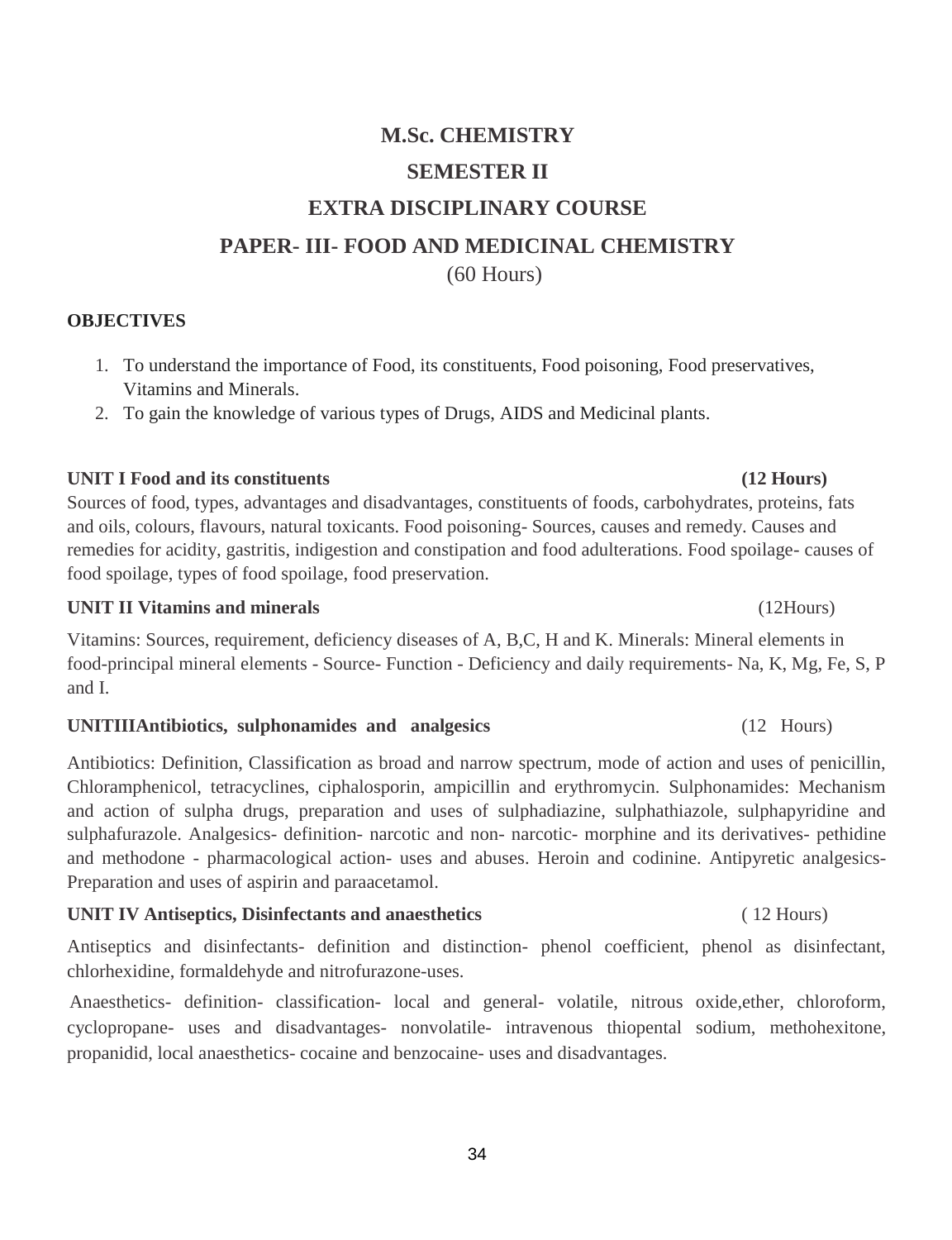Drugs affecting CNS- Definition and one example for tranquilisers, sedatives, hypnotics, psychedelic drugs- chlorpromazine and barbitone-uses.

Hypoglycemic agents- Diabetes- types- causes- symptoms- Insulin- uses. Oral hypoglycemic agentssulphonyl ureas- action and uses.

Antineoplastic drugs- Causes of cancer, Antineoplastic agents, cytotoxic. anti-metabolites, plant products, harmones- one example and uses

AIDS-causes, prevention and control. Indian medicinal plants and uses- tulasi, kilanelli, mango, semparuthi, adadodai and thoothuvalai.

## **TEXT BOOKS**

1. Seema Yadav. Food Chemistry. Anmol publishing (P) Ltd, New Delhi. 2.B.Sirlakshmi, Nutrition Science, 6<sup>th</sup> Edition, New Age International Publishers.

3. S. Lakshmi. **Pharmaceutical Chemistry,** Sultan Chand & Sons, NewDelhi.

4. AshutoshKar, Medicinal Chemistry, New Age International Publishers,1996.

- 1. B. Sivasankar, Food Processing and Preservation-PHI Learning Private Ltd., NewDelhi.
- **2.** A. Singh and V.K. Kapoor, **Organic PharmaceuticalChemistry.**
- 3. I.L. Firnar, **OrganicChemistry,**VoI-II.
- **4.** Albert Lehninger. **BioChemistry.**
- 5. G.R. Chatwal, **Pharmaceutical Chemistry Organic.**Vol-II,
- 6. G.R. Chatwal, **Pharmaceutical Chemistry Inorganic,**Vol-I.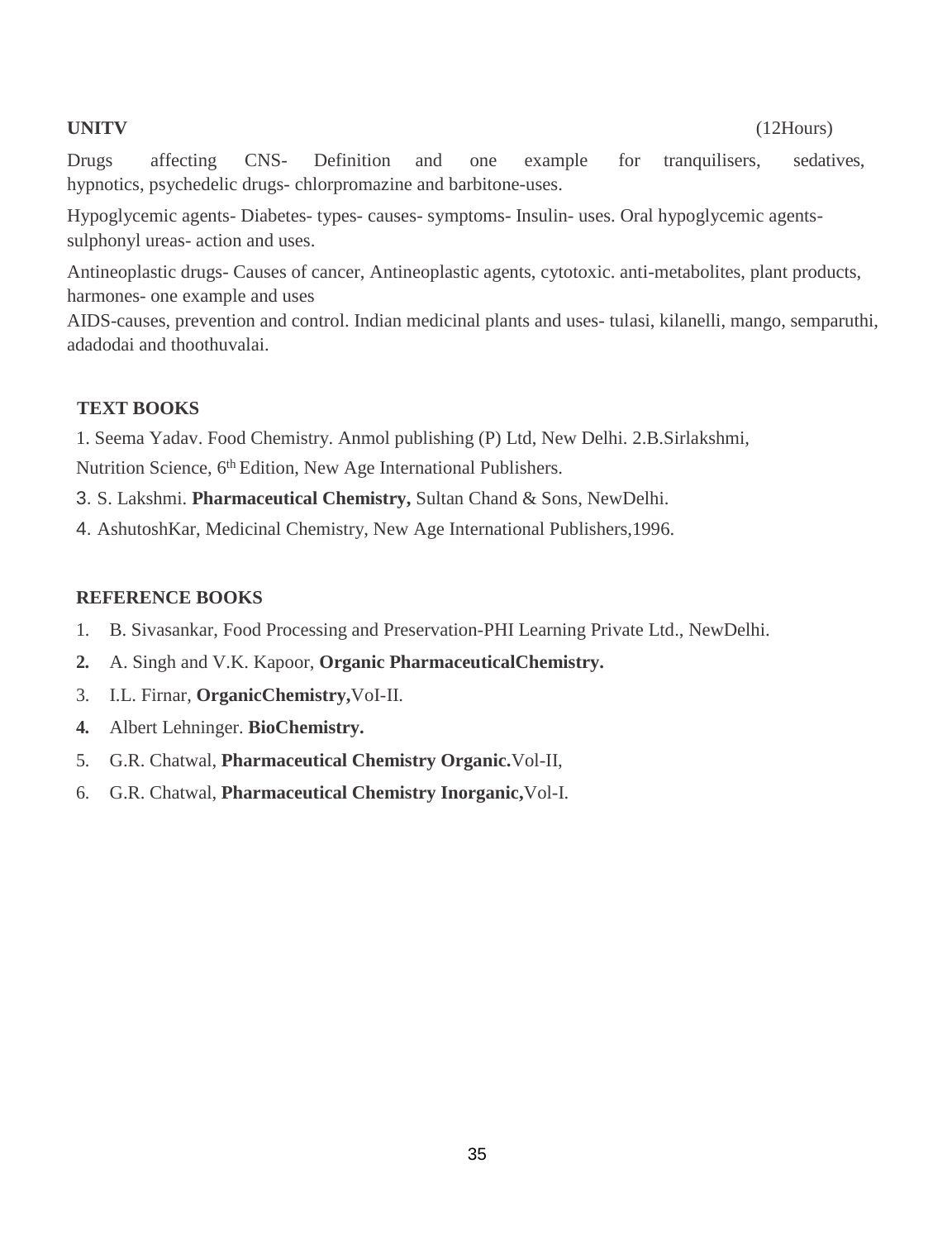## **M.Sc. CHEMISTRY SEMESTER II EXTRA DISCIPLINARYCOURSE PAPER VI- WATERCHEMISTRY** (60 Hours)

## **OBJECTIVES**

## 1. To gain the knowledge of Characteristics of water, Analysis of water, Treatment of industrial water and Treatment plants

## **Unit I Introduction** (12Hours)

Sources of Water; Physical and chemical characteristics of water; Water analysis; Potable water – WTO standard: uses of water

## **Unit II Water Pollution** (12Hours)

Water pollution – wastewater generation - classification of water pollutants; constituents and characteristics of wastewater; measurement techniques – sampling, colour & odour, dissolved oxygen, BOD, COD, TOC, N & P, suspended solids and bacteriological measurements.

## **Unit III Waste water Treatment** (12Hours)

Wastewater treatment: Pretreatment – screening, grit removal and pre-chlorination; Primary treatment – settling and sedimentation; Secondary treatment – trickling filter process, activated sludge process; Aeration.

## **Unit IVIndustrial Wastewater Treatment** (12Hours)

Industrial wastewater treatment: Activated sludge treatment plants – mass balances, with and without recycle plants; Types of plants – single tank, contact stabilization, biosorption plants.

Biofilters: Hydraulic film diffusion, two component diffusion; Types of plants – trickling filters, submerged filters and rotating disc; removal of particulate organic matter.

## **Unit V Treatment Plants** (12Hours)

Treatment plants for nitrification – mass balances, nitrifying plants and types of plants.

Treatment plant for denitrification - mass balances, denitrifying plants and types of plants; redox zones in the biomass.

Anaerobic wastewater treatment: Plant types – pretreatment, plant with suspended sludge and filter process.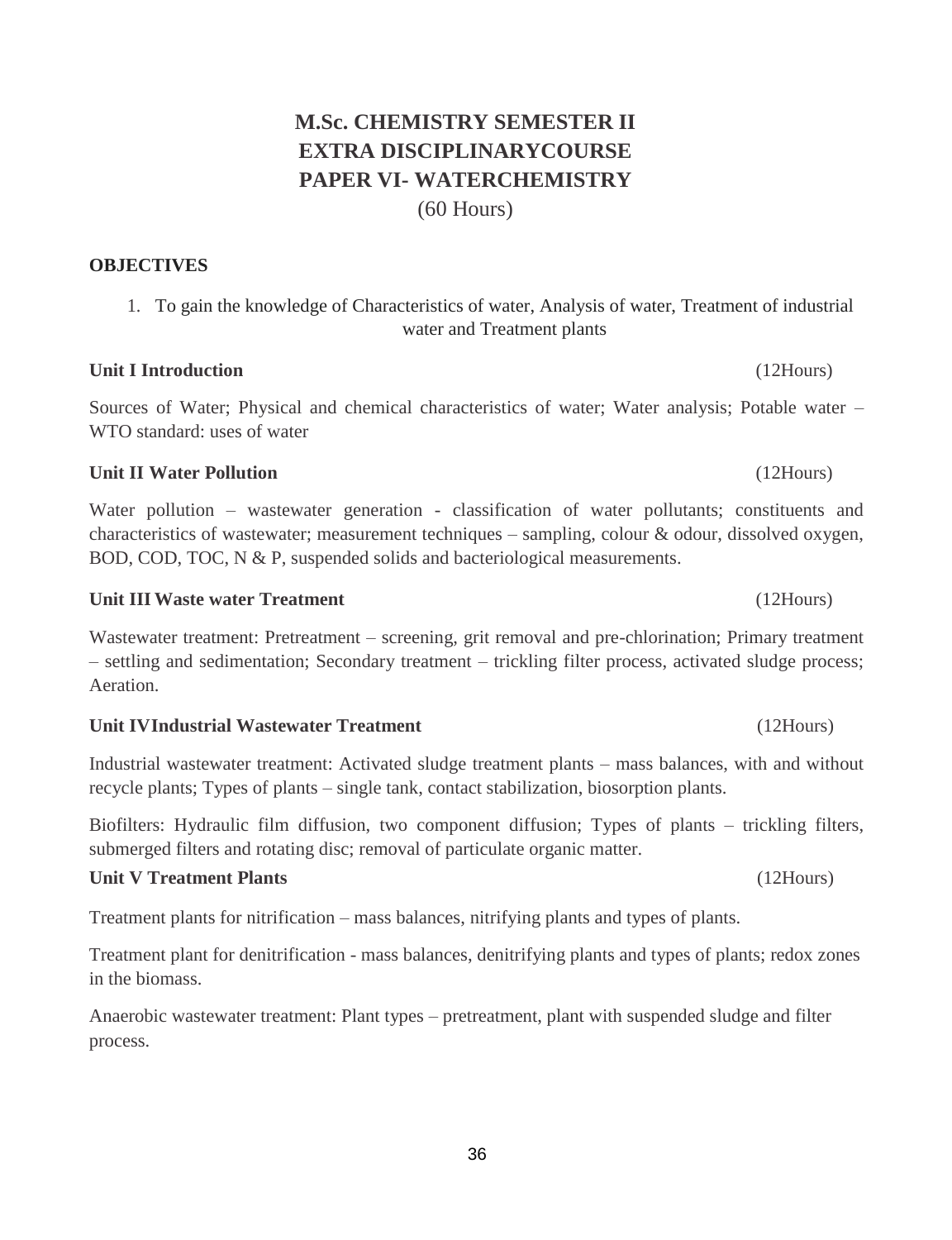## **TEXT BOOKS**

- 1. A.K.De, Environmental Chemistry, Wiley Eastern,1989.
- 2. S.K.Banerji, Environmental Chemisty, Prentice Hall of India, New Delhi,2003.

- 1. L.Winther, Wastewater Engineering, PolytekniskForlag, Lyngby,1978.
- 2. M.Henze, P.Harremoes, J.C.Jansen and E.Arvin, (Ed.), Wastewater treatment, Springer Verlag, New York,1995.
- 3. P.Harremoes, Water Chemistry, PolytekniskForlag, Lyngby,1989.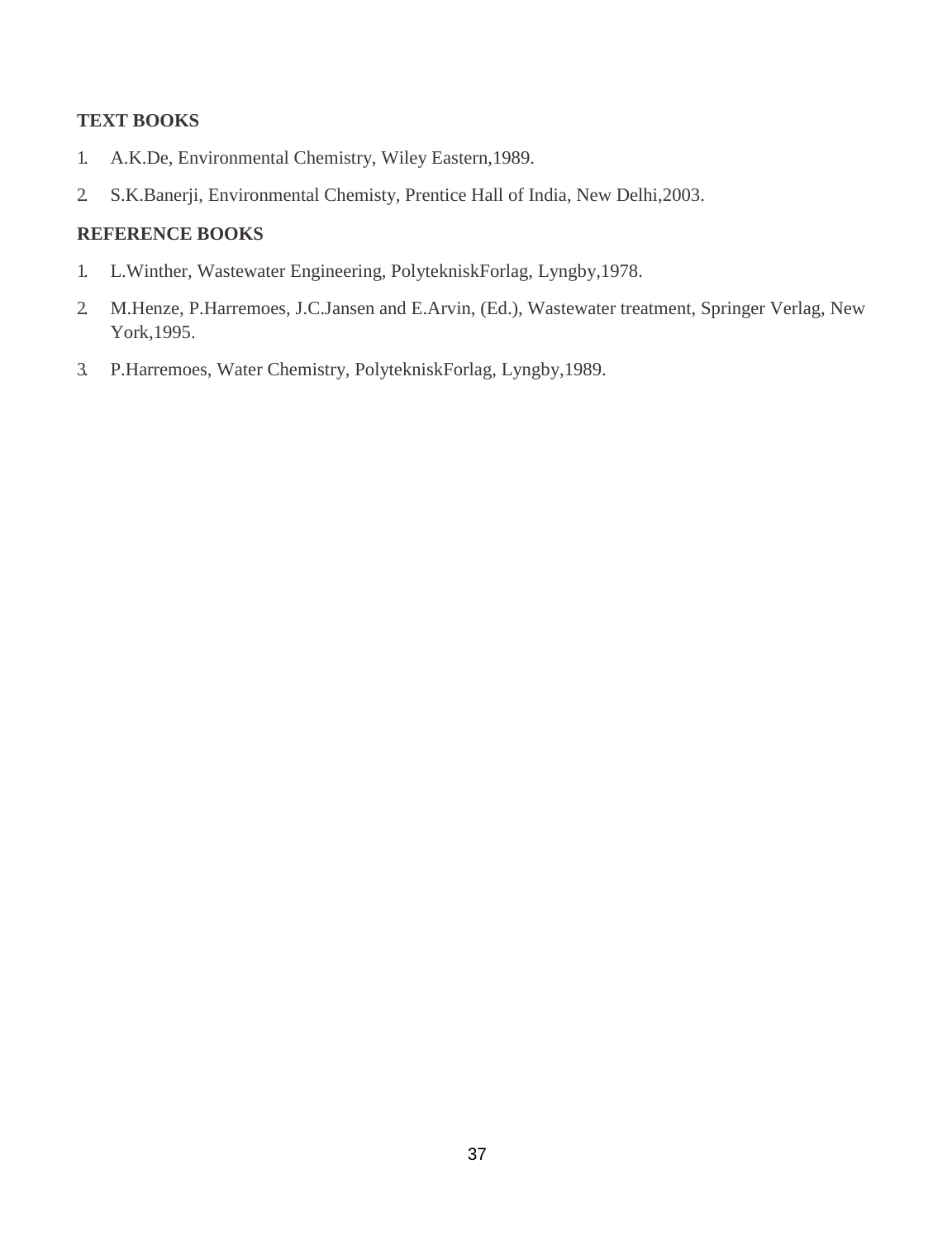## **CHEMISTRY IN HEALTH SCIENCE**

### **OBJECTIVE**

 To acquire knowledge about good physique fitness, skin care, hair care, clinical chemistry and diagnostic tools.

## **UNIT I**

### **HEALTH MAINTENANCE (7 hours)**

Health maintenance – Height, Weight and Body Mass Index - causes and hazardness of obesity. Healthy bones – Role of enzymes and hormones in health. Chemistry of maintaining body structure and appearance - food habits and diets.

## **UNIT II**

### **SKIN CAREAND HAIR CARE (8 hours)**

Skin Care - Structure and functions of skin - Skin care products - raw materials - its characterisation and formulation. Herbal extracts and essential oils in skin care.

Hair Care – Structure - Types and functions - characterisation and formulation of shampoo and antidandruff shampoos- classification and formulation of hair colorants.

## **UNIT III**

## **CLINICAL CHEMISTRY (8 hours)**

Determination of sugar in serum and urine - detection of cholesterol - estimation of red cell count, Na, K, Ca, bicarbonates and phosphates in serum and their significance. Reason for abnormal value of sugar, cholesterol, urea, creatinine - control measures.

## **UNIT IV**

### **DIAGNOSTIC TOOLS (7 hours)**

Principle and uses of Microscopy, Endoscopy, Differential cell counter, X-Ray, ECG, Scanning, Ultrasound, Echo, CT and MRI.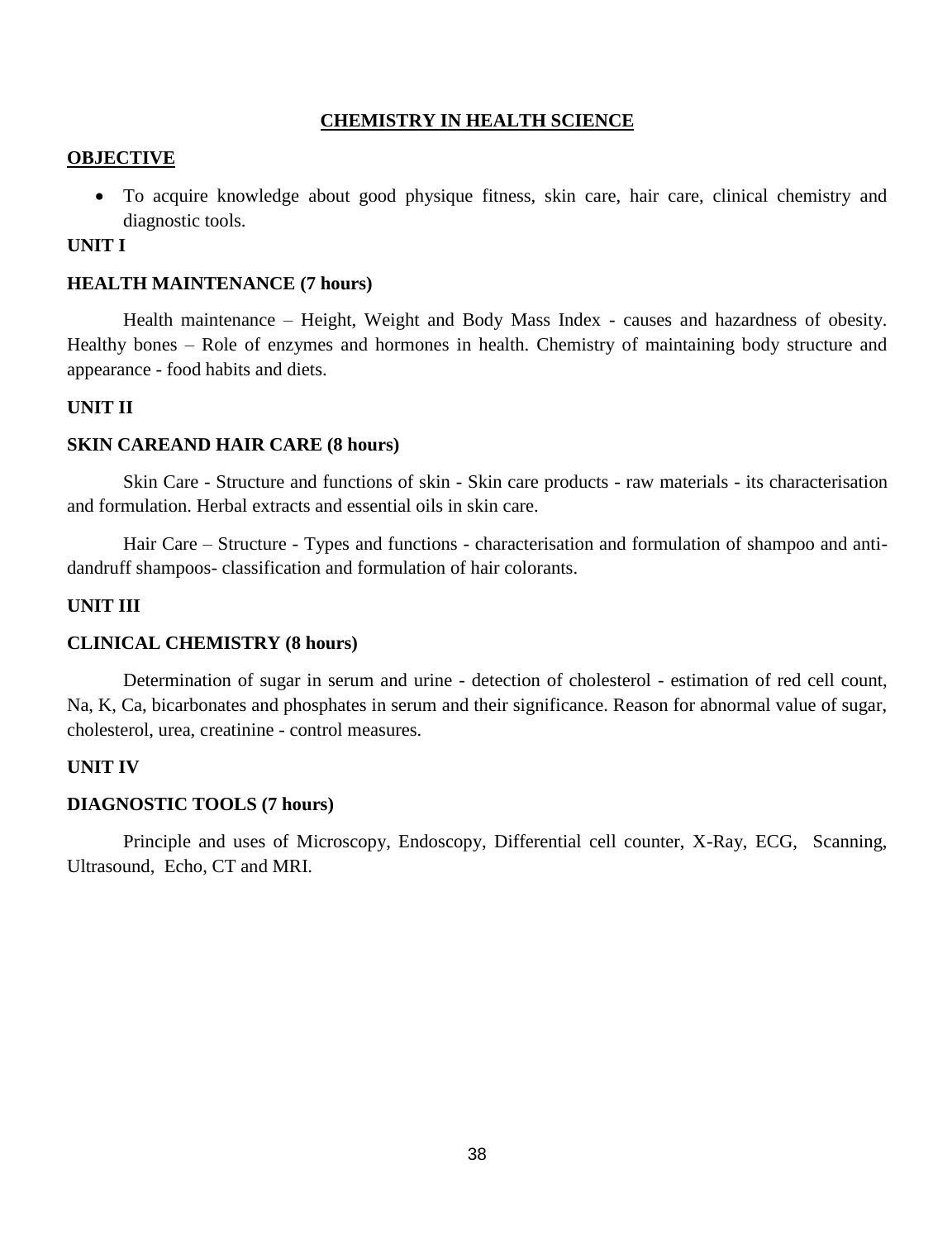## **References.**

- 1. B. M. Mithal and R. N. Saha, A handbook of cosmetics, Vallabh Prakashan publication, New Delhi, 2000.
- 2. John V. Simmons, Science of Cosmetics, Science and the beauty business, Vol-I Macmillan education, 1989.
- 3. G. L. David krupadanam, D. Vijaya Prasad, K. Varaprasad Rao, K. L. N. Reddy, C. Sudhakar, Drugs, University Press (India) Ltd, Orient Longman, First Edn, 2001.
- 4. Ramnik Sood, Medical Laboratory Technology: Methods and Interpretation, 3<sup>rd</sup> Edn, Jaypee Brothers medical publishers, 1995.
- 5. Evelyn C Pearce, General Text Book of Nursing ECBS 1990.
- 6. Jayashree Ghosh, Applied Chemistry,  $1<sup>st</sup>$  Edn, S. Chand and company pvt Ltd, 2016.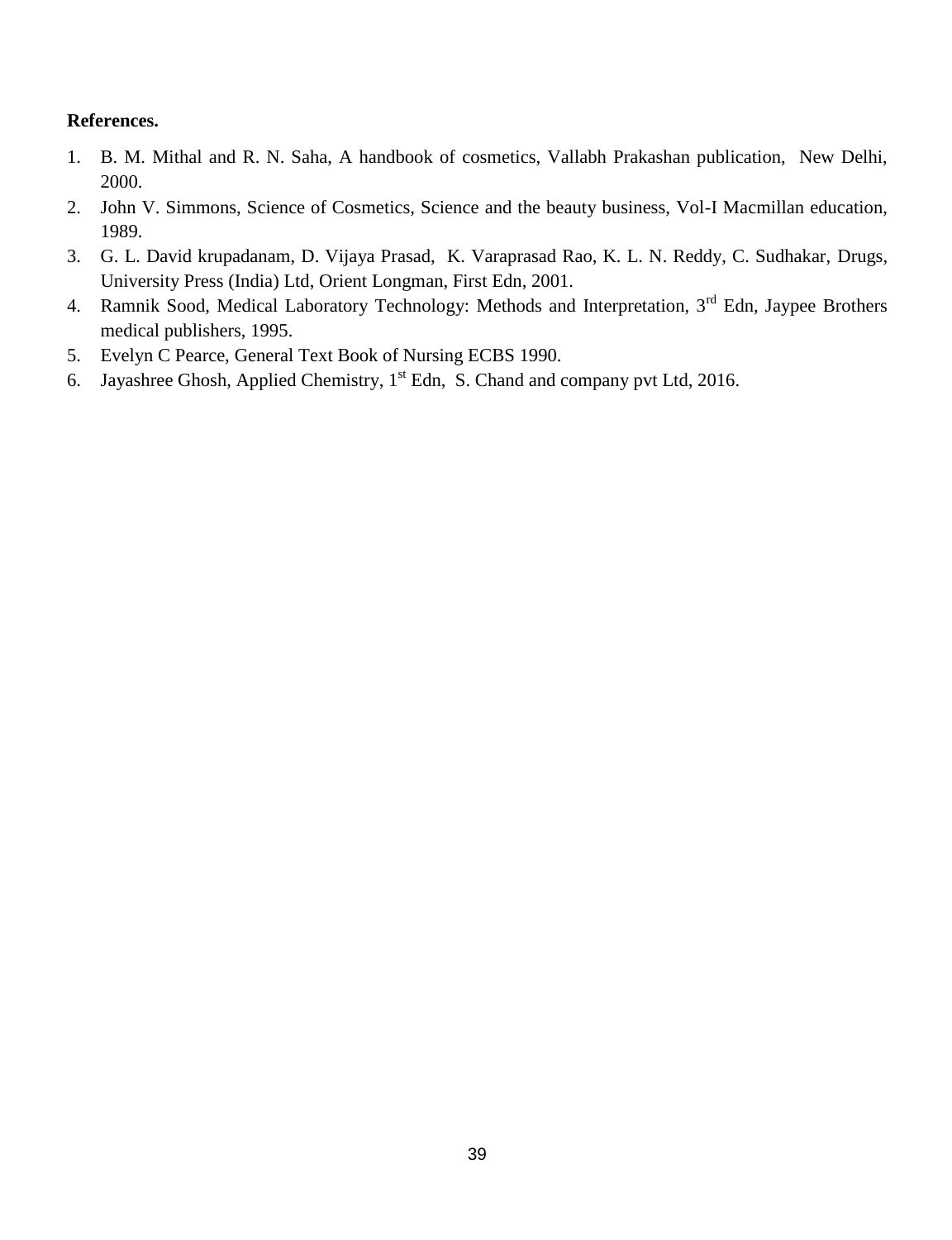## **M.Sc. CHEMISTRY SEMESTER - III CORE VI - ORGANIC CHEMISTRY – III** (75 Hours)

## **OBJECTIVES**

- 1 To learn the mechanism of addition to Carbon Carbon and Carbon Hetero atom multiple bonds.
- 2 To learn the mechanism of molecular rearrangements.
- 3 To study the mechanism of oxidation and reduction reactions.
- 4 To study the structural elucidation of steroids.
- 5 To learn the uses of reagents in organic synthesis.

**Unit I** Addition to carbon-carbon and carbon-hetero multiple bonds (15 Hours)

Electrophilic addition to carbon-carbon multiple bonds- Hydroboration, Addition of NOCl to olefins, Michael addition, 1,3-dipolar addition, carbene and their addition and Diel's-Alder reaction

Nucleophilic addition to C=O bond-Mechanism and application of Mannich, Stobbe, Darzenglycidic ester condensation, Benzoin condensation, Peterson olefination, Wittig, Wittig- Horner Thrope, Ritter and Prins reactions

**Unit II** Molecular rearrangements (15 Hours)

Study of the following rearrangements with mechanism Wagner-Meerwin, Demjanov, Dienone-phenol, Favorski, Baeyer-Villiger, Wolff, Stevens, Von-Richter, Beckmann, Smiles, Neber and Hofmann- Martius

**Unit III** Oxidation and reduction reactions (15 Hours)

Study of the following reactions with mechanism- Oxidation of alcohols by CrO<sub>3</sub>, K<sub>2</sub>Cr<sub>2</sub>O<sub>7</sub>, CrO<sub>2</sub>Cl<sub>2</sub>, DCC, KMnO<sub>4</sub>, MnO<sub>2</sub>, DMSO alone, DMSO in combination with DCC, Acetic anhydride and oxalyl chloride, Oxidation of aryl methane, oxidation of methylene group alpha to carbonyl, allylic oxidation of olefins, oxidative cleavage of glycols, ozonolysis, hydroxylation of olefins -OsO4, KMnO4, Prevost and Woodward dihydroxylation.

Catalytic hydrogenation, Homogenous and heterogenous catalytic reductions, Dissolving metal reductions including Birch reduction, Bouveault-Blanc reduction, Metal hydride reductions- NaBH4, LiAlH4, LTBA, BH3, Bu3SnH and Sodium cyano borohydride.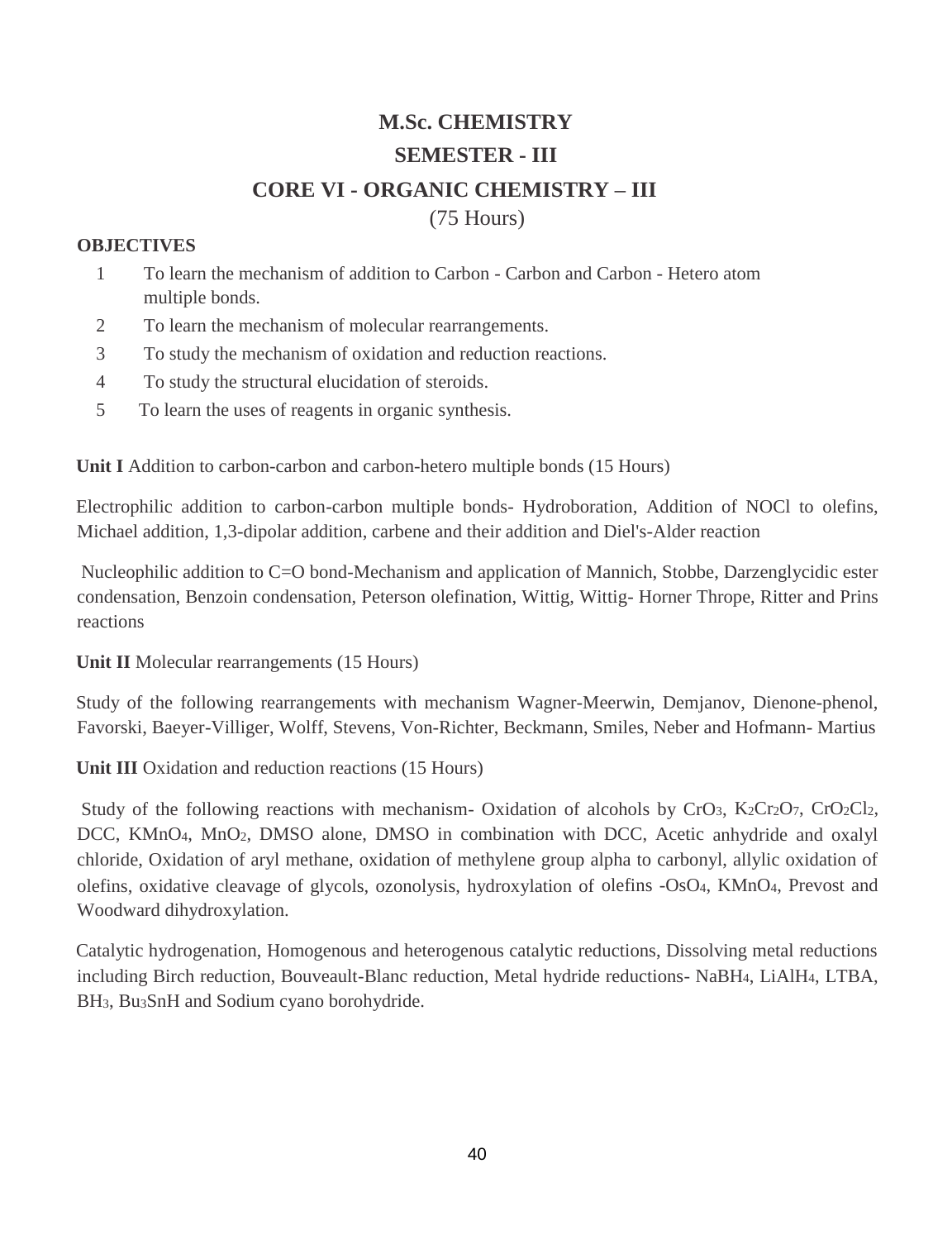**Unit IV** Steroids and steroid hormones (15 Hours)

Structural elucidation of cholesterol, ergosterol, oesterone, testosterone and progesterone. Conversion of cholesterol into oesteron, testosterone and progesterone. Artificial hormones- stilbestrol and hexoestrol.

Unit V Reagent in organic chemistry (15 Hours)

Reagents and their uses – LDA, DCC, DDQ, DBU, DIBAL, 9-BBN, NBS, 1,3- dithiane (umpolug), trimethylsilylchloride, trimetylsilyliodide, Baker's yeast, Gilman's reagent and Wilkinson's catalyst

## **TEXT BOOKS**

- 1. Jerry March, Advanced Organic Chemistry-Reactions,Mechanismsand Structure, Fourth Edition, John Wiley & Sons(1992)
- 2. Francis A. Carey, Organic Chemistry, Third Edition, The McGraw-Hill Companies, Inc., 1996.
- 3. P.S. Kalsi, Organic Reactions and Mechanisms, Second Edition, New Age International Publishers,2002.
- 4. I.L. Finar, Organic Chemistry, Volume II, Fifth Edition, First Indian reprint, Pearson Education Asia Pte. Ltd.,(2000)
- 5. G. Chatwal, Organic Chemistry of Natural Products, Vol I & II, Himalaya Publishing House, 1988.
- 6. V.K.Ahluwalia, Organic Reaction Mechanism, Narosa Publishing House, 4th Edition, 2013.

7. Mary Fieser and Louis Fieser, Reagents in Organic Synthesis, Wiley Interscience, Volume 26,2011.

- 1. S. H. Pine, J.B. Hendrickson, D.J. Cram and G.S. Hammond, Organic Chemistry, IV Edn., McGraw Hill Company,1980.
- 2. S.M. Mukherji and S. P. Singh, Reaction Mechanism in Organic Chemistry,Macmillan,1984.
- 3. R.T. Morrison and R.N. Boyd, Organic Chemistry, Prentice-Hall, VI Edition,1992.
- 4. Neil Issac, Physical Organic Chemistry, J. Wiley, New York,1987.
- 5. Paul de Mayo, Molecular Rearrangements, Vol I, Vol II, Interscience, NY.1963.
- 6. Fisher and Fisher, Steroids, Reinhold,1959.
- 7. O.P. Agarwal, Chemistry of Organic Natural Products, Vol I & II, Goel Publishing House, 1988.
- 8. R.O.C.Norman, Principles of Organic Synthesis, 2nd Edition, Chapman andHall,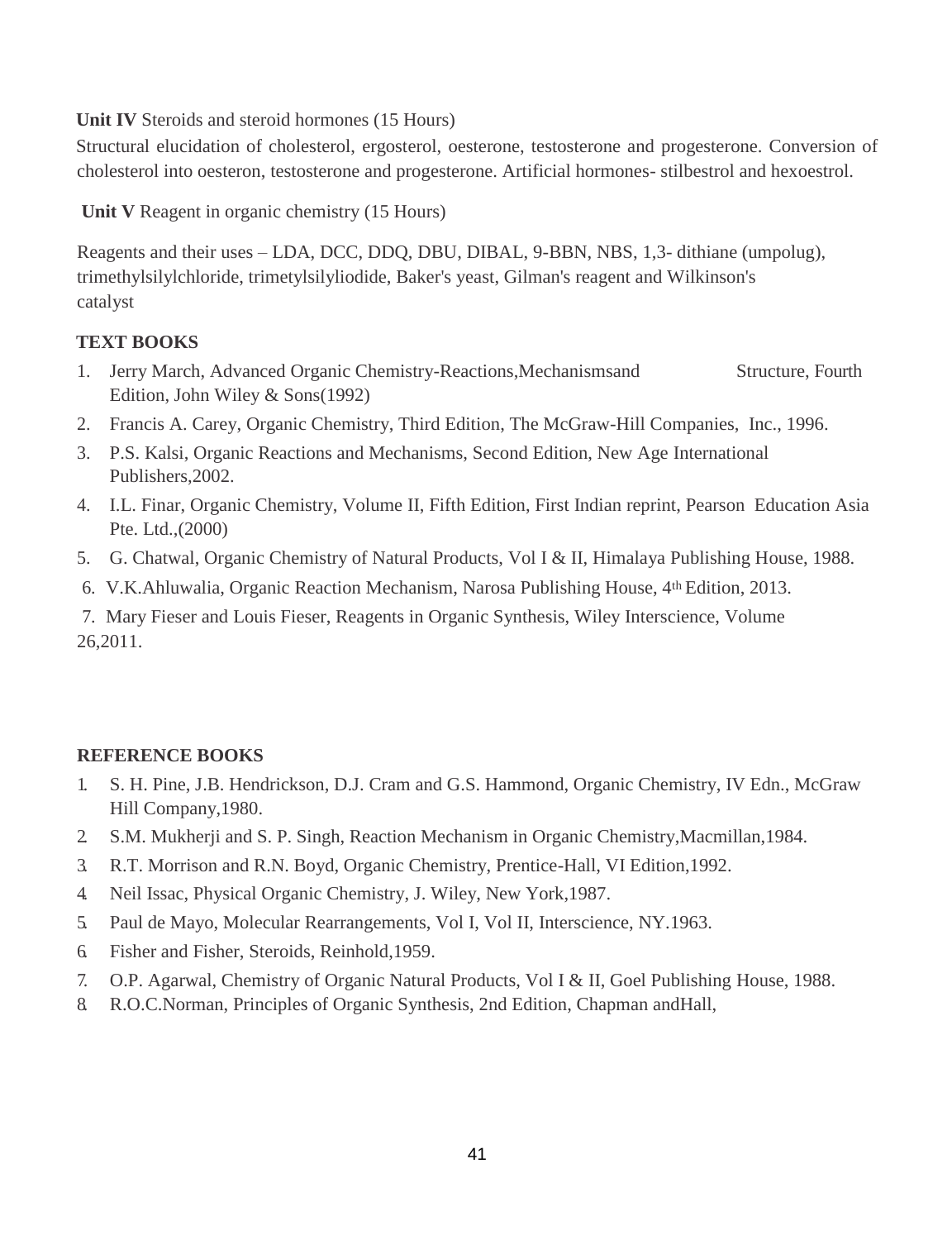## **M.Sc. CHEMISTRY CORE PAPER-VII SEMESTER – III INORGANIC CHEMISTRY – II (75 Hours) (SOLID STATE &COORDINATION CHEMISTRY)**

## **OBJECTIVES**

- 1. To develop the basic concepts of solid state.
- 2. To understand the different studies used in solid state chemistry.
- 3. To learn the various theories of coordination compounds
- 4. To study the various reaction of coordination compounds

## **Unit I Solid State - I (15 Hours)**

Electrical properties of solids: Conductors and non-conductors, Conductivity in pure metals and alloys– superconductors –Occurrence of superconductivity- BCS theory-Type-I and Type-II and High temperature (HT) superconductors- Preparation of HT superconductors-critical temperature– persistent currents-Meissner effect.

Magnetic properties – dia, para, ferro, antiferro and ferrimagnetism; hysterisis; Optical properties –solid – state lasers and Inorganic phosphors.

Reactions in solid state and phase transitions – diffusion coefficient, diffusion mechanism, vacancy and interstitial diffusions, formation of spinels; solid solutions, order-disorder transformations and super structure.

## **Unit II Solid State–II (15Hours)**

Types of solids-close packing of atoms and ions-bcc, fcc and hcp, voids and their types- Goldschmidt radius ratio-derivation-its influence on structures.

Structures of NaCl, NiAs, CdI2 ,Pervoskite, rutile, fluorite and antifluorite-zinc blende and wurtzite.

Defects in solids- Point defects, line defects and surface defects; Dislocations-Nonstoichiometric compounds; Use of X-ray powder data in identifying inorganic crystalline solids.

## **Unit III Theories of coordination compounds (15 Hours)**

VB theory-CFT-Splitting of d orbital in ligand field and different symmetries-CFSE-Factors affecting the magnitude of 10 DQ-Evidence for crystal field stabilization (Structural and thermodynamic effects) - Spectrochemical series – Site selection in spinels - tetragonal distortion from octahedral symmetry-John Teller distortion - Nephelauxetic effect-Mo theory octahedral-tetrahedral and Square planar complexes-pi bonding and molecular orbital theory- experimental evidence for pi bonding.

## **UNIT IV Stability andStereochemicalAspects (15Hours)**

Stability of complexes - thermodynamic aspects of complex formation, factors affecting stability, stability correlations, statistical and chelate effects; Determination of stability constants - polarographic, photometric and potentiometric methods.

Stereochemical aspects - stereoisomerism in inorganic complexes,isomerism arising out of ligand distribution and ligand conformation,chirality.

Macrocyclic ligand types - porphyrins, corrins, Schiff bases, crown ethers, cryptates and catenands. (simple complexes).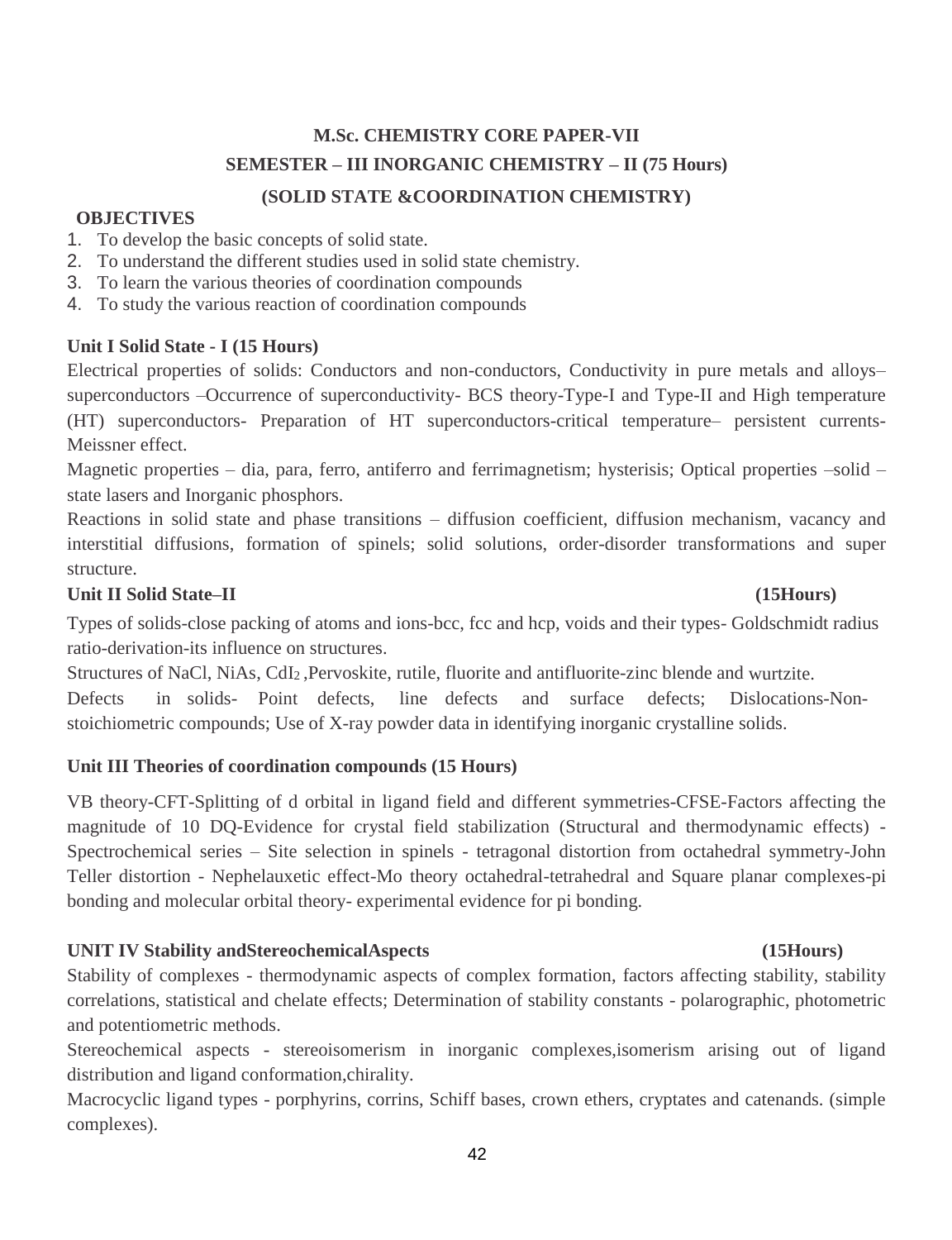### **UNIT V Reaction Mechanism of transition metal complexes (15Hours)**

Energy profile of a reaction-reactivity of metal complexes- inert and labile complexes-kinetic application of valence bond and crystal field theories. Kinetics of octahedral substitutions- acid hydrolysis- factors affecting acid hydrolysis- base hydrolysis- conjugate base mechanism- direct and indirect evidences in favour of conjugate mechanism- anation reactions- reactions without metal ligand bond cleavage. Substitution reactions in square planar complexes- the trans effect- mechanism of the substitution reactions. Redox reactions- electron transfer reactions- mechanism of one electron transfer reactions- outer sphere type reactions- cross reactions and Marcus-Hush theory, inner sphere type reactions.

## **TEXT BOOKS**

- 1. L. V. Azaroff, "Introduction to Solids",McGraw Hill, NewYork.
- 2. L.Smart, D. Moore and S. Thomas, "Solid State Chemistry- An Introduction", 2ndEd.
- 3. D.M.Adams, Inorganic Solids, John Wiley Sons,1974
- 4. A.R.West, Basic Solid State Chemistry, JohnWiley,1991.
- 5. F. Basolo and R.G. Pearson, Mechanism of Inorganic Reactions, Wiley Eastern,1967.
- 6. J.E.Huheey, E.A.Keiter and R.L.Keiter, Inorganic chemistry-Principles of structure and reactivity, 4th edition, Pearson-Education,2002
- 7. S.F.A. Kettle, Coordination compounds, ELBS,1973.
- 8. Cotton and Wilkinson : Advanced inorganic Chemistry, Wiley Eastern (P), Ltd.,1968
- 9. H.J.Emeleus and A.G.Sharp : Modern aspects of Inorganic Chemistry, IV Edn.,1989.

- 1. Mullor, Inorganic structural chemistry, Wiley, New York,1993.
- 2. D. Bannerjea, Coordination Chemistry, Tata McGraw Hill,1993.
- 3. M.L. Tobe, Inorganic Reaction Mechanism, Nelson,1972.
- 4. K. Burger, Coordination Chemistry Experimental Methods, Butterworths,1973.
- 5. B.N. Figgis, Introduction to Ligand Fields, Wiley Eastern Ltd, NewDelhi,1976.
- 6. G.M.Arora : Solid StateChemistry
- 7. R.A.Alberty and Silbey : Solid StateChemistry
- 8. Shriver and Atkins, Inorganic Chemistry, FifthEdition.
- 9. K.F. Purcell and J.C.Cotz, Inorganic chemistry, , FifthEdition.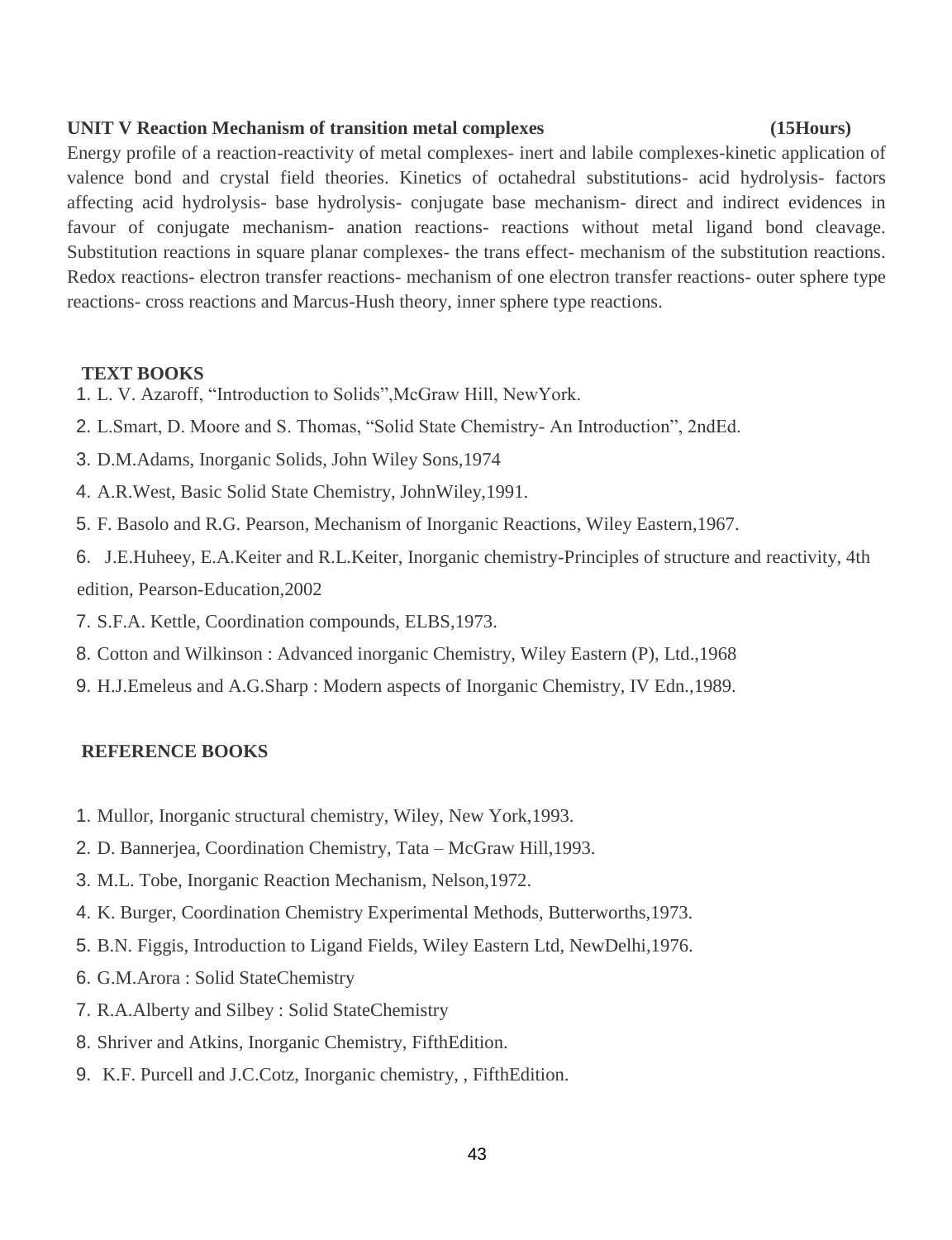## **M.Sc. CHEMISTRY SEMESTER - III CORE VIII - PHYSICAL CHEMISTRY III (75 Hours)**

### **OBJECTIVES**

1 To impart knowledge on theoretical elctrochemistry and applications of electrochemical cells

- 2 To impart knowledge on photochemistry
- 3 To understand the concepts and principles of quantum chemistry and spectroscopy

## **UNIT I Electrochemistry – I (15 Hours)**

Ions in solutions – Debye – Huckel theory of strong electrolytes – Debye – Huckel – Onsager equation – verification and limitation – Debye – Huckel limiting law and its extension. Electrode – Electrolyte interface - adsorption at electrified interface – electrokinetic phenomena – Tiselius method of separation of proteins – Membrane potential- Lippmann capillary equation – Electrical double layers – Helmholtz Perrin, Gouy-Chapman and Stern models.

## **UNIT II Electrochemistry – II (15 Hours)**

Polarisation and over voltage – Butler Volmer equation- diffusion current-exchange and equilibrium current density-Hydrogen and oxygen evolution reactions. Corrosion and passivation of metals – Pourbaix and Evans diagrams – Prevention of corrosion. Electrochemical energy systems – Primary and secondary batteries – (dry cells, lead acid storage batteries, silver- zinc cell, nickel -cadmium battery) –Fuel cells – Electrodeposition –principles and applications.

## **UNIT III Photochemistry (15 Hours)**

Absorption and emission of radiation-decay of electronically exited states – radiative and nonradiative processes – theory of fluorescence and phosphorescence-prompt and delayed florescence – quenching of fluorescence – static and dynamic quenching – Stern – Volmer equation – Excimers and exciplexes – Kinetics of photochemical reactions – Photosensitized reactions. Photovoltaic and photogalvanic cells – photoelectrochemical cells – solar cells- solar energy coversion.

## **UNIT IV Quantum Chemistry III (15 Hours)**

Theory of chemical bonding – Born – Oppenheimer approximation – LCAO – MO approximation for hydrogen molecule ion and hydrogen molecule – Valence Bond theory of hydrogen molecule – Concept of hybridisation – sp, sp2 and sp3 hybridisation – Huckel Molecular orbital (HMO) theory for conjugated πsystems application to ethylene, butadiene and benzene – Self consistent field approximation – Hartree and Hartree – Fock self consistant field theory .

### 44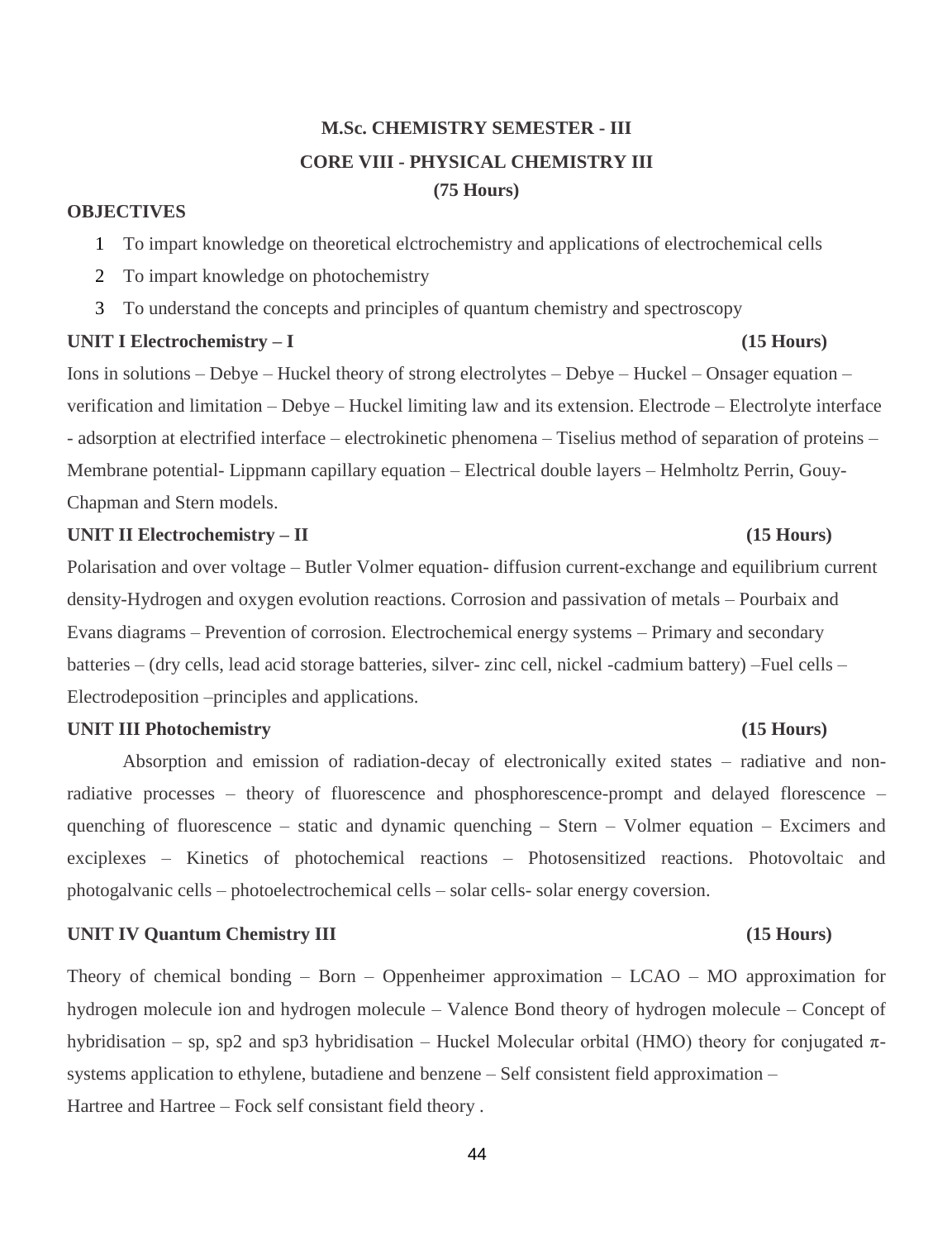## **UNIT V Spectroscopy (15 Hours)**

Rotational spectroscopy – Rigid Rotor – Intensity of spectral lines – Effect of isotopic substitution on the rotation spectra . Vibrational spectroscopy – harmonic oscillator – anharmonic oscillator – Hot bands – selection rules – Overtones and combination frequencies – Fermi Resonance. Raman spectroscopy – Raman effect (quantum theory) - Rotational and Vibrational Raman Spectra – Mutual Exclusion Rule. Electronic spectroscopy – Electronic spectra of diatomic molecules – vibrational coarse structure – Franck – Condon Principle.

## **TEXT BOOKS**

1. S. Glasstone, Introduction to Electro Chemistry, Affiliated East West Press,New Delhi,1960.

2. D.R. Craw, Principles and applications of Electro chemistry, Chapman andHall, 1991.

3. J. Robbins, Ions in solution – An Introduction to Electro chemistry, Clarendon Press, Oxford(1972).

- 4. K. K. Rohatgi Mukharjee, Fundamentals of Photochemistry, wiley eastern Ltd,.1978.
- 5. N.J. Turro,Modern molecular photochemistry, Benjamin / cummings, Menlo park, California (1978)
- 6. R.K. Prasad, Quantum Chemistry, Wiley Eastern, NewDelhi,1992.
- 7. M.W. Hanna, Quantum Mechanics in Chemistry, W.A. Benjamin Inc, London1965.
- 8. C.N. Banwell, Fundamentals of Molecular Spectroscopy, Mc Graw Hill,Newyork, 1966.

- 1. J.O.M. Bockris and A.K.N. Reddy, Electrochemistry, Vols, 1 and 2, Plenum, NewYork. 1977.
- 2. J. C. Calvert and J. N. Pitts, Photochemistry, wiley, London,1966
- 3. R. P. Wayne, Photochemistry, Butterworths, London,1970.
- 4. R.P. Cundell and A. Gilbert, Photochemistry, Thomas Nilson, London,1970
- 5. A. K. Chandra, Introductory quantum chemistry, Tata McGrawHill.
- 6. D. A. McQuarrie, Quantum Chemistry, University Science Books, Mill Valley, California,1983.
- 7. P. W. Atkins, Molecular Quantum Mechanics, Oxford University Press, Oxford,1983.
- 8. Raymond chang, Basic Principle of Spectroscopy, McGrow Hill Ltd., NewYork,1971.
- 9. G. M. Barrow, Introduction of Molecular Spectroscopy, McGrow Hill Ltd, New York,1963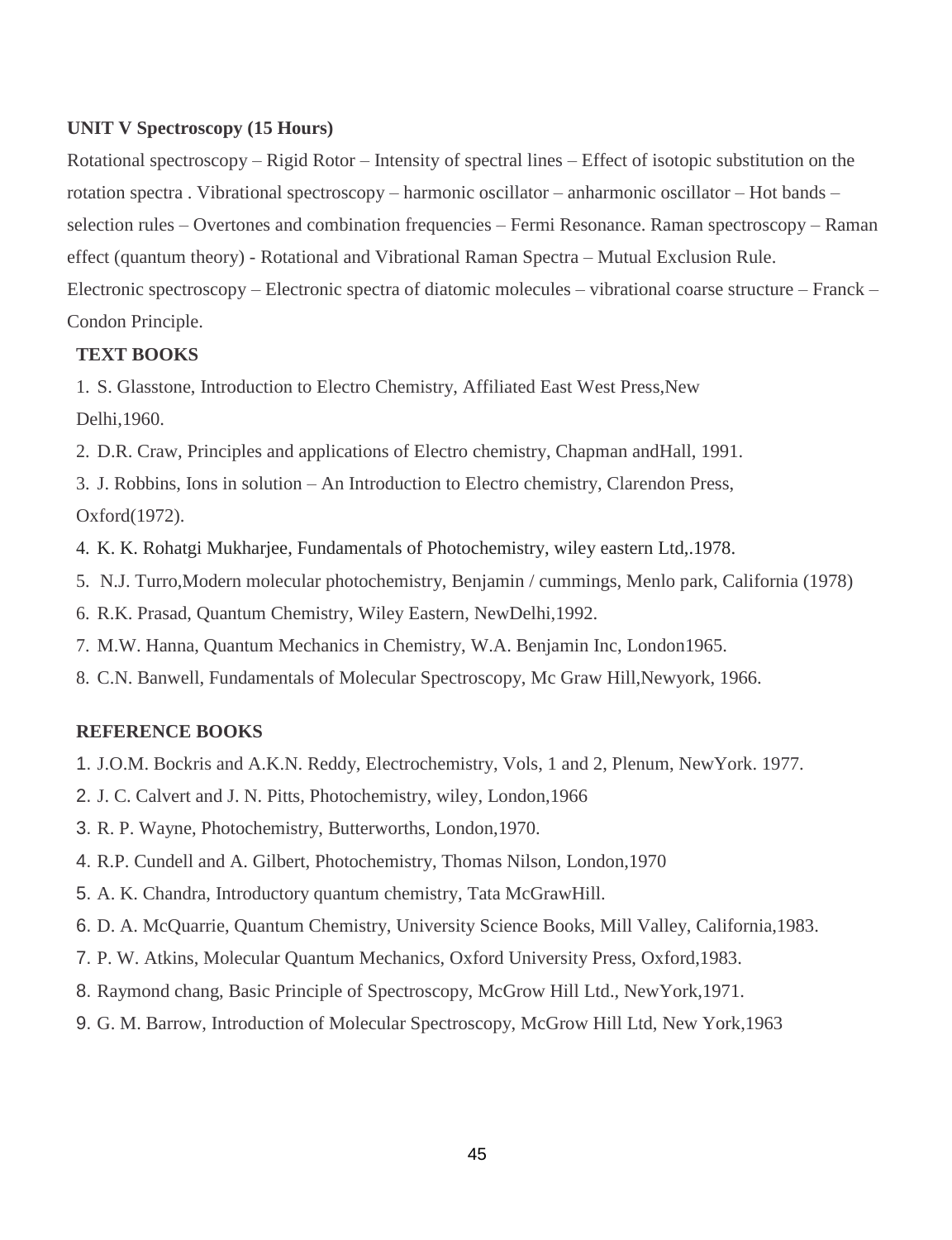## **M.Sc. CHEMISTRY**

## **SEMESTER - III ELECTIVE III**

## **PAPER I - EXPERIMENTAL METHODS IN CHEMISTRY (75 Hours) OBJECTIVES**

- 1 To study in detail the fundamental aspects of various experimental and instrumental methods in chemistry
- 2 To understand the principles and instrumentation of destructive and non-destructive techniques
- 3 To understand the various techniques in Chromatography

## **UNIT I SURFACE IMAGING (15 Hours)**

Basic concepts in surface imaging – Principle, Instrumentation and Applications – secondary electron microscopy(SEM), secondary Auger microscopy(SAM), scanning probe microscopy(SPM), scanning tunneling microscopy(STM), transmission electron microscopy(TEM).

## **UNIT II CHEMICAL ANALYSIS (15 Hours)**

Non-destructive techniques  $-$  X-ray absorption, diffraction and fluorescence spectroscopy  $-$  theory, instrumentation and applications.

Destructive technique – Atomic absorption spectroscopy – principle, instrumentation –EMR sources – cells – furnaces – detectors – interferences and their corrections – applications of AAS.

## **UNIT III ELECTROANALYTICAL TECHNIQUES (15 Hours)**

Polarography – Theory, apparatus, DME, diffusion, kinetic and catalytic currents, current voltage curves for reversible and irreversible systems, qualitative and quantitative applications to inorganic systems.

Amperometric titrations – Theory, apparatus, types of titration curves, successive titrations and two indicator electrodes , applications – Complexometric titrations – chelating agents, types of EDTA titration – direct and back titrations, replacement titrations – masking and demasking reagents.

## **UNIT IV SEPARATION METHODS - I (15 Hours)**

Normal and Reversed-phase liquid chromatography – Theory and applications – HPLC – principle, instrumentation, apparatus and materials, column efficiency and selectivity, applications – GC chromatography – principle, instrumentation, retention volume, resolution and applications.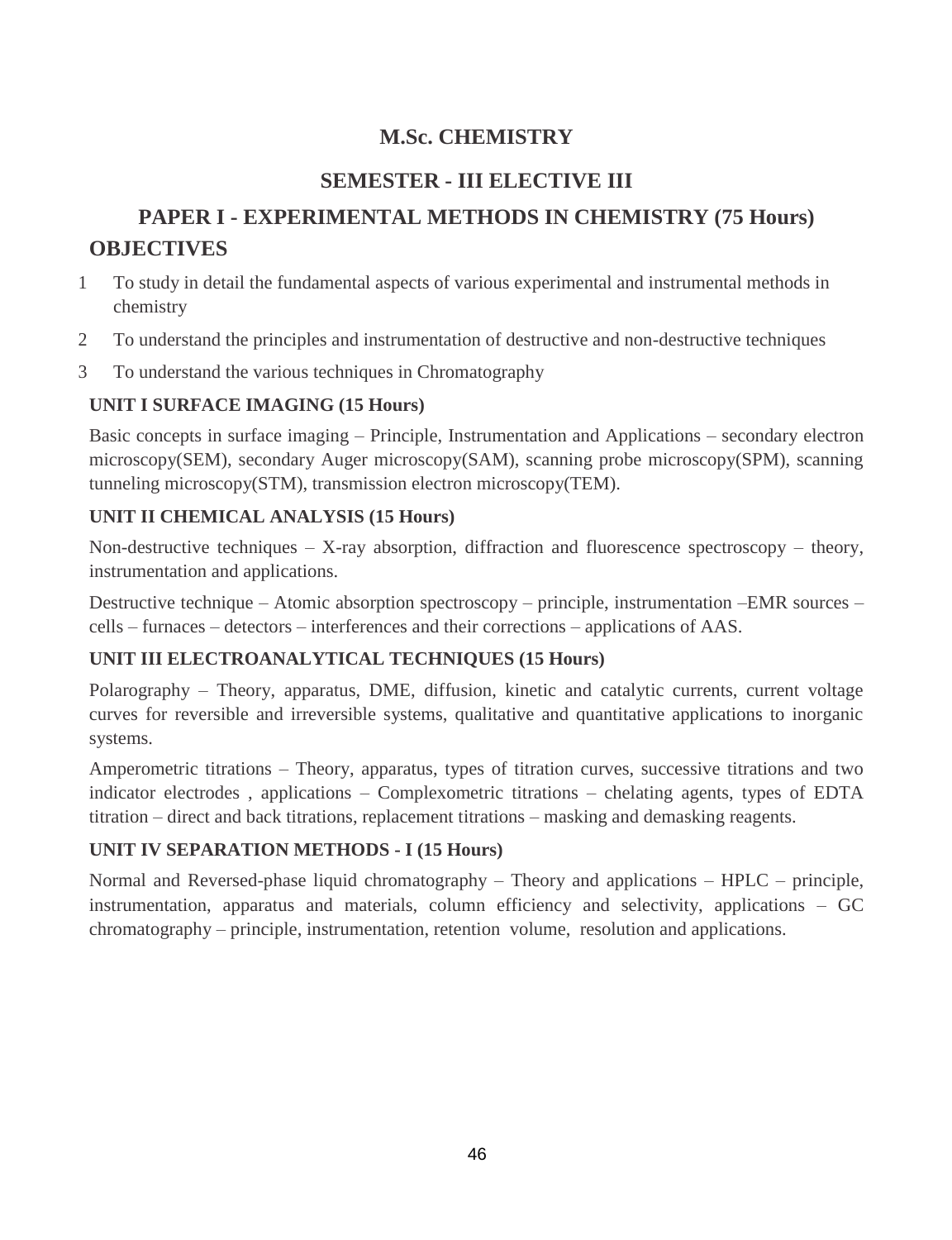## **UNIT V SEPARATION METHODS – II (15 Hours)**

Gel chromatography or Gel Permeation Chromatography – Principle, Materials, Gel preparation, column Packing and Detectors – applications and advantages of gel chromatography.

Ion Exchange Chromatography – Definition, Principle, cation and anion exchangers – regeneration column used in separations - Ion exchange capacity and techniques - Applications

## **TEXT BOOKS**

- 1. R.Wiesendanger, Scanning Probe microscopy and spectroscopy, Cambridge university press, 1994
- 2. Frank A.Settle, Handbook of instrumental techniques for analytical chemistry, Prince Hall , Newjersey,1997
- 3. Gurdeep R. Chatwal, Sham K. Anand, Instrumental methods of chemical analysis, Himalaya PublishingHouse,2011
- 4. Willard, Merit, Dean, Settle, Instrumental Methods of Analysis,6th Edition,CBS Publishers and Distributors,1986
- 5. Mahinder Singh, Analytical Chemistry-InstrumentalTechniques,Dominant Publishers & Distributers, New Delhi, 1st Edition,2003.
- 6. D.A. Skoog and D.M. west, Fundamental of Analytical Chemistry, Holt Rinehart and Winston Publications, 4th Edition, 1982.
- 7. H. Kaur, Instrumental Methods of Chemical analysis, Pragati Publishers,2006..
- 8. B.K. Sharma, Instrumental Methods of Chemical Analysis, Goel Publications, 15th Edition,1996.
- 9. F.Scholz, Electroanalytical methods, Springer,2nd Ed.,2010.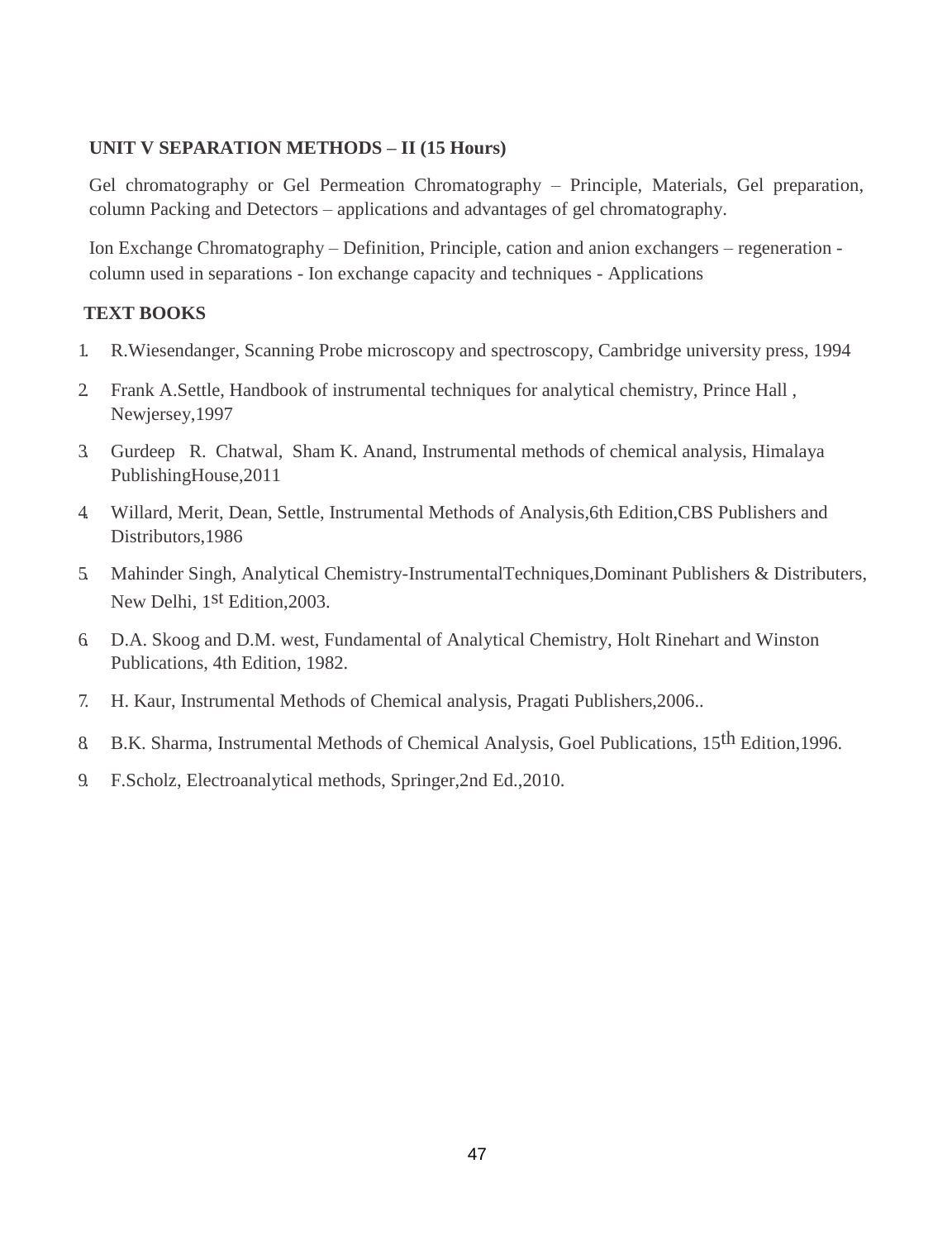## **M.Sc. CHEMISTRY**

## **SEMESTER - III ELECTIVE III**

# **PAPER II - ELECTROANALYTICAL TECHNIQUES (75 Hours)**

## **OBJECTIVES**

- 1. To understand the basic concepts of electroanalytical chemistry
- 2. To study the principles and instrumentation of various electroanalytical techniques

## **UNIT I Basic Electrochemical principles (15 Hours)**

Mass transfer processes – migration, diffusion and convection– planar and spherical diffusion – Reversible and Irreversible processes.

## **UNIT II Methods Based on Diffusion (15 Hours)**

Principle, instrumentation and applications of the following techniques: Chronoamperometry; Polarography - Ilkovic equation - Square wave polarography; Linear Sweep voltammetry – RandlesSevrik equation; Cyclic voltammetry - Normal pulse, Differential pulse and Squarewave voltammetry.

## **UNIT III Coulometric and Potentiometric Methods (15 Hours)**

Galvanostatic and potentiostatic methods. Principle, instrumentation and applications of the following techniques: Controlled potential coulometry and electrolysis; Chronocoulometry; Potentiometry and Chronopotentiometry.

## **UNIT IV Stripping voltammetry (15Hours)**

Principle, instrumentation and applications of Anodic stripping voltammetry, Cathodic stripping voltammetry and Adsorptive stripping voltammetry.

## **UNIT V Sine wave methods (Electrochemical Impedance Spectroscopy) (15 Hours)**

Principle of Impedance technique - Analysis of Faradaic impedance – Bode Diagrams.

Dynamic electrode techniques, Principle, instrumentation and applications of RDE and RRDE techniques.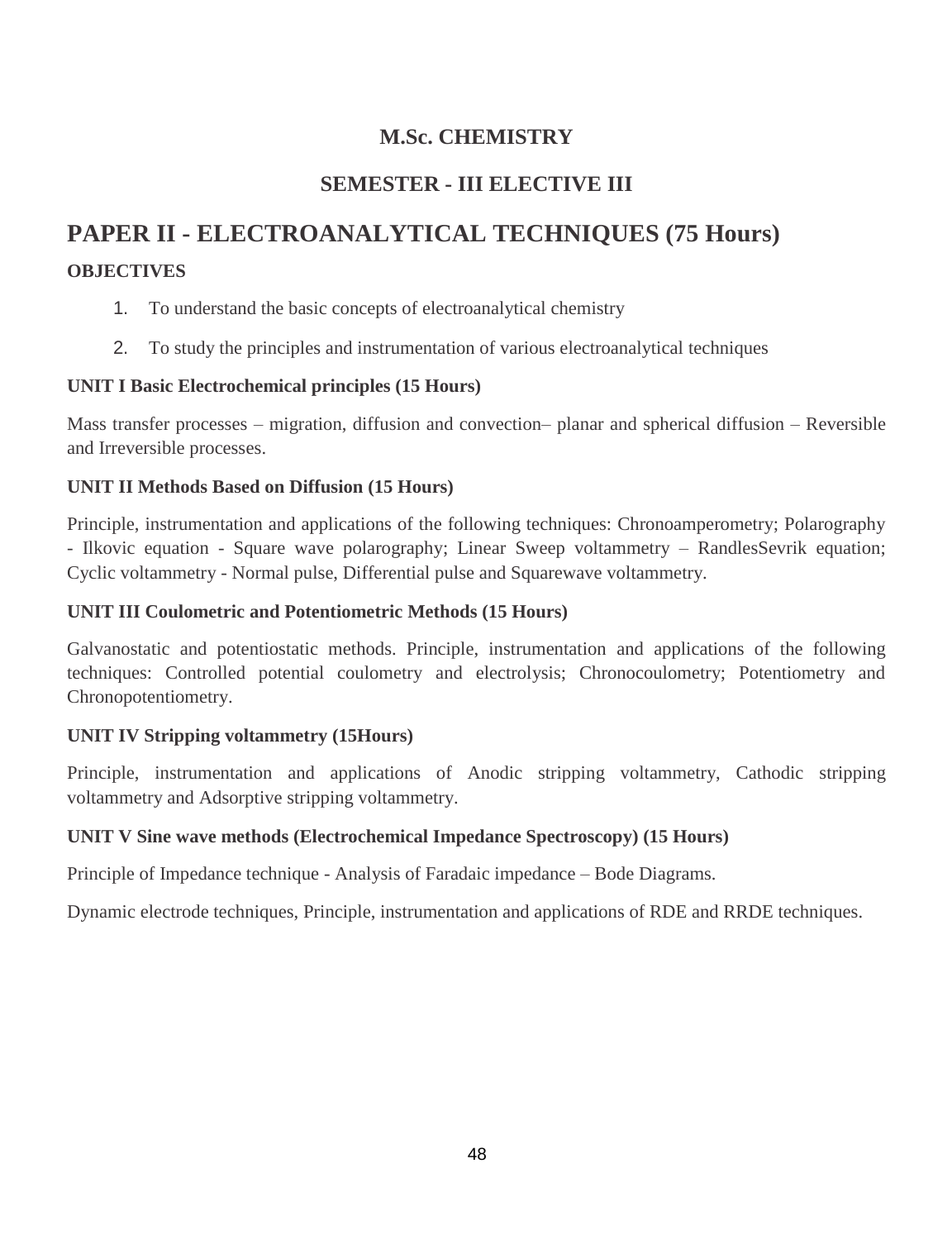## **TEXT BOOKS**

- 1. D.A.Skoog and D.M.West, Fundamentals of Analytical Chemistry, Holt Rinehart and Winston Publications, IV Edn,1982.
- 2. Willard, Merit, Dean and Settle, Instrumental Methods of Analysis, CBS Publishers and Distributors, IV Edn.1986

- 1. B. H. Vassos and G.W. Ewing, Electroanalytical Chemistry, John Wiley and Sons, NY, 1983.
- 2. A. J. Bard and L.R. Faulkner, Electrochemical methods; Fundamentals and applications, J. Wiley and Sons, NY,1980,
- 3. J.Wang, Stripping Analysis, VCH Publications,1985.
- 4. A.M. Bond, Modern Polarographic methods in analytical chemistry, Macel Decker Inc., 1980.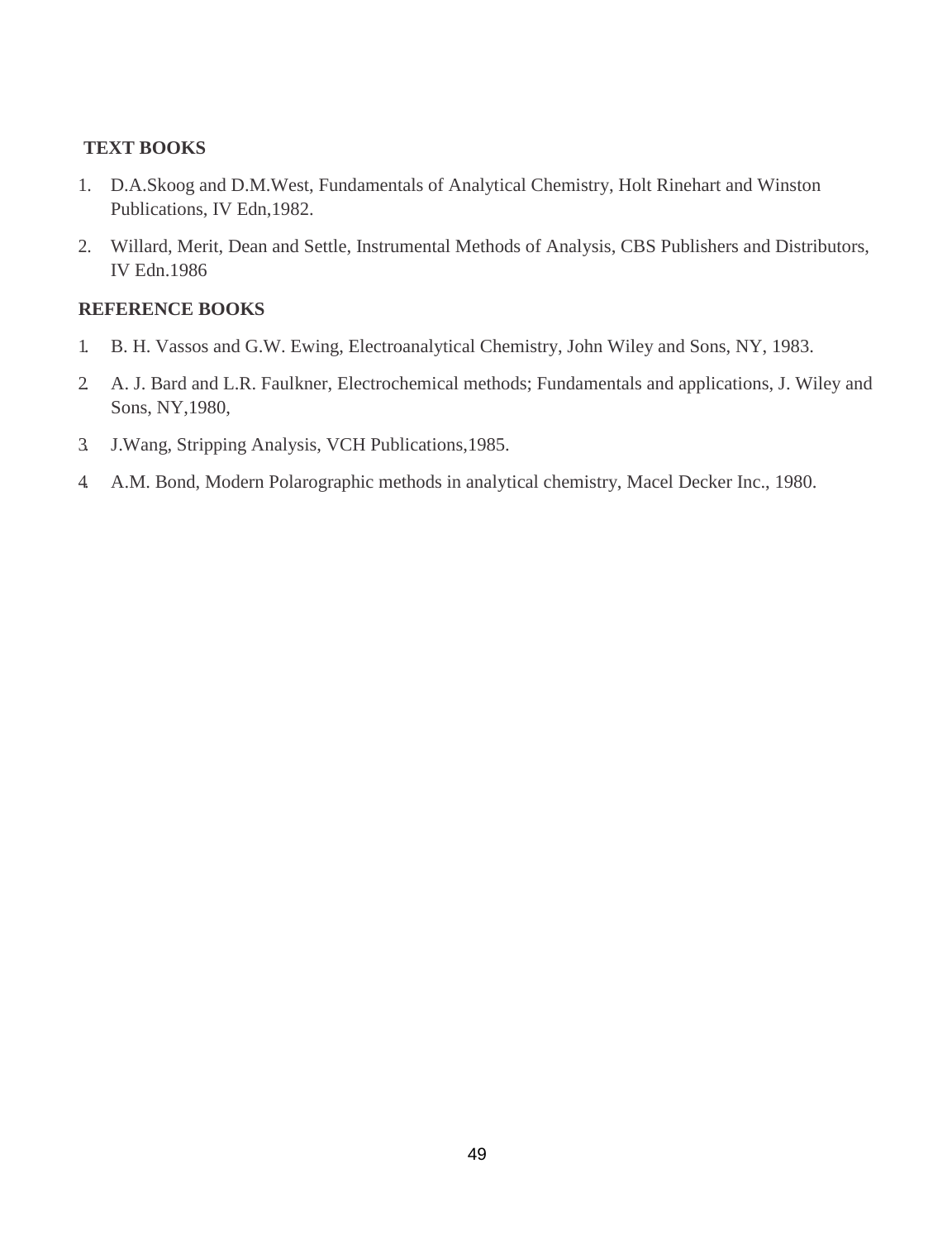## **M.Sc. CHEMISTRY SEMESTER – IV CORE PAPER-IX INORGANIC CHEMISTRY-III (75 Hours)**

## **OBJECTIVES**

- 1 To understand the bonding in organometallic complexes and metal carbonyls.
- 2 To learn the synthesis, bonding and reactions of organometallic complexes
- 3 To understand the importance of catalysis and applications
- 4 To understand the basics of Supramolecular chemistry and photochemistry and its applications
- 5 To understand the basics behind the origin and principle of electronic spectra

## **UNIT I Bonding in Organometallic Complexes and metalcarbonyls (15Hours)**

Definition of organometallic compound - 18 electron rule - effective atomic number rule - classification of organometallic compounds - the metal carbon bond types – ionic bond – sigma covalent bond electron deficient bond - delocalised bond - dative bond -metal carbonyl complexes - synthesis - structure and reactions of metal carbonyls -the nature of M-CO bonding- binding mode of CO and IR spectra of metal carbonyls - metal carbonyl anions - metal carbonyl hydrides - metal carbonyl halides - metal carbonyl clusters – Wade's rule and isolobal relationship.

## **UNIT II Organometallic and Organometallic Sandwichcomplexes (15 Hours)**

Alkene complexes - synthesis of alkene complexes -bonding of alkenes to transition metals - bonding in diene complexes - reactivity of alkene complexes – Alkyne complexes – synthesis, structure and reactions of alkyne complexes.

Arene complexes-synthesis–structure and reactivity of arene complexes-multidecker complexes.

Cyclopentadienyl complexes - metallocenes - synthesis of metallocenes - bonding in metallocenes reactions of metallocenes - Cp2Fe/Cp2Fe+ couples in biosensors -bent sandwich complexes - bonding in bent sandwich complexes.

## **UNIT III Catalysis (15 Hours)**

Hydrogenation of olefins (Wilkinson's catalyst)- hydroformylation of olefins using Cobalt or Rhodium catalysts (oxo process)- Oxidation of olefins to aldehydes and ketones (Wacker process); polymerization (Zeigler- Natta catalyst)- Cyclooligomerization of acetylene using Nickel catalyst (Reppe's catalyst) polymer bound catalysts - metallocene and stereospecific polymerisation of 1-alkenes.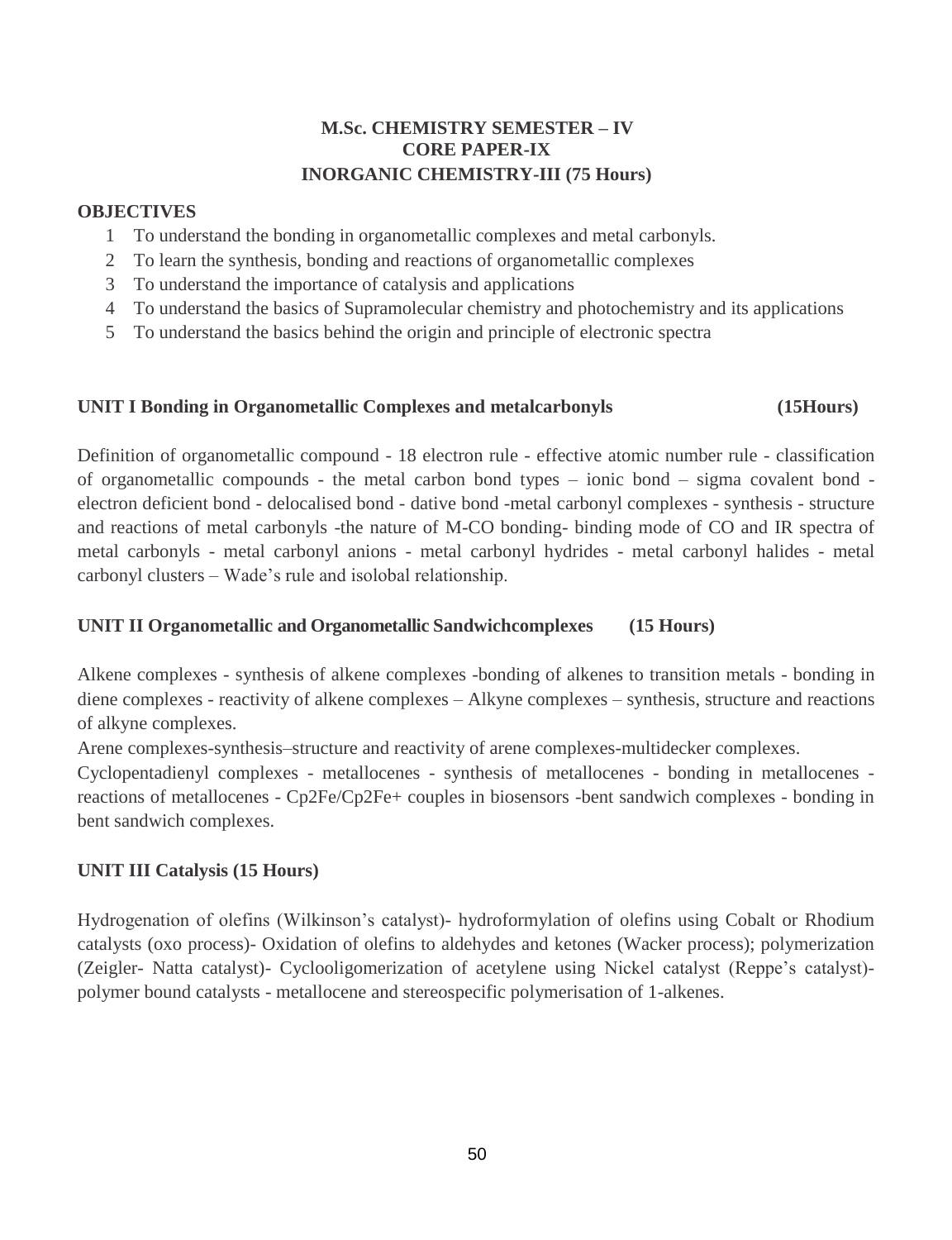## **UNIT IV Supramolecular Chemistry and PhotoChemistry (15 Hours)**

Supramolecular chemistry-Introduction, supermolecules, supramolecules, supramolecular interactions (ion-ion, ion-dipole, H-bonding, cation-pi, anion-pi, pi-pi and Vanderwalls interactions), Ionophore and molecular receptors. Structure, reactions and applications of crown ethers, beta-cyclodextrin, clays, zeolite and dentrimers.

Photo chemistry- Photo substitution, Photo redox and isomerisation processes, Photo chemistry of d3 and d6 complexes and Applications of metal complexes in solar energy conversion.

## **UNIT V Electronic Spectra of Complexes (15Hours)**

Spectroscopic Term symbols for dn ions – derivation of term symbols and ground state term symbol, Hund's rule; Selection rules – break down of selection rules, spin-orbit coupling, band intensities, weak and strong field limits- correlation diagram- Energy level diagrams- Orgel and Tanabe - Sugano diagrams; effect of distortion and spin orbit coupling on spectra- Evaluation of Dq and B values for octahedral complexes of Nickel- Charge transfer spectra- Spectral properties of Lanthanides and Actinides.

## **TEXT BOOKS**

- 1. J.E. Huheey, E.A. Keiter and R.L. Keiter, Inorganic Chemistry Principles of structure and reactivity, 4th Edition, Pearson – Education,2002.
- 2. F.A. Cotton and G. Wilkinson, Advanced Inorganic Chemistry, Wiley Eastern, 5th Edition,1988.
- 3. S.F.A. Kettle, Coordination compounds, ELBS,1973.
- 4. Basic organometallic chemistry, J. Haiduc and J. J. Zuckerman, Walter de Gruyter, Brelin, 1985.
- 5. A.W.Adamson and P.Fleischauer, Concepts of Inorganic Photochemistry, Wiley,1975.
- 6.K.F. Purcell and J.C. Kotz, Inorganic Chemistry, WB. Sanders Co. USA. 1977.
- 7. D.F. Shriver, P. W. Atkins and C.H. Longford, Inorganic Chemistry, ELBS, 2nd Edition,1994.
- 8. Supramolecular chemistry, Jonathan W. Stead & Jerry L, Atwood, John-Wiley & **SonsPublications**
- 9. Supramolecular chemistry- Concepts & Perspectives, J.M. Lehn; Wiley- VCH Publications,1995

10.C.N.R. Rao and J.R. Ferraro, Spectroscopy in Inorganic Chemistry, Vol I and Vol II, Academic Press, 1970.

11. Willard, Merit, Dean and Settle, Instrumental Methods of Analysis, CBS Publishers and Distributors, IV Edn.,1989.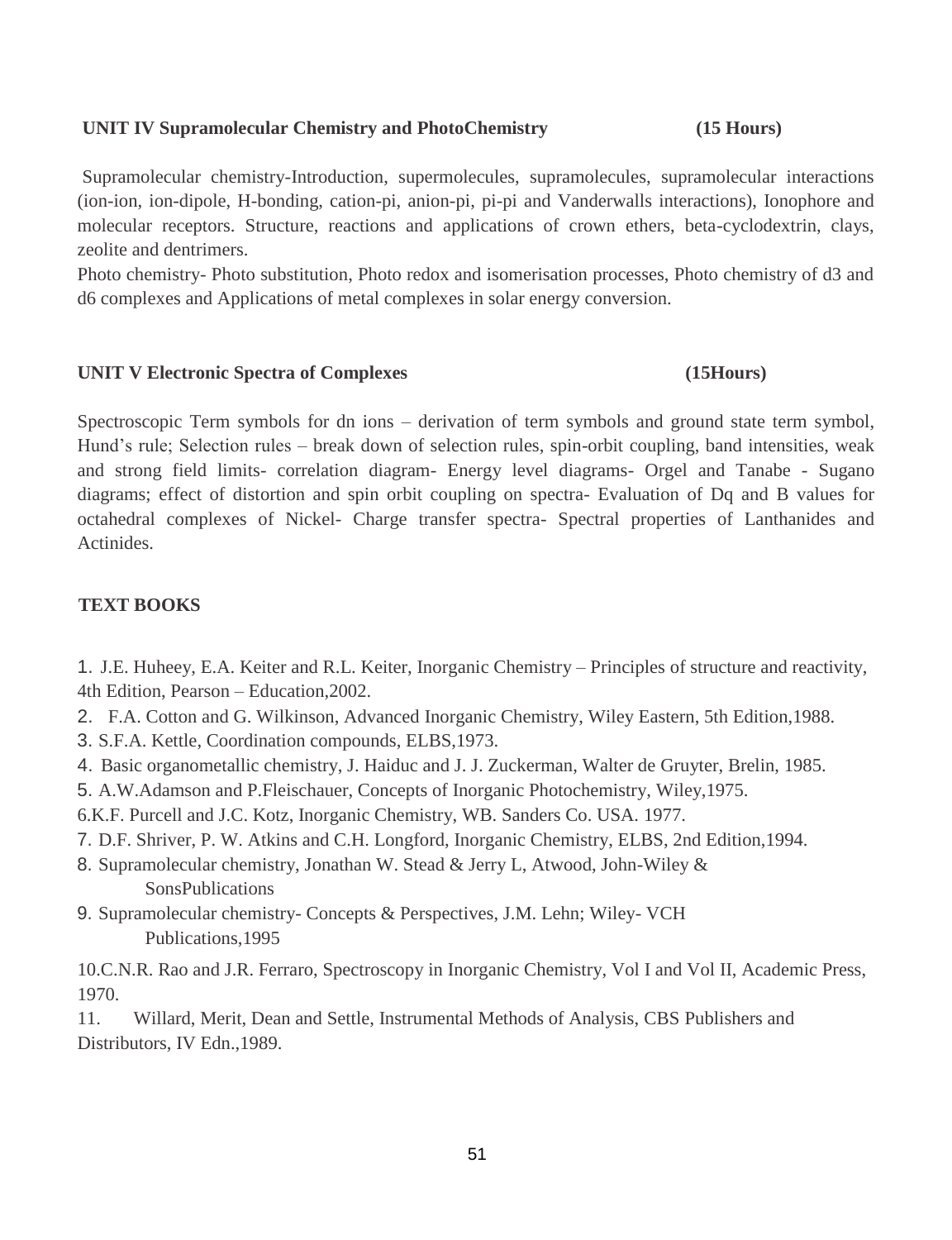## **REFERENCE BOOKS**

1. Organometallics 1, complexes with transition metal-carbon -bonds, Bockmann, Oxford science publications, Oxford,1996.

2. Organometallics 2, complexes with transition metal-carbon -bonds, Bockmann, Oxford science publications, Oxford,1996.

- 3. G.W. King, Spectroscopy and Molecular Structure, Holt Rienehart and Winston,1964
- 4. Supramolecular chemistry, P,D Beer, P.A. Gale & D.K. Smith, Oxford university Press,1999
- 5. Accounts of Chemical Research, Volume 28, No.3, 1995-(cyclodextrins)

6. S. Zing& Zimmerman, Dendrimers- Structure, properties & applications. Chemical Review,1999.

7. W. Adamson & P. Fleischauer, Concepts of Inorganic Photo chemistry, Wiley,1975.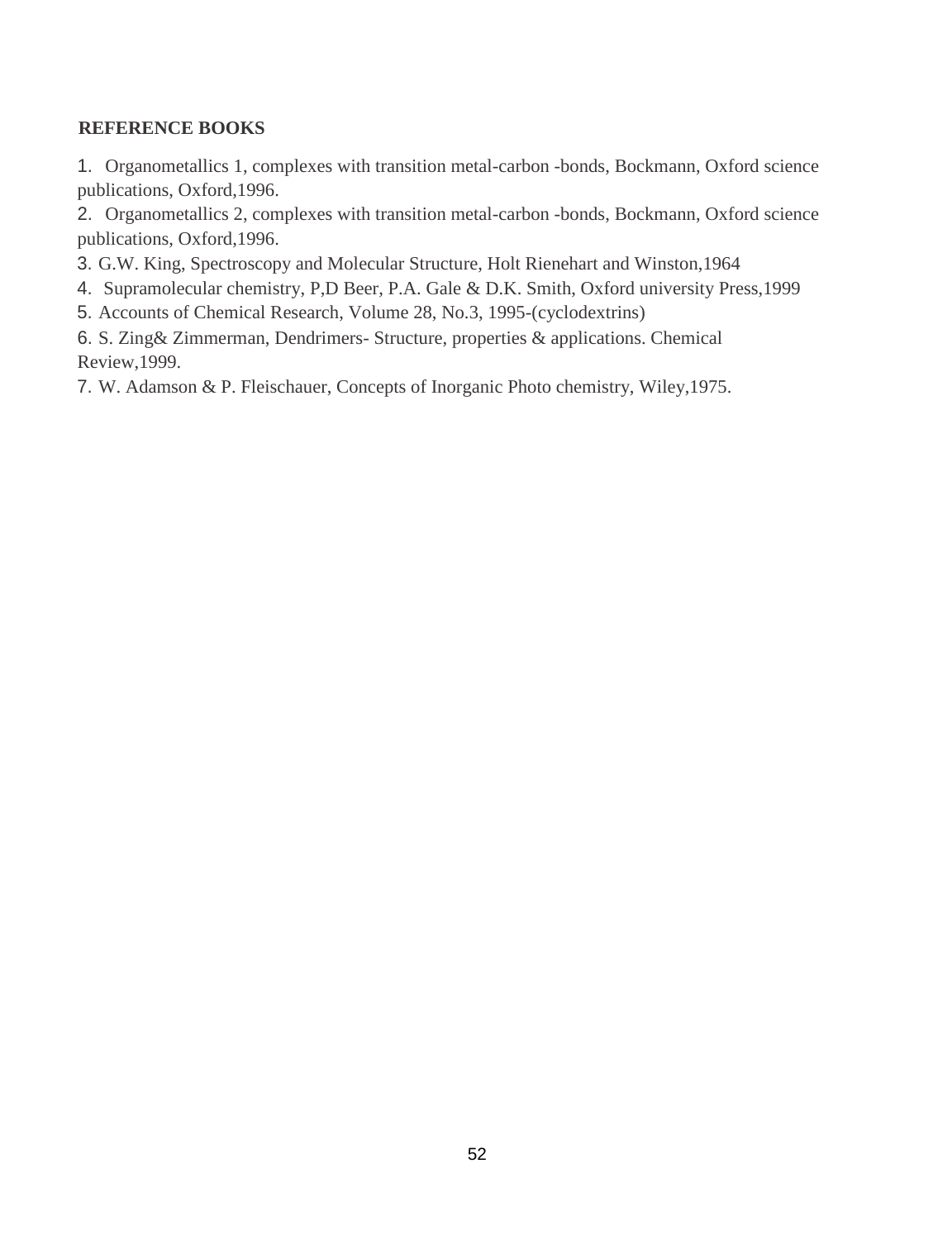## **M.Sc. CHEMISTRY SEMESTER - IV ELECTIVE IV MEDICINAL CHEMISTRY (75Hours)**

## **OBJECTIVES**

- 1 To understand the basic concepts of the drugs.
- 2 To study the classification, synthesis and mode of action of various types of drugs.

## **UNIT I Basic Concepts of Drugs (15 Hours)**

Drug design- analogues and pro- analogues, factors governing drug design, rational approach, method of variation and tailoring of drugs. Classification of drugs, mechanism of action of drugs, metabolism of drugs, absorption of drugs, factors affecting adsorption of drugs and SAR relationships.

## **UNIT II Drugs Acting on CNS (15 Hours)**

Anaesthetics - Classification, synthesis and mode of action of Halothane, Thiopental sodium, Methohexitone, Procaine hydrochloride and Lignocaine hydrochloride. Analgesics - Classification, mode of action and SAR of Morphine. Synthesis and mode of action of Pethidine and Fentanyl citrate. Sedatives and Hypnotics- Classification, synthesis and mode of action of Barbiturates and Diazepam. Antipsychotics drugs-Classification, synthesis and mode of action of Chlorpromazine hydrochloride and Thioridazine. Anticonvulsants- Classification, synthesis and mode of action of Phenytoin and Ethosuximide.

## **UNIT III Drugs Affecting the Cardiovascular System (15 Hours)**

Antiarrhythmic drugs - Classification, synthesis and mode of action of Quinidine sulphate and Procainamide hydrochloride. Vasodilator- Classification, synthesis and mode of action of Hydralazine hydrochloride and sodium nitroprusside.

Coagulants-Mode of action of Vitamin K and Protamine. Anticoagulants-Mode of action of Thromboplastin and Prothrombin. Antihypertensive agents- Classification, synthesis and mode of action of Methyl dopate hydrochloride and Clonidine. Diuretics- Classification, synthesis and mode of action of Acetazolamide and Chlorthiazide.

## **UNIT IV Drugs Affecting the Harmonal System and Immune System (15Hours)**

Drugs affecting hormonal systems - Hypoglycemic drugs - Causes of diabetes, classification, synthesis and mode of action of Insulin, Tolbutamide and Glipizide. Thyroid drugs- Mode of action of thyroid hormones, Synthesis and uses of Thyroxine and Propyl thiouracil. Drugs affecting the immune systems. Non - steroidal anti inflammatory drugs - Classification, synthesis and mode of action of Flurbiprofen and Indomethacin. Antihistamics ( Antiallergic agents).

Histamine, Classification, SAR amongst H1-receptor blockers, prevention of histamine release, synthesis and mode of action of Diphenhydramine hydrochloride and Promethazine hydrochloride. Antiulcers-Histamine H2 Receptor Antagonists, SAR, synthesis and Characteristic features of Cimetidine and Ranitidine.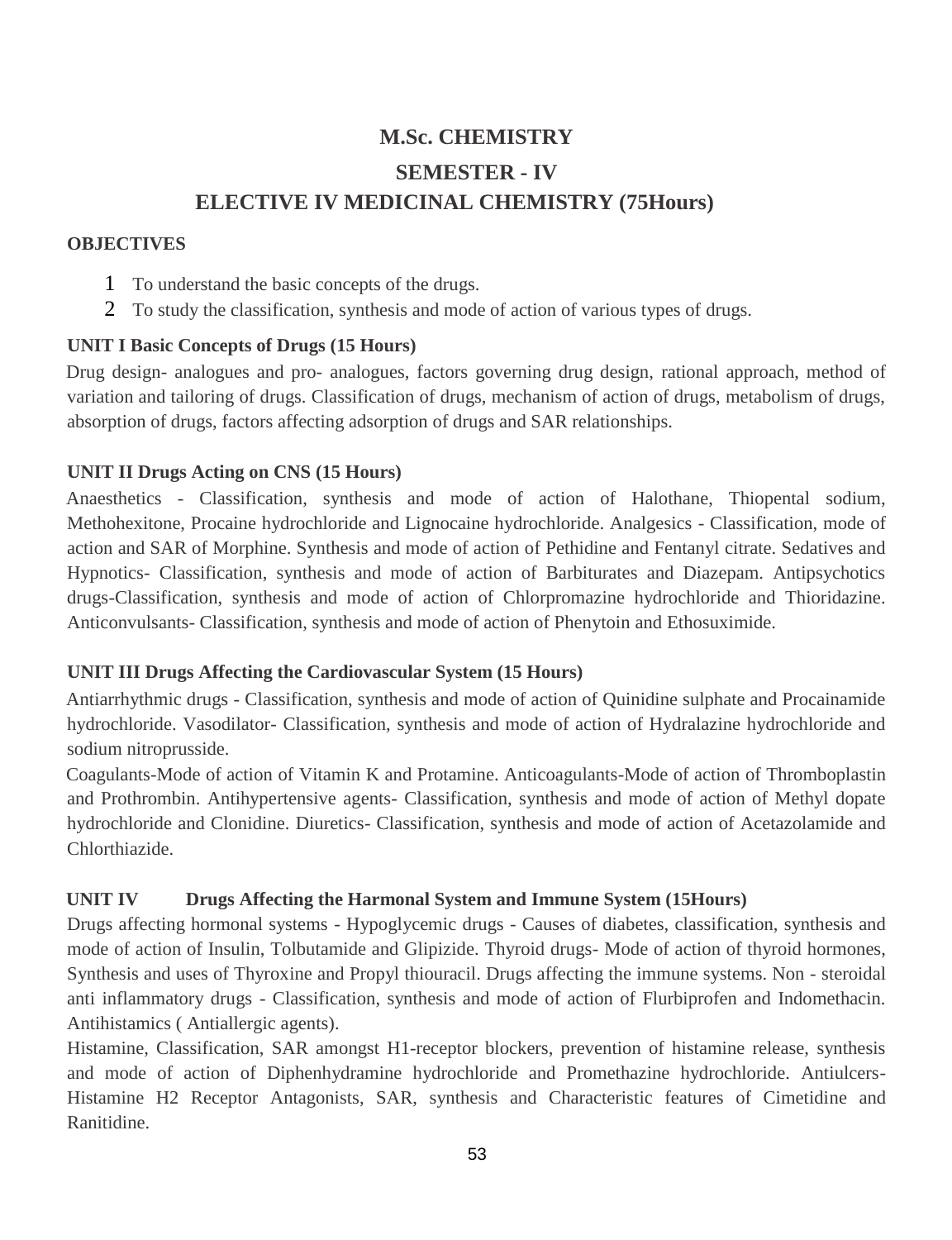## **UNIT V Chemotherapeutic Agents (15 Hours)**

Antibiotics- Classification, synthesis and mode of action of Penicillins, Chloramphenicol and Azithromycin. Sulpha drugs- Classification, SAR and mode of action of sulphonamides. Synthesis and uses of Sulfacetamide and sulpha guanidine. Antiviral drugs- Classification, synthesis and mode of action of Acyclovir and Methiazone. Antimyco bacterial drugs- Classification, synthesis and mode of action of Pyrazinamide and Ciprofloxacin hydrochloride. Anthelmintics- Types of warm parasites, classification, synthesis and mode of action of Albendazole and Mebendazole. Antineoplastic drugs- Causes of cancer, classification, synthesis and mode of action of Melphalan andMethotrexate.

## **TEXT BOOKS**

- 1. Jayashree Ghosh,A Textbook of Pharmaceutical Chemistry, S.Chand& CompanyLtd.
- 2. AshutarKar,Medicinal Chemistry, 6th Edition,2015.
- 3. K. Elango, P. Valentina, Textbook of Medicinal Chemistry, 2<sup>nd</sup>Edition.
- 4. SurendraNath Pandey, SanjayPandey , Textbook of Medicinal Chemistry.
- 5. AshutoshKar, Medicinal Chemistry, 6<sup>th</sup>Edition.
- 6. D. Sriram, P.Yogeshwari,Medicinal Chemistry, 2ndEdition.
- 7. Chatwal,Medicinal Chemistry.

- 1. Willing Foyes, Principles of Medicinal Chemistry, 3rdEdition.
- 2. WilsonandGisvold,TextbookofOrganicMedicinalandPharmaceuticalChemistry,11<sup>th</sup> Edition.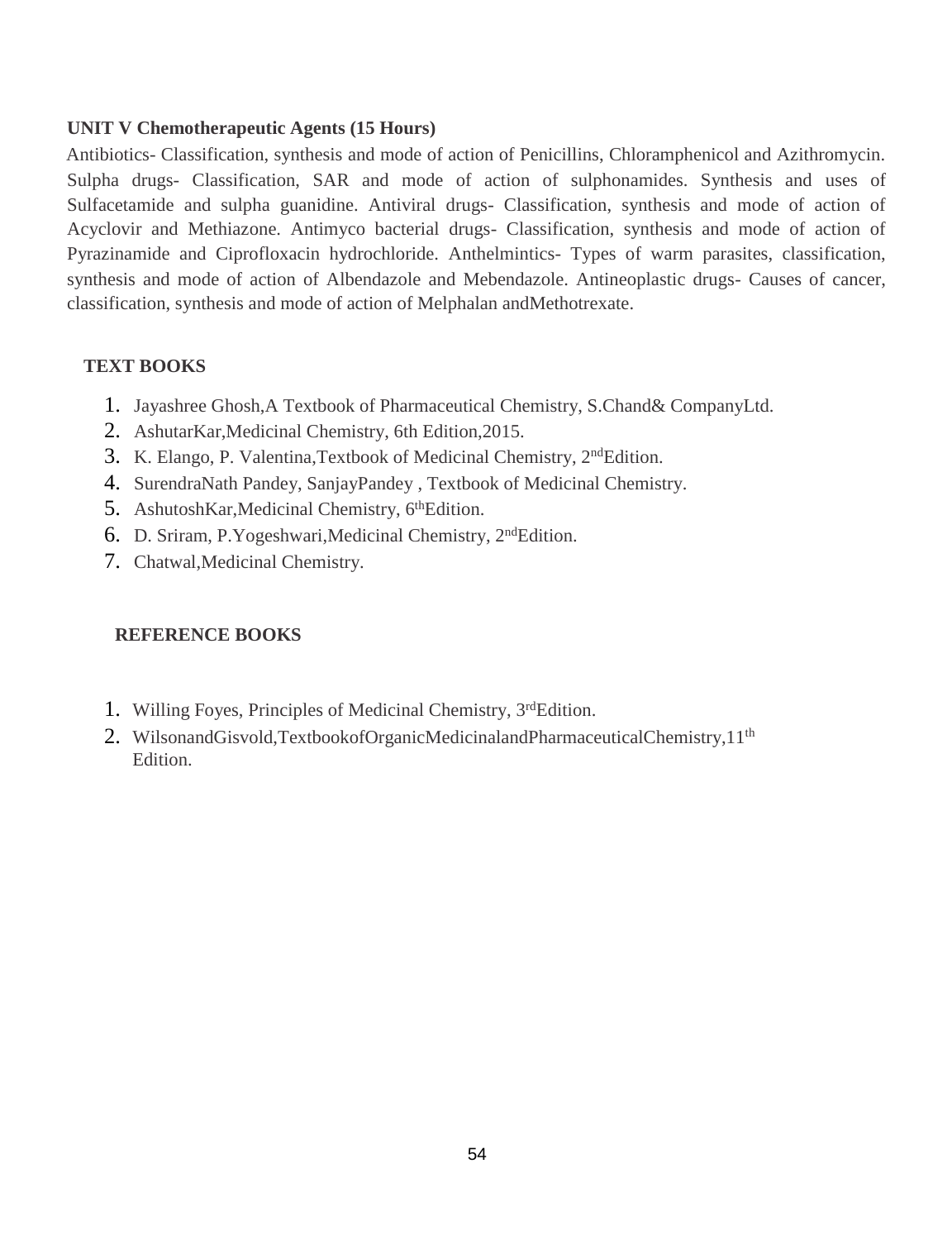## **M.Sc. CHEMISTRY CORE PRACTICAL - IV ORGANIC CHEMISTRY PRACTICAL – II**

## **OBJECTIVES**

To develop analytical skill in Estimation of organic compounds, Preparation of organic compounds involving two stages, Extraction of natural products and Separation of mixture of organic compounds using Chromatographic technique.

## **I. Organic Estimation**

1. Phenol

.

- 2. Aniline
- 3. MethylKetone
- 4. Glucose
- 5. Iodine value of anoil
- 6. Saponification value of anoil.
- **II. Organic Preparation involving Two stages**
- 1. Sym-tribromobenzene from aniline.
- 2. m- Nitrobenzoic acid from methylbenzoate.
- 3. para Nitroaniline from acetanilide.
- 4. Benzanilide from benzophenone.
- 5. Aspirin from methyl salicylate
- 6. Anthraquinone from phthalicanhydride.

## **III. Extraction of Natural Products:**

- 1. Caffeine from tea leaves.
- 2. Citric acid from lemon.

## **IV Chromatographic Separations**

- 1. Column chromatography: separation of a mixture of ortho and para -nitroanilines.
- 2. Thin layer Chromatography: separation of a mixture of ortho and para –nitroanilines.
- 3. Paper chromatography identification of natural alpha aminoacids.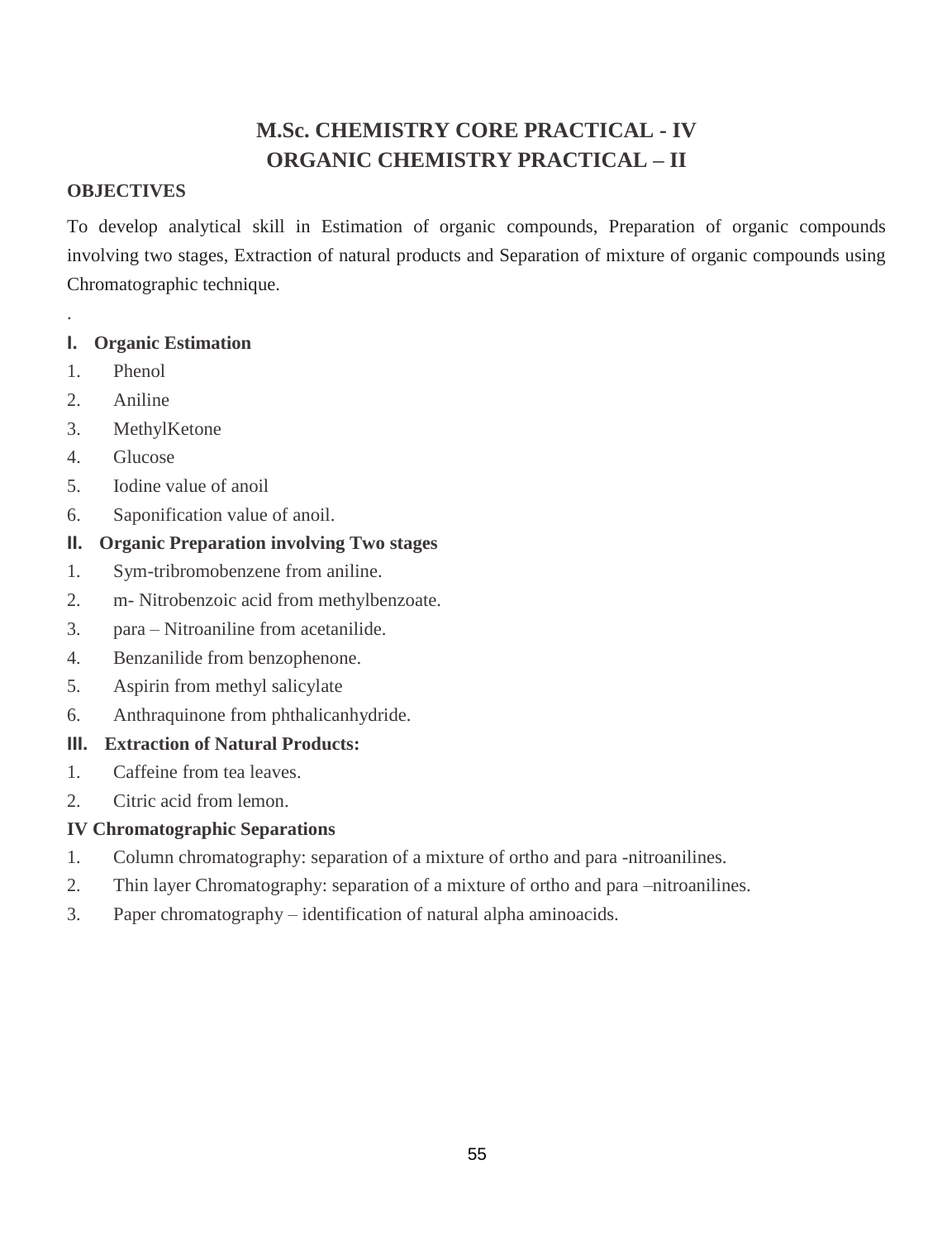- 1. B.S. Furniss, A.J. Hannaford, P.W.G. Smith and A.R. Tatchell, Vogel's Practical Organic Chemistry. 5th edn. ELBS.1989.
- 2. Raj K. Bansal, Laboratory manual of Organic Chemistry, III Edn., New Age International (P) Ltd.1996.
- 3. [Gnanpragasam,](https://www.amazon.in/s/ref=dp_byline_sr_book_1?ie=UTF8&field-author=Dr.+N.S.+Gnanpragasam&search-alias=stripbooks) Ramamurthy, Organic lab Manual, Viswanathan, S., Printers & Publishers Pvt Ltd, 2009.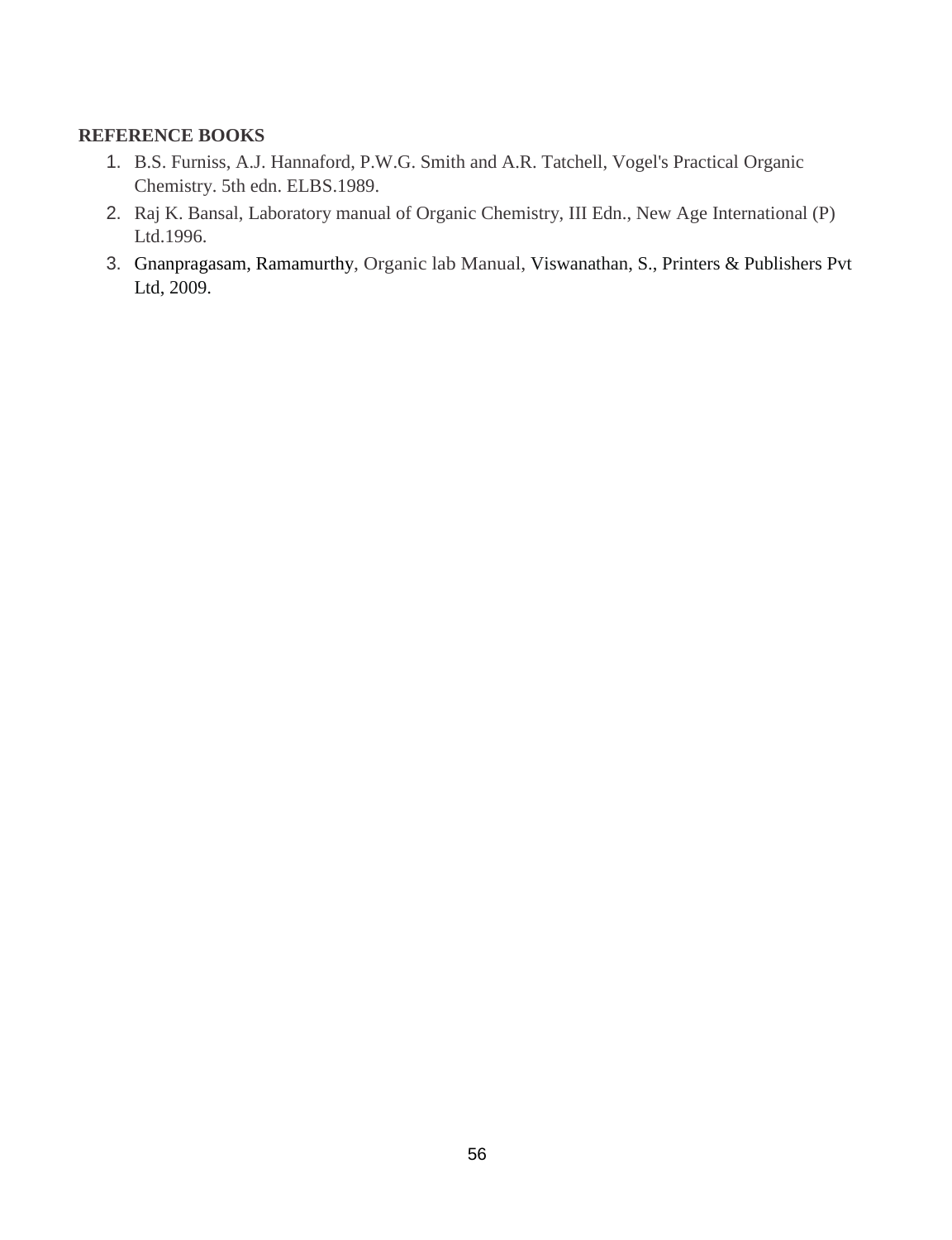# **M.Sc. CHEMISTRY SEMESTER - IV CORE PRACTICAL - V INORGANIC CHEMISTRY PRACTICAL – II**

## **OBJECTIVES**

To develop analytical skill in Quantitative analysis of complex materials, Analysis of Ores and Alloys and Preparation of complexes

## **Part I Quantitative analysis of complex materials**

Quantitative analysis of the following mixture

- 1. Iron and magnesium
- 2. Iron and nickel
- 3. Copper and nickel
- 4. Copper and Zinc

## **B) Analysis of Ores**

- 1. Determination of percentage of calcium and magnesium in dolomite.
- 2. Determination of percentage of  $MnO<sub>2</sub>$  in pyrolusite
- 3. Determination of percentage of lead in galena.

## **C) Analysis of Alloys**

- 1. Determination of tin and lead in solder
- 2. Determination of copper and zinc in brass.
- 3. Determination of Chromium and nickel in stainless steel.

## **Part II Preparation of the following**

- 1. Sodium hexanitrocobaltate (III)
- 2. Sodium Trisoxalatoferrate(III)
- 3. Prussian blue Fe4[Fe(CN)6]<sup>3</sup>
- 4. Bis (Actylacetanato) Copper(II)
- 5. Hexamminecobalt (III)chloride
- 6. Hexamminenickel (II)chloride

- 1.G.Svehla, Vogel's qualitative Inorganic analysis, VI Edition, Orient Longman, 1987.International (P) Ltd.1996.
- 2. V.V. Ramanujam, Inorganic Semimicro Qualitative analysis. National Publishing Co., Chennai.1971.
- 3. J. Basset, R.C. Denney, G.H. Jeffery and J.Mendham Vogel's Text book of quantitative inorganic analysis, IV Edition, ELBS,1985.
- 4. W.G. Palmer, Experimental Inorganic Chemistry, Van Nostrand Reinhold Co., London,1972.
- 5. D.N. Grindley, An advanced course in practical Inorganic Chemistry, Butterworths,1964.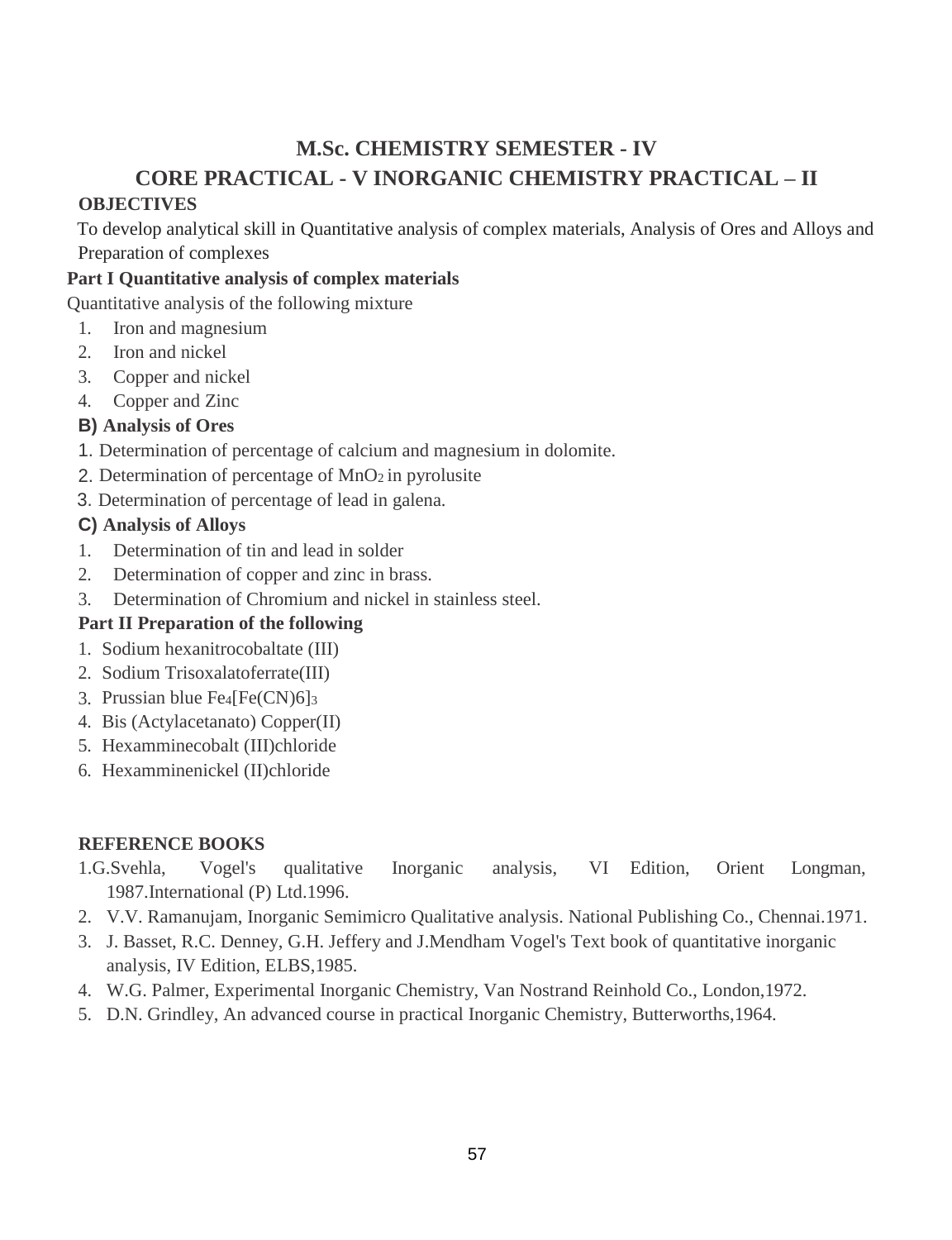## **M.Sc. CHEMISTRY SEMESTER-IV COREPRACTICAL –VI Physical chemistry Practical-II**

## **OBJECTIVE**

1) To perform experiments in viscosity, surface tension, potentiometry and chemical kinetics.

## **List of Experiments**

- 1. **Viscosity** Variation of viscosity of liquids with temperature
- 2. Determination of the partial molar volume of glycine /methanol/ formicacid /sulphuricacid by graphical method and by determining the densities of the solutions of different compositions.
- 3. Study the surface tension-concentration relationship of solutions (Gibb'sequation)

## **4. Electromotive Force**

- 5. Determination of Standard Potentials ( Cu, Ag &Zn)
- 6. Evaluation of Thermodynamic Quantities from EMF data (DanielCell)
- 7. Determination of PH values using Quinhydrone electrodes
- 8. Determination of PKa values using Quinhydrone electrodes
- 9. Determination of activity coefficient an electrolyte at different molalities by emf

measurements.

- 10. Determination of dissociation constant of acetic acid by titrating it with sodium hydroxide using quinhydrone as an indicator electrode and calomel as a reference electrode.
- 11. Determination of the composition and instability constant of the complex.
- 12. Determination of solubility product of sparingly soluble salt by ( Concentration cell method and EMF method)

## P**otentiometric Titrations**

- i) Titration of mixture of acids against strong base
- ii) Titration of Ferrous ammonium sulphate against potassium permanganate.
- iii) Titration of mixture of halides Vs AgNO<sub>3</sub>